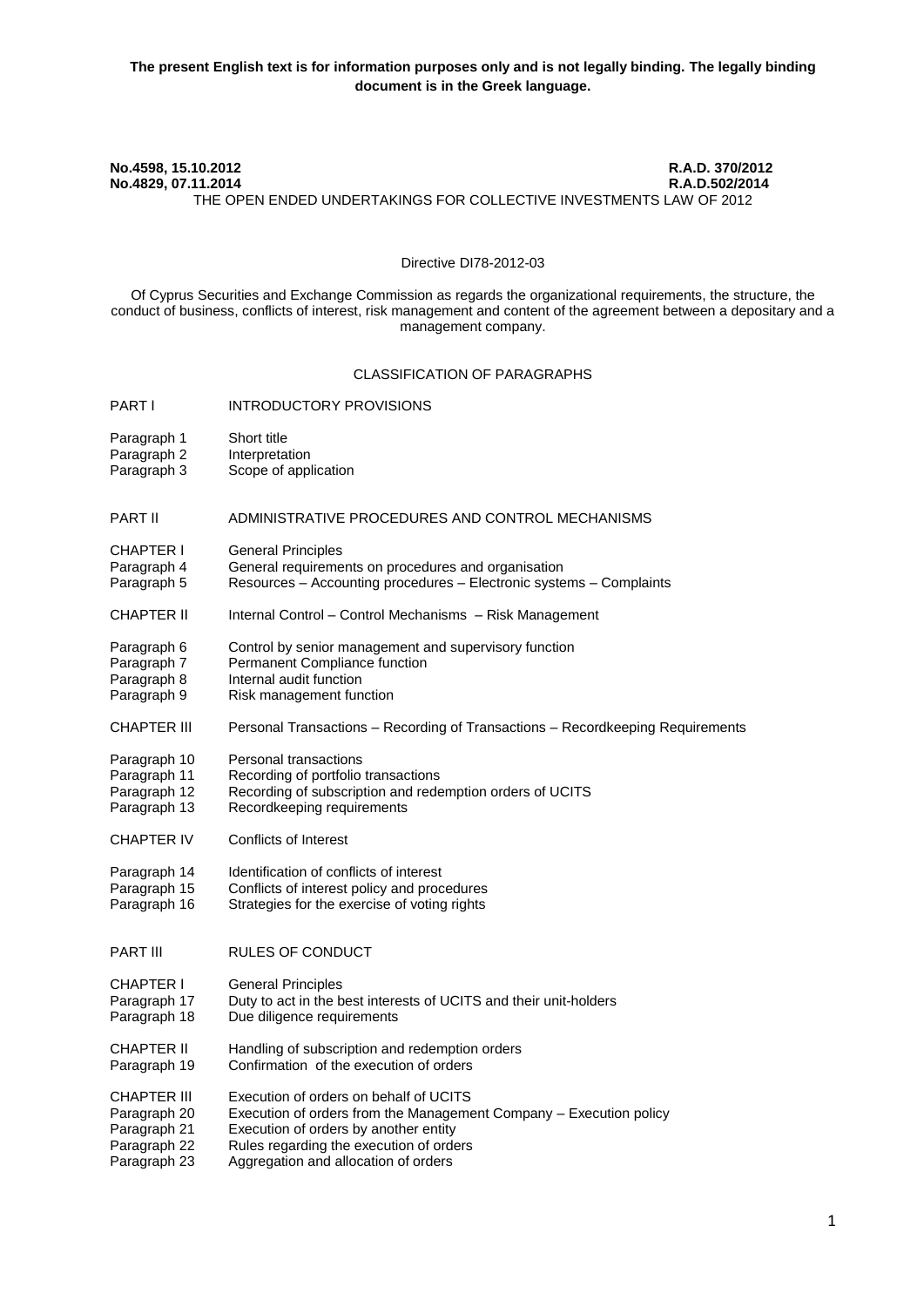**The present English text is for information purposes only and is not legally binding. The legally binding document is in the Greek language.**

| No.4598, 15.10.2012<br>No.4829, 07.11.2014<br><b>CHAPTER IV</b>                              | R.A.D. 370/2012<br>R.A.D.502/2014<br>Inducements                                                                                                                                                                                         |  |
|----------------------------------------------------------------------------------------------|------------------------------------------------------------------------------------------------------------------------------------------------------------------------------------------------------------------------------------------|--|
| Paragraph 24                                                                                 | Safeguarding the best interests of UCITS                                                                                                                                                                                                 |  |
| PART IV                                                                                      | PARTICULARS OF THE STANDARD AGREEMENT BETWEEN A DEPOSITARY AND A<br><b>MANAGEMENT COMPANY</b>                                                                                                                                            |  |
| Paragraph 25<br>Paragraph 26<br>Paragraph 27                                                 | Elements related to the exchange of information<br>Elements related to the delegation of duties to third parties<br>Elements related to potential amendments and the termination of the agreement                                        |  |
| PART V                                                                                       | <b>RISK MANAGEMENT</b>                                                                                                                                                                                                                   |  |
| <b>CHAPTER I</b>                                                                             | Risk management policy and procedures- Measurement and Management of Risk                                                                                                                                                                |  |
| Paragraph 28<br>Paragraph 29<br>Paragraph 30<br>Paragraph 31<br>Paragraph 32<br>Paragraph 33 | Risk management policy and procedures<br>Measurement and management of risk<br>Calculation of global exposure<br>Commitment approach<br>Counterparty risk and issuer concentrations<br>Settlement obligations of derivative transactions |  |
| <b>CHAPTER II</b>                                                                            | Procedures for the valuation of the OTC derivatives – Information on derivative instruments                                                                                                                                              |  |
| Paragraph 34                                                                                 | Valuation of the OTC derivatives                                                                                                                                                                                                         |  |
| Paragraph 35                                                                                 | Obligations on investor information                                                                                                                                                                                                      |  |
| Paragraph 36                                                                                 | Submission of information regarding derivatives                                                                                                                                                                                          |  |
| <b>PART VI</b>                                                                               | <b>OWN FUNDS</b>                                                                                                                                                                                                                         |  |
| Paragraph 37                                                                                 | Own Funds                                                                                                                                                                                                                                |  |
| PART VII                                                                                     | FINAL PROVISIONS                                                                                                                                                                                                                         |  |
| Paragraph 38                                                                                 | Entry into force                                                                                                                                                                                                                         |  |
| <b>ANNEX I</b>                                                                               | Calculation of UCITS Global Exposure using the Commitment Approach                                                                                                                                                                       |  |
| <b>ANNEX II</b>                                                                              | Calculation of UCITS Global Exposure using the Value at Risk (VaR) Approach                                                                                                                                                              |  |
| <b>ANNEX III</b>                                                                             | Counterparty risk and issuer concentrations                                                                                                                                                                                              |  |
| ANNEX IV                                                                                     | Valuation of OTC derivatives                                                                                                                                                                                                             |  |
| ANNEX V                                                                                      | Valuation and disclosure of the expected level of leverage                                                                                                                                                                               |  |
| <b>ANNEX VI</b>                                                                              | Content of information about the reference portfolio of a UITS applying the relevant VaR approach                                                                                                                                        |  |
| <b>ANNEX VII</b>                                                                             | Transparency regarding risk level in the annual report                                                                                                                                                                                   |  |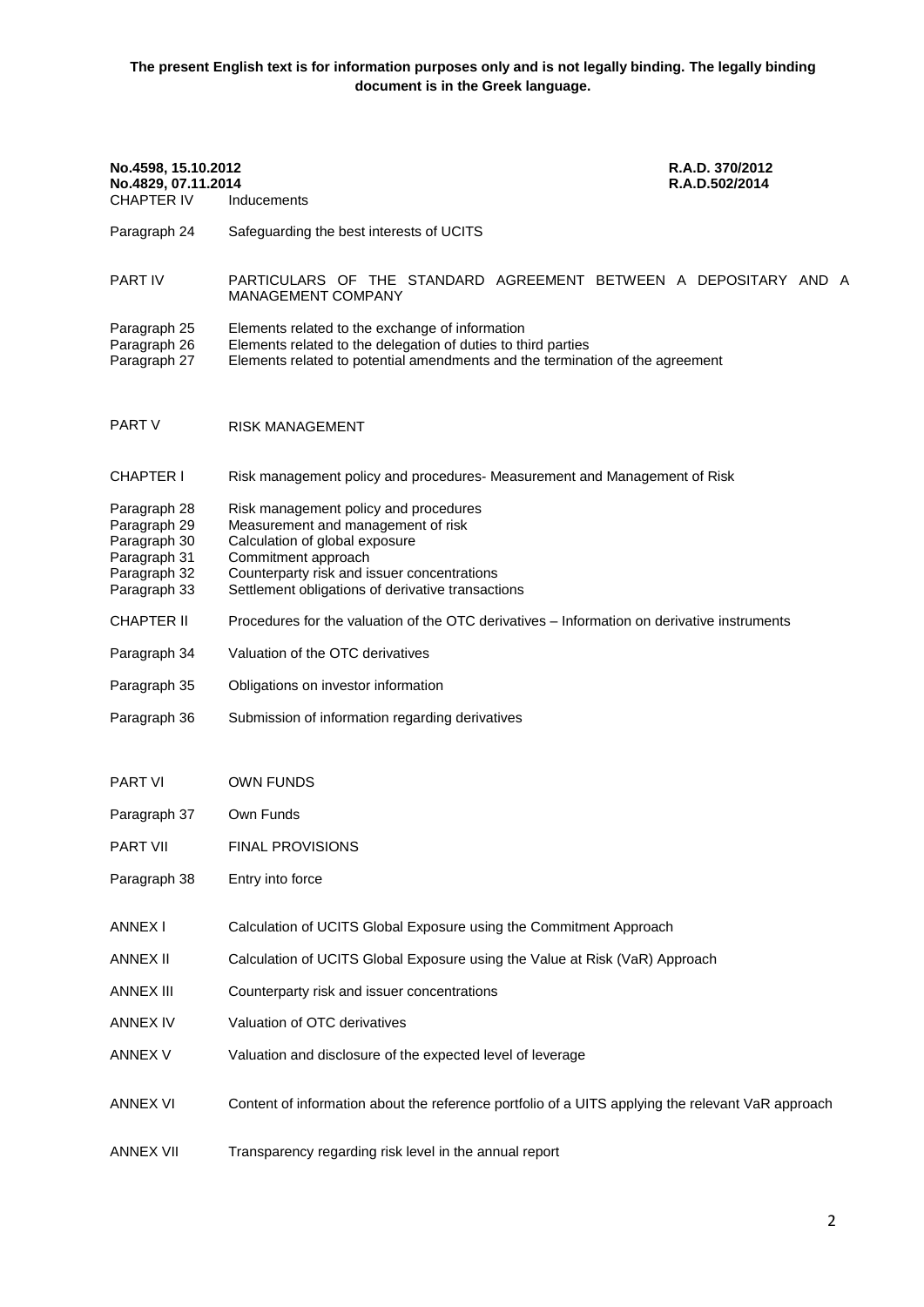The Securities and Exchange Commission, exercising the powers vested in it by virtue of sub-section (8) of section 10, sub-section (5) of section 41, sub-section (3) of section 51, sub-section (1) of section 110, sub-section (2) of section 112 and sub-section (6) of section 123 of the Open Ended Undertakings for Collective Investments (UCI) Law of 2012 and for the purpose of harmonization with the act of the European Union titled:

OJ: L 176, 10.07.2010, p. 42 'Directive 2010/43/EU of the Commission implementing Directive 2009/65/EC of the European Parliament and of the Council as regards organisational requirements, conflicts of interest, conduct of business, risk management and content of the agreement between a depositary and a management company',

hereby issues the following Directive:

#### PART Ι

#### INTRODUCTORY PROVISIONS

Short title 1. This Directive shall be cited as the Directive regarding the Conditions for Authorization and Ongoing Obligations of a Management Company and the Agreement between a Depositary and a Management Company of an Undertaking on Collective Investments in Transferable Securities of 2012.

Interpretation 2. For the purposes of this Directive, the following definitions shall apply:

'relevant person' in relation to a management company means any of the following: a) a director, partner or equivalent, or manager of the Management Company; or b) an employee of the management company, as well as any other natural person whose services are placed at the disposal and under the control of the management company and who is involved in the provision by the management company of collective portfolio management; or

c) a natural person who is directly involved in the provision of services to the management company under a delegation arrangement to third parties for the purpose of the provision by the management company of collective portfolio management;

'directors' means the persons defined in section 2 of the Law;

'supervisory function' means the relevant persons or body or bodies responsible for the supervision of its directors and for the assessment and periodical review of the adequacy and effectiveness of the risk management process and of the policies, arrangements and procedures put in place to comply with the obligations under the Law;

'ESMA' means the European Securities and Markets Authority defined in section 2 of the Law;

'market risk' means the risk of loss of the UCITS resulting from fluctuation in the market value of positions in the UCITS' portfolio attributable to changes in market variables, such as interest rates, foreign exchange rates, equity and commodity prices or an issuer's credit worthiness;

'counterparty risk' means the risk of loss for the UCITS resulting from the fact that the counterparty to a transaction may default on its obligations prior to the final settlement of the transaction's cash flow;

'liquidity risk' means the risk that a position in the UCITS portfolio cannot be sold, liquidated or closed at limited cost in an adequately short time frame and that the ability of the UCITS to comply at any time with subsection (1) of section 18 of the Law is thereby compromised;

'operational risk' means the risk of loss for the UCITS resulting from inadequate internal processes and failures in relation to people and systems of the management company or from external events, and includes legal and documentation risk and risk resulting from the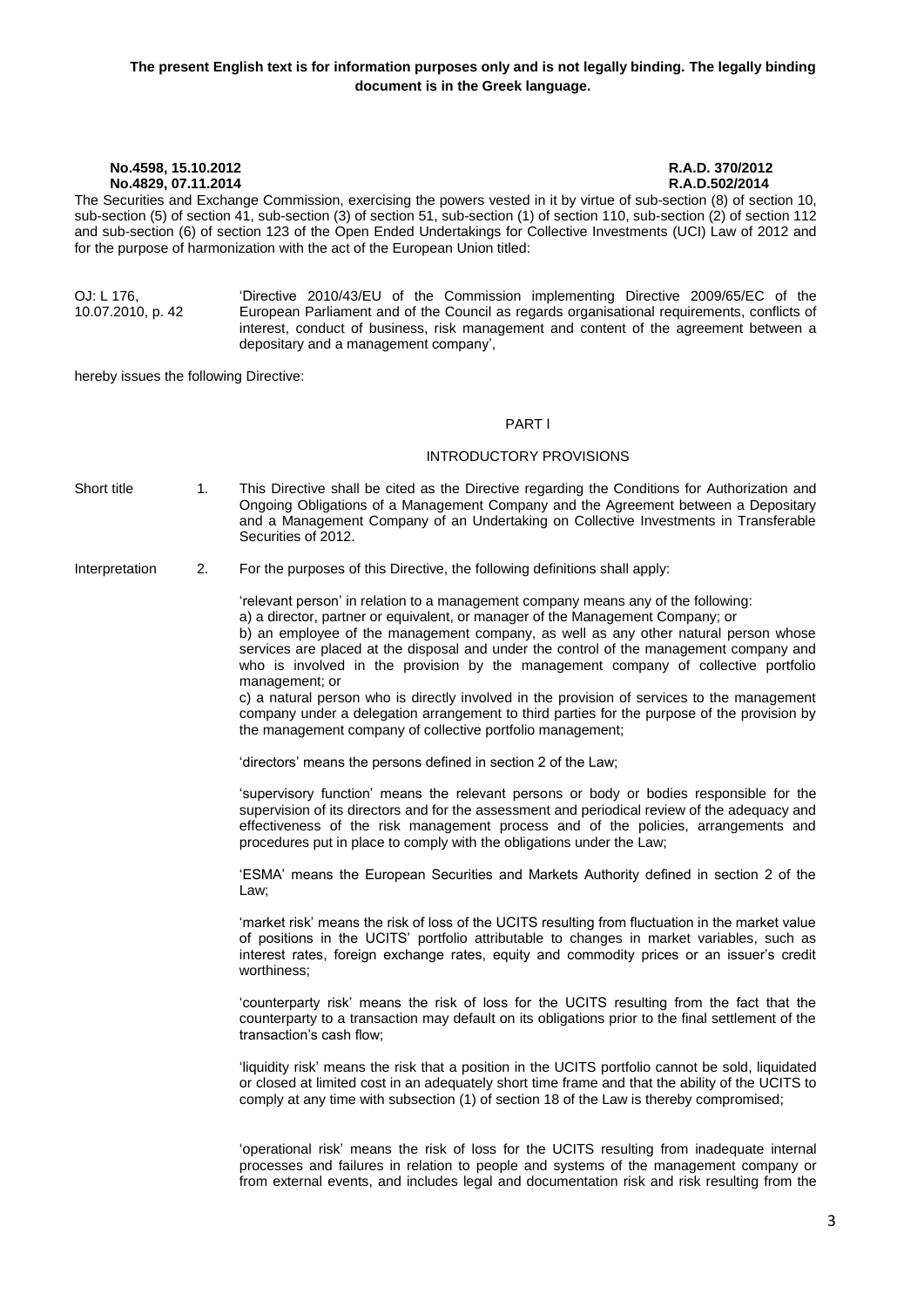| No.4598, 15.10.2012<br>No.4829, 07.11.2014 | trading, settlement and valuation procedures operated on behalf of the UCITS;                                                                                                                                                                                                                                                                                                                                                               | R.A.D. 370/2012<br>R.A.D.502/2014 |
|--------------------------------------------|---------------------------------------------------------------------------------------------------------------------------------------------------------------------------------------------------------------------------------------------------------------------------------------------------------------------------------------------------------------------------------------------------------------------------------------------|-----------------------------------|
|                                            | 'unit holder' means every natural or legal person that hold units or denominations of units of a                                                                                                                                                                                                                                                                                                                                            |                                   |
|                                            | UCITS or of shares of a Variable Capital Investment Company;                                                                                                                                                                                                                                                                                                                                                                                |                                   |
|                                            | 'Law' means the Open-Ended Undertakings for Collective Investments Law of 2012;                                                                                                                                                                                                                                                                                                                                                             |                                   |
|                                            | 'CIF Law' means the Investment Services and Activities and Regulated Markets Law of 2007,<br>as amended;                                                                                                                                                                                                                                                                                                                                    |                                   |
|                                            | 'Directive' means this Directive;                                                                                                                                                                                                                                                                                                                                                                                                           |                                   |
|                                            | 'Commission Directive DI144-2007-01' means the Directive of the Securities and Exchange<br>Commission as regards the conditions for authorisation of a Cyprus Investment Firm;                                                                                                                                                                                                                                                              |                                   |
|                                            | « Commission Directive DI144-2007-02» means the Directive of the Securities and Exchange<br>Commission for the professional competence of investment firms and the natural persons<br>employed by them.                                                                                                                                                                                                                                     |                                   |
|                                            | 'client' means any natural or legal person, or any other undertaking including a UCITS or<br>other undertakings on collective investments, to whom a management company provides a<br>service of collective portfolio management or services pursuant to subsection (4) of section<br>109 of the Law;                                                                                                                                       |                                   |
| 78(I) of 2012                              |                                                                                                                                                                                                                                                                                                                                                                                                                                             |                                   |
| 144(I) of 2007<br>106(I) of 2009           | "personal transaction" means a trade in financial instrument effected byor on behalf of a<br>relevant person, where at least one of the following criteria are met:<br>(a) The relevant person is acting outside the scope of the activities he carries out in that<br>capacity,                                                                                                                                                            |                                   |
|                                            | (b) the trade is carried out for the account of any of the following persons:                                                                                                                                                                                                                                                                                                                                                               |                                   |
|                                            | (i) the relevant person,<br>(ii) any person with whom he has a family relationship, or with whom he has close links, or<br>(iii) a person whose relationship with the relevant person is such that the relevant person has<br>a direct or indirect material interest in the outcome of the trade, other than a fee or                                                                                                                       |                                   |
| RAD384/2011                                | commission for the execution of the trade                                                                                                                                                                                                                                                                                                                                                                                                   |                                   |
| RAD385/2011                                | «person with whom a relevant person has a family relationship: means any of the following:<br>(a) the spouse of the relevant person or any person that cohabits<br>for at least one year with the relevant person                                                                                                                                                                                                                           |                                   |
|                                            | (b) a dependent child or stepchild of the relevant person<br>(c) any other relative of the relevant person, who at the date of the relevant personal<br>transaction was a member of the household of that person for at least a year;                                                                                                                                                                                                       |                                   |
|                                            | Definitions that are used in the present directive and are not interpreted differently have the<br>meaning specified in the Law.                                                                                                                                                                                                                                                                                                            |                                   |
| Scope<br>of<br>- 3.<br>application         | (1) This Directive shall apply to management companies pursuing the activity of management<br>of an undertaking for collective investments in transferable securities (UCITS) in accordance<br>with subsection (2) of section 109 of the Law. Part IV of the Directive is also applicable to the<br>depositaries carrying out their functions according to the provisions of Title 2 of Subchapter 1<br>of Chapter 2 of Part II of the Law. |                                   |
|                                            | (2) The provisions of this Part, paragraphs 9, 14 to 24, 28 to 36 and the Annexes of this<br>Directive shall apply mutatis mutandis to variable capital investment companies that have not<br>designated a management company. For the purposes of the provisions referred to in the<br>previous sentence, the term 'management company' shall be understood as 'variable capital<br>investment company'.                                   |                                   |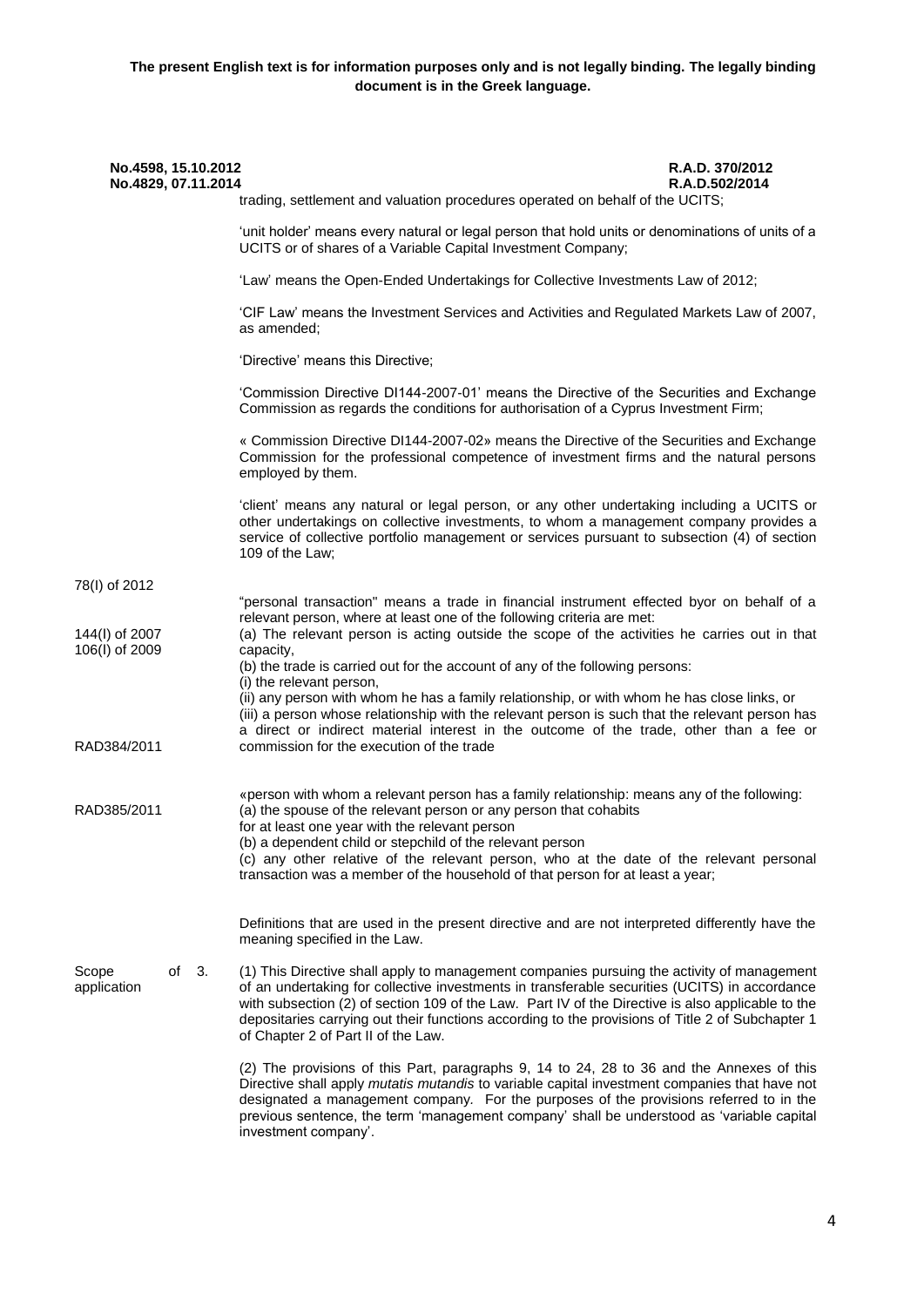## PART ΙΙ

#### ADMINISTRATIVE PROCEDURES AND CONTROL MECHANISMS

### CHAPTER Ι

#### General Principles

General requirements on procedures and organisation

- 4. (1) Management companies, taking into consideration the nature, scale and complexity of their business and the nature and range of services and activities undertaken in the course of that business, shall comply with the following requirements:
	- (a) to establish, implement and maintain decision-making procedures and an organisational structure which clearly and in a documented manner specifies reporting lines and allocates functions and responsibilities;
	- (b) to ensure that their relevant persons are aware of the procedures which must be followed for the proper discharge of their responsibilities;
	- (c) to establish, implement and maintain adequate internal control mechanisms designed to secure compliance with decisions and procedures at all levels of the management company;
	- (d) to establish, implement and maintain effective internal reporting and communication of information at all relevant levels of the management company as well as effective information flows with any third party, to the extent that this is involved in the exercise of activities;
	- (e) to maintain adequate and orderly records of their business and internal organisation.
	- (2) Management companies shall establish, implement and maintain:
	- (a) Systems and procedures that are adequate to safeguard the security, integrity and confidentiality of information, taking into account the nature of the information in question.
	- (b) An adequate business continuity policy aimed at ensuring, in the case of an interruption to their systems and procedures, the preservation of essential data and functions, and the maintenance of services and activities, or, where that is not possible, the timely recovery of such data and functions and the timely resumption of their services and activities.
	- (c) Accounting policies and procedures that enable them, to submit to the Commission on time, within the set deadlines, or at its request, the financial reports which reflect a true and fair view of their financial position and which comply with the legislation in force (the International Financial Reporting Standards as adopted by the European Union and the requirements of the Company Law).

(3) Management companies shall monitor and, on a regular basis and at least annually, evaluate the adequacy and effectiveness of their systems, internal control mechanisms and arrangements established in accordance with subparagraphs 1 and 2, and take appropriate measures to address any deficiencies.

Resources – Accounting

5. (1) Management companies, taking into account the nature, scale and complexity of the business of the management company, and the nature and range of services and activities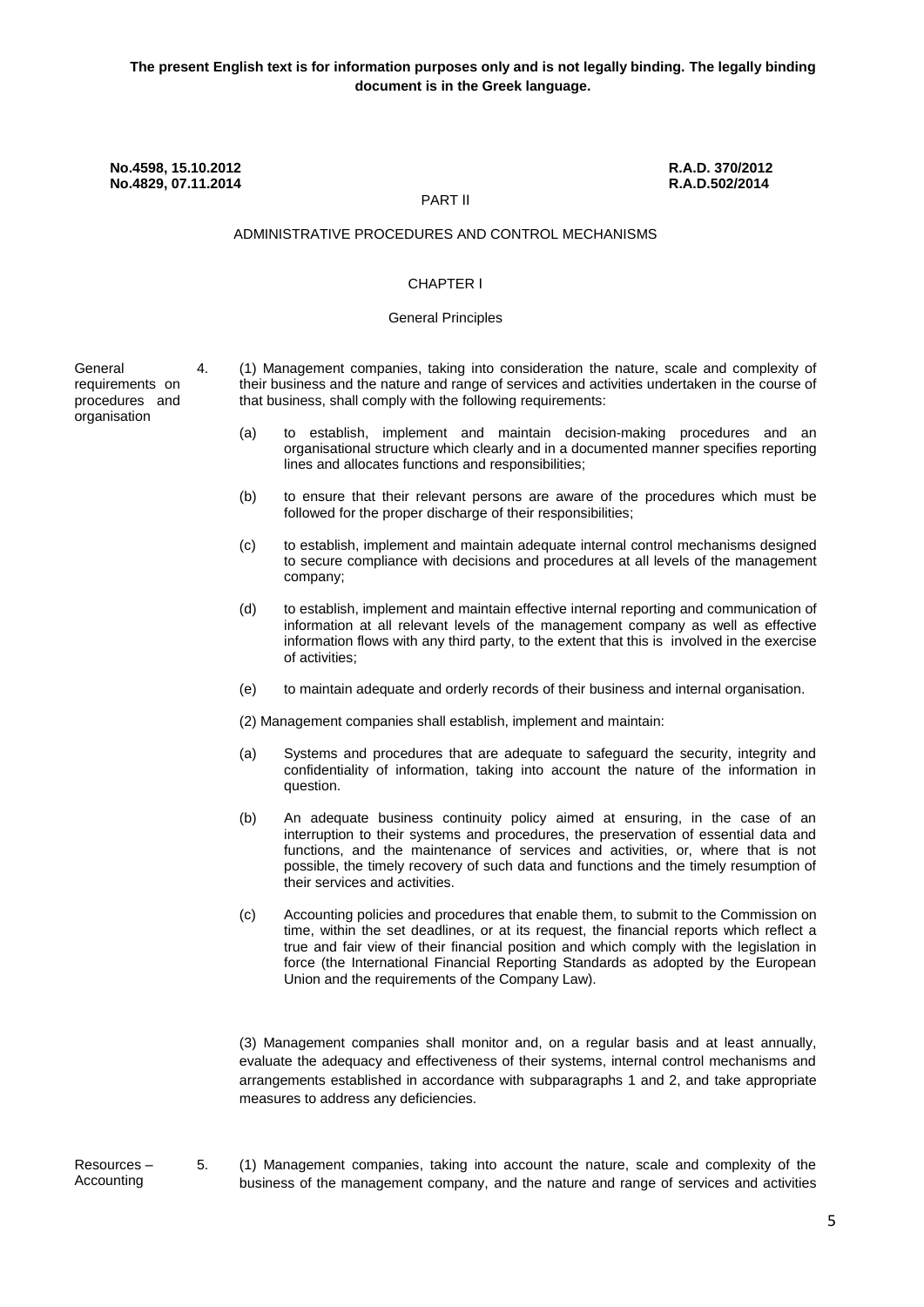| No.4598, 15.10.2012        |                                                                                                                                                                                                                                                                                      | R.A.D. 370/2012 |
|----------------------------|--------------------------------------------------------------------------------------------------------------------------------------------------------------------------------------------------------------------------------------------------------------------------------------|-----------------|
| No.4829, 07.11.2014        |                                                                                                                                                                                                                                                                                      | R.A.D.502/2014  |
| procedures –<br>Electronic | undertaken in the course of that business shall:                                                                                                                                                                                                                                     |                 |
| systems -<br>Complaints    | (a) employ personnel with the skills, knowledge and expertise necessary for the discharge of<br>the responsibilities allocated to them.                                                                                                                                              |                 |
|                            | (b) retain the necessary resources and expertise so as to effectively monitor the activities<br>carried out by third parties on the basis of an arrangement with the management company,<br>especially with regard to the management of the risk associated with those arrangements. |                 |
|                            | $\sim$ , and the set of the set of the set of the set of the set of the set of the set of the set of the set of the set of the set of the set of the set of the set of the set of the set of the set of the set of the set of t                                                      |                 |

(c) ensure that the performance of multiple functions by relevant persons does not and is not likely to prevent those relevant persons from discharging any particular function soundly, honestly, and professionally.

(2) Management companies shall:

- (a) make appropriate arrangements for suitable electronic systems so as to permit a timely and proper recording of each portfolio transaction or subscription or redemption order in order to be able to comply with paragraphs 11 and 12.
- (b) ensure a high level of security during the electronic data processing as well as integrity and confidentiality of the recorded information, as appropriate.
- (3) Management companies shall:
- (a) ensure the employment of accounting policies and procedures as referred to in subparagraph 2 (c) of paragraph 4 so as to ensure the protection of unit-holders.
- (b) UCITS accounting shall be kept in such a way that all assets and liabilities of the UCITS can be directly identified at all time. If a UCITS has different investment compartments, separate accounts shall be maintained for those investment compartments
- (c) have accounting policies and procedures established, implemented and maintained, in accordance with the accounting rules of the UCITS' home Member States, so as to ensure:
	- (i) the proper and accurate valuation of the assets and liabilities of the UCITS, as consistent with the applicable rules,
	- (ii) that the calculation of the net asset value of each UCITS is accurately effected and that
	- (iii) subscription and redemption orders can be properly executed at that net asset value.

(4) Management companies shall establish, implement and maintain effective and transparent procedures for the reasonable and prompt handling of complaints received from investors. The information regarding these procedures shall be made available to investors. The information about each complaint and the measures taken for its resolution are recorded in a specific register. Investors shall be able to file complaints and receive the above procedures for complaints free of charge.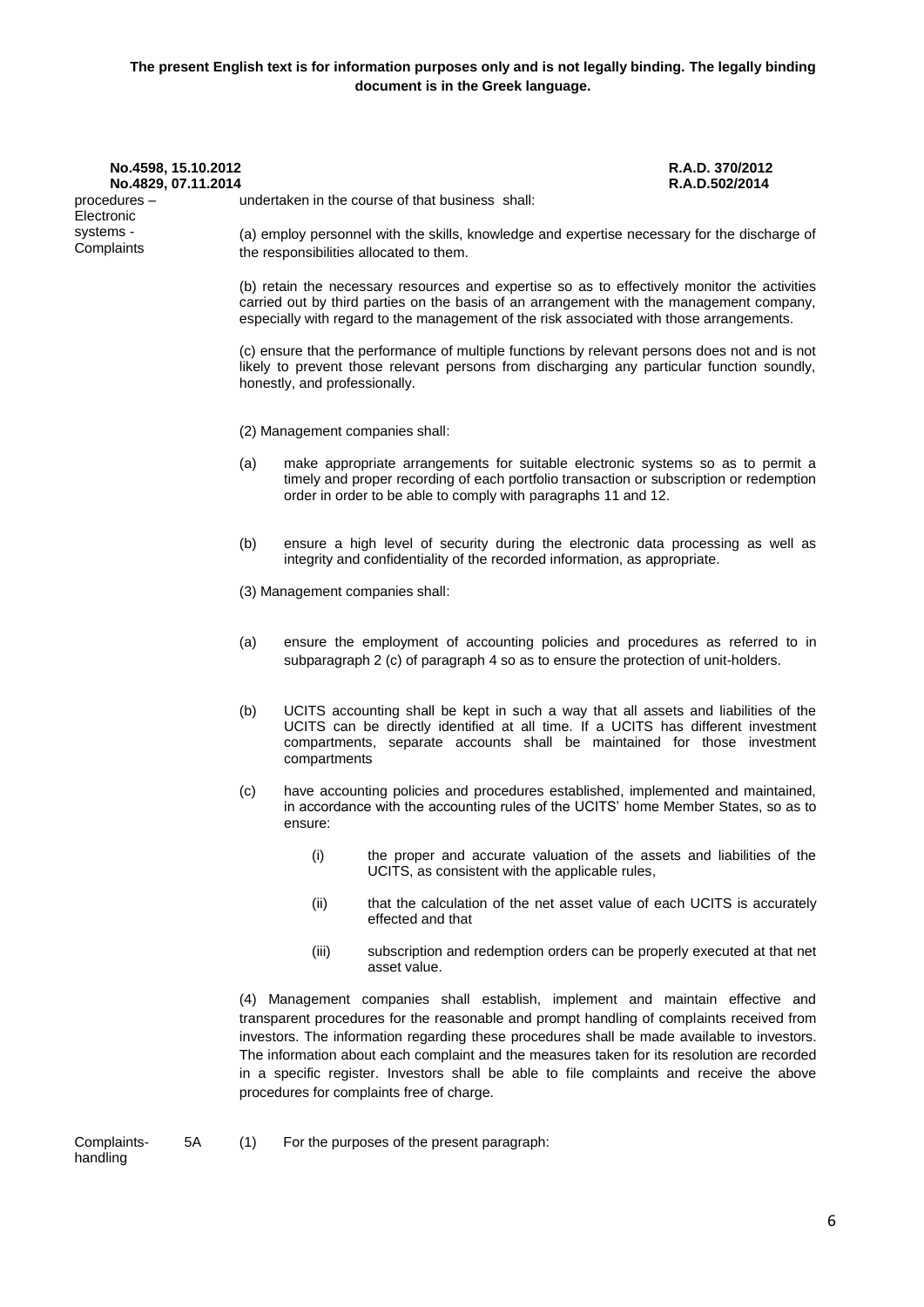**RAD502/2014** «complainant» means any person, natural or legal, which is eligible for lodging a complaint to a management company and who has already lodged a complaint.

> «complaint» means a statement of dissatisfaction addressed to a management company by a complainant relating to the provision of investment services.

- (2) A management company is required to:
	- (a) Apply a complaints management policy, which is defined and endorsed by the senior management and the board of directors, who will be responsible for its implementation and for monitoring the management company's compliance with it.
	- (b) Ensure that the complaints management policy is included in its internal operation manual as stated in its Internal Manual
	- (c) Ensure that the complaints management policy is available to all relevant stuff of the firm through adequate internal channels of communication.
- (3) A management company must ensure that it has a complaints management function, which enables complaints to be investigated fairly and possible conflicts of interest to be identified and mitigated.
- (4) A management company is required to register the complaints it receives on an internal archive, as quickly as possible, and in an appropriate manner.
- (5) A management company is required to provide to the Commission information regarding the complaints it receives via Document Ε78-2012-11. The said Document is submitted in an electronic form to the Commission on a trimonthly basis, the details/dates of submission will be set in a Commission Circular.
- (6) A management company is required to analyse, on an on-going basis, complaintshandling data , to ensure that they identify and address any recurring or systemic problems, and potential legal and operational risks, for example by:
	- (a) Analysing the causes of individual complaints so as to identify root causes common to types of complaints,
	- (b) Considering whether such root causes also affect other processes or financial means, including those not directly complained of; and
	- (c) Correcting, where reasonable to do so, such root causes.
- (7) A management company is required to:
	- (a) On request or when acknowledging receipt of a complaint, provide written information regarding their complaints-handling process.
	- (b) Publish details of their complaints-handling process in an easily accessible manner, for example in brochure, pamphlets, contractual documents or via the management company's website.
	- (c) Provide clear, accurate and up-to-date information about the complaintshandling process which includes:
		- (i) Information of how to lodge a complaint (e.g. the type of information to be provided by the complainant, the identity and contact details of the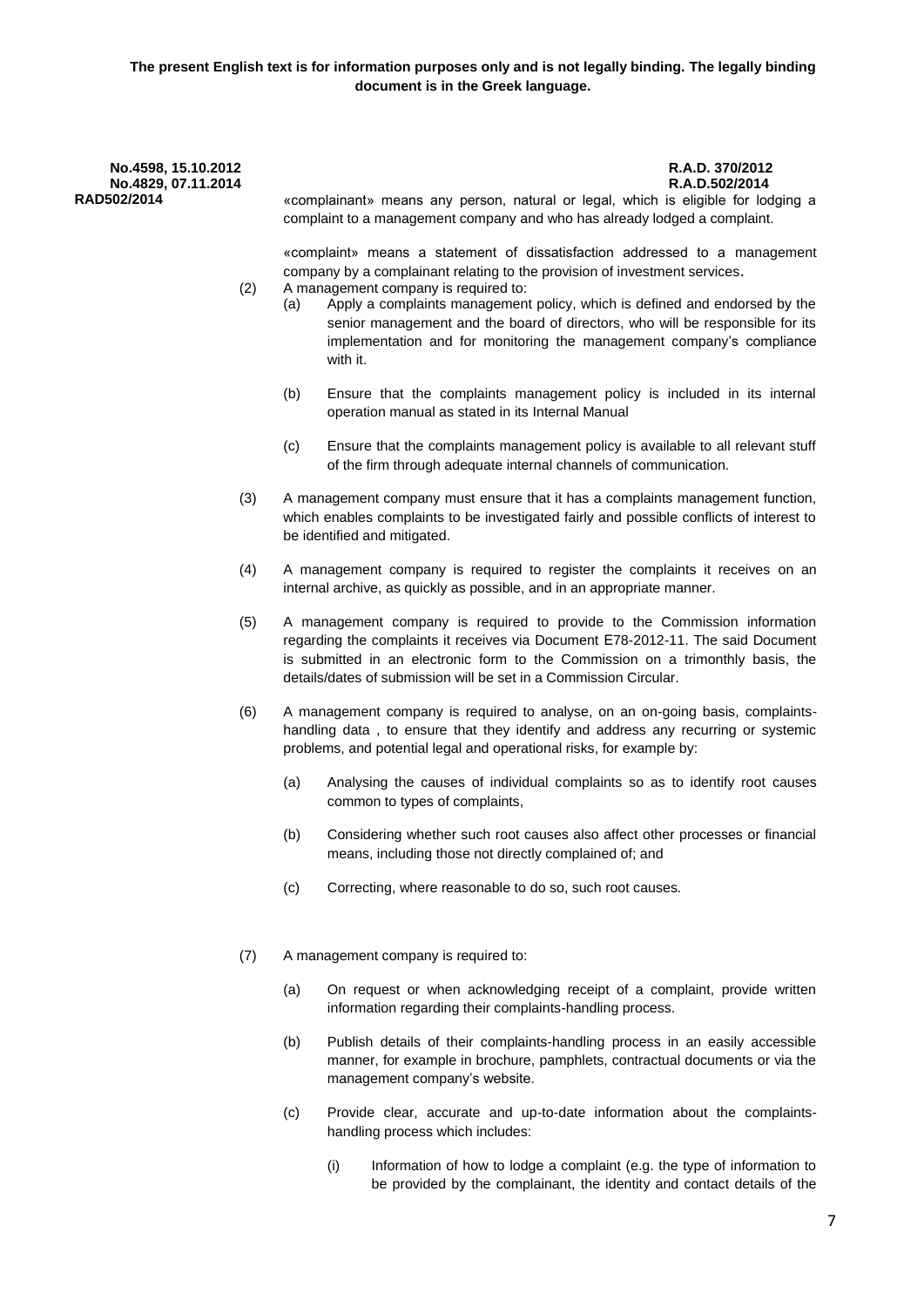| No.4598, 15.10.2012<br>No.4829, 07.11.2014                           |             | R.A.D. 370/2012<br>R.A.D.502/2014<br>person or department to whom the complaint should be directed),<br>(ii)<br>The process that will be followed when handling a complaint (e.g. when<br>the complaint will be acknowledged, indicative handling time, the<br>availability (where applicable) to contact the Commission or the<br>Financial Ombudsman or ADR mechanism or the relevant Courts). |  |
|----------------------------------------------------------------------|-------------|--------------------------------------------------------------------------------------------------------------------------------------------------------------------------------------------------------------------------------------------------------------------------------------------------------------------------------------------------------------------------------------------------|--|
| L84(I)/2010                                                          |             |                                                                                                                                                                                                                                                                                                                                                                                                  |  |
|                                                                      | (d)         | Keep the complainant informed about further handling of the complaint.                                                                                                                                                                                                                                                                                                                           |  |
|                                                                      | (8)         | In case where a management company receives a complaint it is required to:                                                                                                                                                                                                                                                                                                                       |  |
|                                                                      | (a)         | Gather and investigate all relevant evidence and information regarding the<br>complaint.                                                                                                                                                                                                                                                                                                         |  |
|                                                                      | (b)         | Communicate in plain language which is clearly understood.                                                                                                                                                                                                                                                                                                                                       |  |
|                                                                      | (c)         | Provide a response without any unnecessary delay. When an answer cannot<br>be provided within the expected time limits, the management company should<br>inform the complainant about the causes of the delay and indicate when the<br>management company's investigation is likely to be completed.                                                                                             |  |
|                                                                      | (d)         | When providing a final decision that does not fully satisfy the complainant's<br>demands, to notify in writing the complainant using a thorough explanation of<br>its position on the complaint and set out the complainant's option to maintain<br>the complaint e.g through the Commission, the Financial Ombudsman, ADR<br>Mechanism, or the relevant Courts.                                 |  |
|                                                                      |             | <b>CHAPTER II</b>                                                                                                                                                                                                                                                                                                                                                                                |  |
|                                                                      |             | Internal Control - Control Mechanisms - Risk Management                                                                                                                                                                                                                                                                                                                                          |  |
| Control by senior<br>6.<br>management<br>and supervisory<br>function |             | (1) Management companies when allocating functions internally shall ensure that senior<br>management and, where appropriate, the supervisory function, are responsible for the<br>management company's compliance with its obligations under the Law. Specifically MCs<br>ensure that its senior management:                                                                                     |  |
|                                                                      |             | (a) is responsible for the implementation of the general investment policy for each managed<br>UCITS, as defined, where relevant, in the prospectus, the fund rules or the instruments of<br>incorporation of the investment company                                                                                                                                                             |  |
|                                                                      |             | (b) oversees the approval of investment strategies for each managed UCITS                                                                                                                                                                                                                                                                                                                        |  |
|                                                                      | third party | (c) is responsible for ensuring that the management company has a permanent and effective<br>compliance function, as referred to in paragraph 7, even if this function is performed by a                                                                                                                                                                                                         |  |
|                                                                      |             | (d) ensures and verifies on a periodic basis that the general investment policy, the investment<br>strategies and the risk limits of each managed UCITS are properly and effectively<br>implemented and complied with, even if the risk management function is performed by third                                                                                                                |  |

(e) approves and reviews on a periodic basis the adequacy of the internal procedures for undertaking investment decisions for each managed UCITS, so as to ensure that such decisions are consistent with the approved investment strategies;

parties;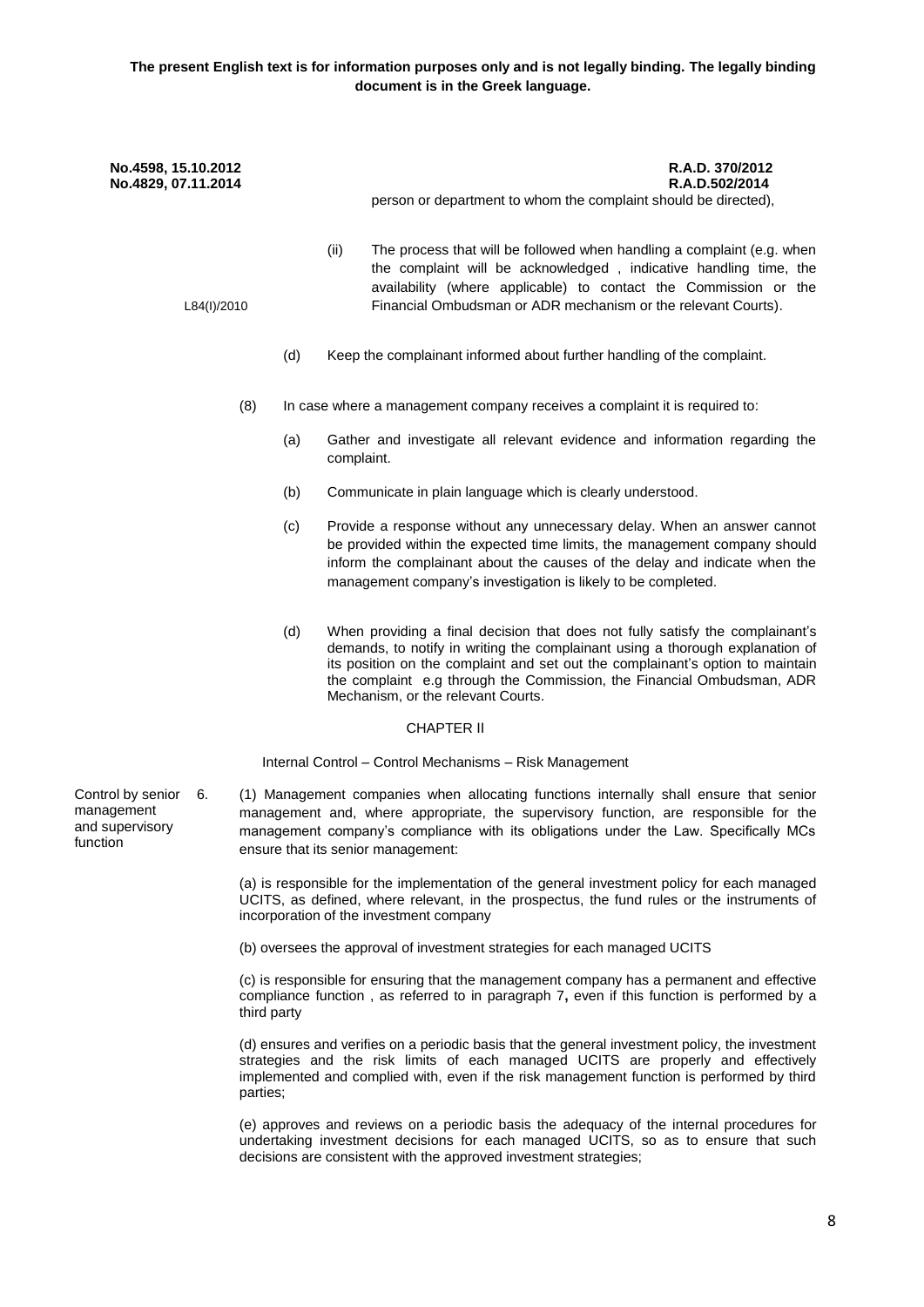# **No.4598, 15.10.2012 R.A.D. 370/2012 No.4829, 07.11.2014 R.A.D.502/2014** (f) approves and reviews on a periodic basis the risk management policy, as referred to in paragraph 28, and arrangements, processes and techniques for implementing that policy including the risk limit system for each managed UCITS. (2) The management company shall also ensure that its senior management and, where appropriate, its supervisory function shall: (a) assess and periodically review the effectiveness of the policies, arrangements and procedures put in place to comply with the obligations in the Law (b) take appropriate measures to address any deficiencies. 3. Management companies shall ensure that their senior management receives on a frequent basis, and at least annually, written reports (a) on matters of compliance, internal audit and risk management indicating in particular whether appropriate remedial measures have been taken in the event of any deficiencies. (b) on the implementation of investment strategies and of the internal procedures for taking investment decisions referred to in points (b) to (e) of subparagraph 1.The supervisory function, if any, receives on a regular basis written reports on the matters referred to in the above point (a). Permanent **Compliance** Function 7. (1) Management companies, taking into account the nature, scale and complexity of the business of the company, and the nature and range of services and activities undertaken in the course of that business, shall establish, implement and maintain adequate policies and procedures designed to detect any risk of failure by the management company to comply with its obligations under the Law, as well as the associated risks, and put in place adequate measures and procedures designed to minimise such risk and to enable the Commission to exercise its powers effectively under the Law. (2) Management companies shall establish and maintain a permanent and effective compliance function which operates **i**ndependently and which has the following responsibilities: (a) to monitor and, on a regular basis, to assess the adequacy and effectiveness of the measures, policies and procedures put in place in accordance with subparagraph 1, and the actions taken to address any deficiencies in the management company's compliance with its obligations (b) to advise and assist the relevant persons responsible for carrying out services and activities to comply with the management company's obligations under the Law. (3) In order to enable the compliance function referred to in subparagraph 2 to discharge its responsibilities properly and independently, management companies shall ensure that the following conditions are satisfied: (a) the compliance function must have the necessary authority, resources, expertise and access to all relevant information; (b) a compliance officer must be appointed and must be responsible for the compliance function and for any reporting on a frequent basis, and at least annually, to the senior management on matters of compliance, indicating in particular whether the appropriate remedial measures have been taken in the event of any deficiencies

(c) the relevant persons involved in the compliance function must not be involved in the performance of services or activities they monitor

9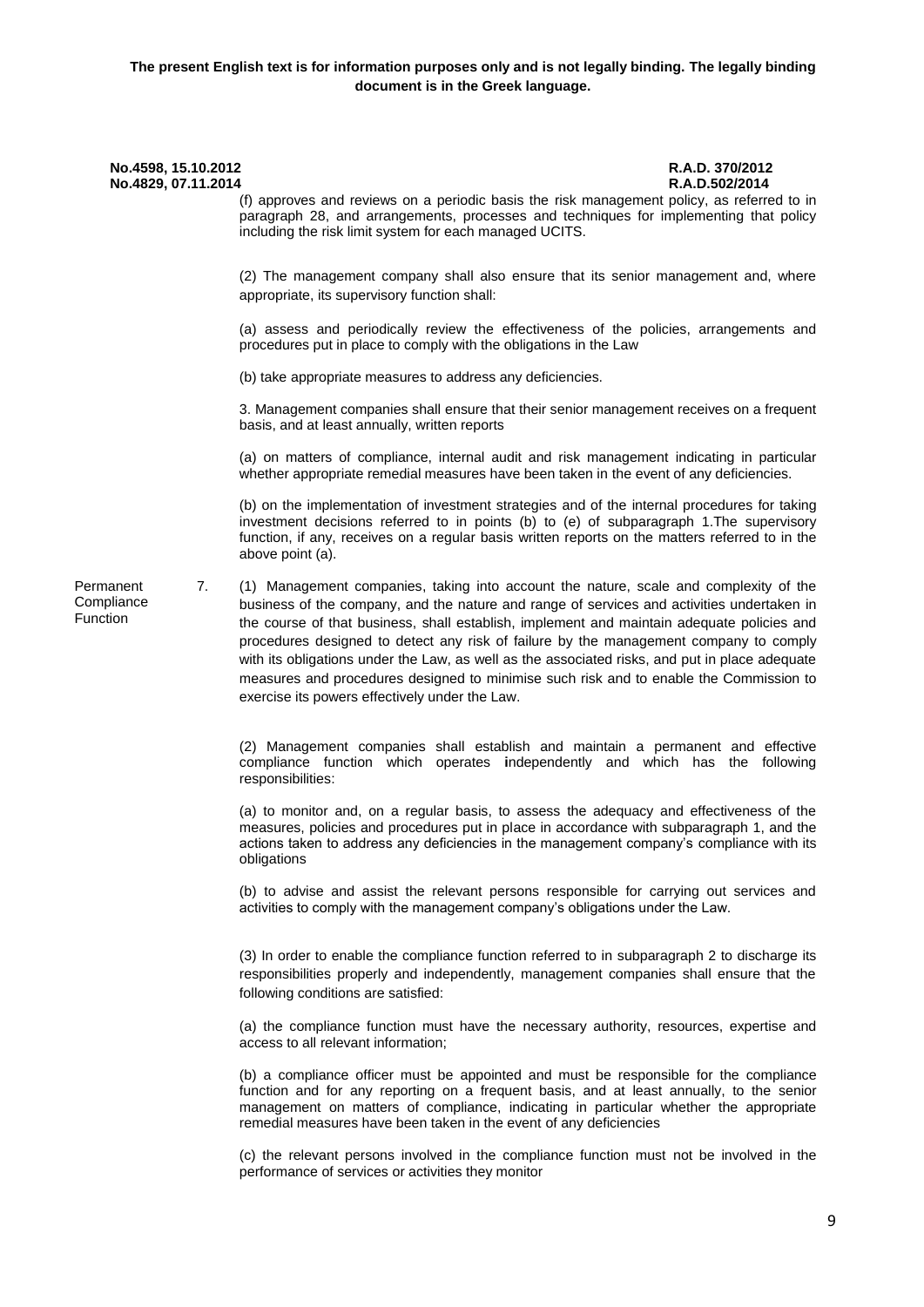| No.4598, 15.10.2012<br>No.4829, 07.11.2014 |                                                                                                                                                                                                                                                                                                                                                                                                                                                     | R.A.D. 370/2012<br>R.A.D.502/2014 |
|--------------------------------------------|-----------------------------------------------------------------------------------------------------------------------------------------------------------------------------------------------------------------------------------------------------------------------------------------------------------------------------------------------------------------------------------------------------------------------------------------------------|-----------------------------------|
|                                            | (d) the method of determining the remuneration of the relevant persons involved in the<br>compliance function must not compromise their objectivity and must not be likely to do so.                                                                                                                                                                                                                                                                |                                   |
|                                            | (4) A management company shall not be required to comply with point (c) or point (d) of the<br>previous subparagraph where it is able to demonstrate that in view of the nature, scale and<br>complexity of its business, and the nature and range of its services and activities, that<br>requirement is not proportionate and the compliance function is still efficient.                                                                         |                                   |
| Audit 8.<br>Internal<br>Function           | (1) Management companies, where appropriate and proportionate in view of the nature, scale<br>and complexity of their business and the nature and range of collective portfolio management<br>activities undertaken in the course of that business, shall establish and maintain an internal<br>audit function which is separate and independent from the other functions and activities of the<br>management company.                              |                                   |
|                                            | 2. The internal audit function shall have the following responsibilities:                                                                                                                                                                                                                                                                                                                                                                           |                                   |
|                                            | (a) to establish, implement and maintain an internal audit plan to examine and evaluate the<br>adequacy and effectiveness of the management company's systems, internal control<br>mechanisms and arrangements                                                                                                                                                                                                                                      |                                   |
|                                            | (b) to issue recommendations based on the result of work carried out in accordance with<br>point (a) above                                                                                                                                                                                                                                                                                                                                          |                                   |
|                                            | (c) to verify compliance with the recommendations referred to in point (b) above                                                                                                                                                                                                                                                                                                                                                                    |                                   |
|                                            | (d) to report in relation to internal audit matters in accordance with subparagraph 3 of<br>paragraph 6.                                                                                                                                                                                                                                                                                                                                            |                                   |
| Risk<br>9.<br>Management<br>Function       | 1. Management companies, where appropriate and proportionate in view of the nature, scale<br>and complexity of their business and the nature and range of collective portfolio management<br>activities undertaken in the course of that business, and the UCIS they manage, shall<br>establish and maintain a permanent risk management function that is hierarchically and<br>functionally independent from other operating units of the company. |                                   |
|                                            | 2. Management companies shall take every appropriate measure to safeguard that conflicts<br>of interest are prevented or handled so as to allow an independent performance of the risk<br>management function and the compliance of this function to the requirements of Article 41 of<br>the Law.                                                                                                                                                  |                                   |
|                                            | 3. The permanent risk management function shall:                                                                                                                                                                                                                                                                                                                                                                                                    |                                   |
|                                            | (a) implement the risk management policy and procedures                                                                                                                                                                                                                                                                                                                                                                                             |                                   |
|                                            | (b) ensure compliance with the UCITS risk limit system, including statutory limits concerning<br>global exposure and counterparty risk in accordance with paragraphs 30, 31 and 32                                                                                                                                                                                                                                                                  |                                   |
|                                            | (c) provide advice to the board of directors as regards the identification of the risk profile of<br>each managed UCITS                                                                                                                                                                                                                                                                                                                             |                                   |
|                                            | (d) provide regular reports to the board of directors and, where it exists, the supervisory<br>function, on:                                                                                                                                                                                                                                                                                                                                        |                                   |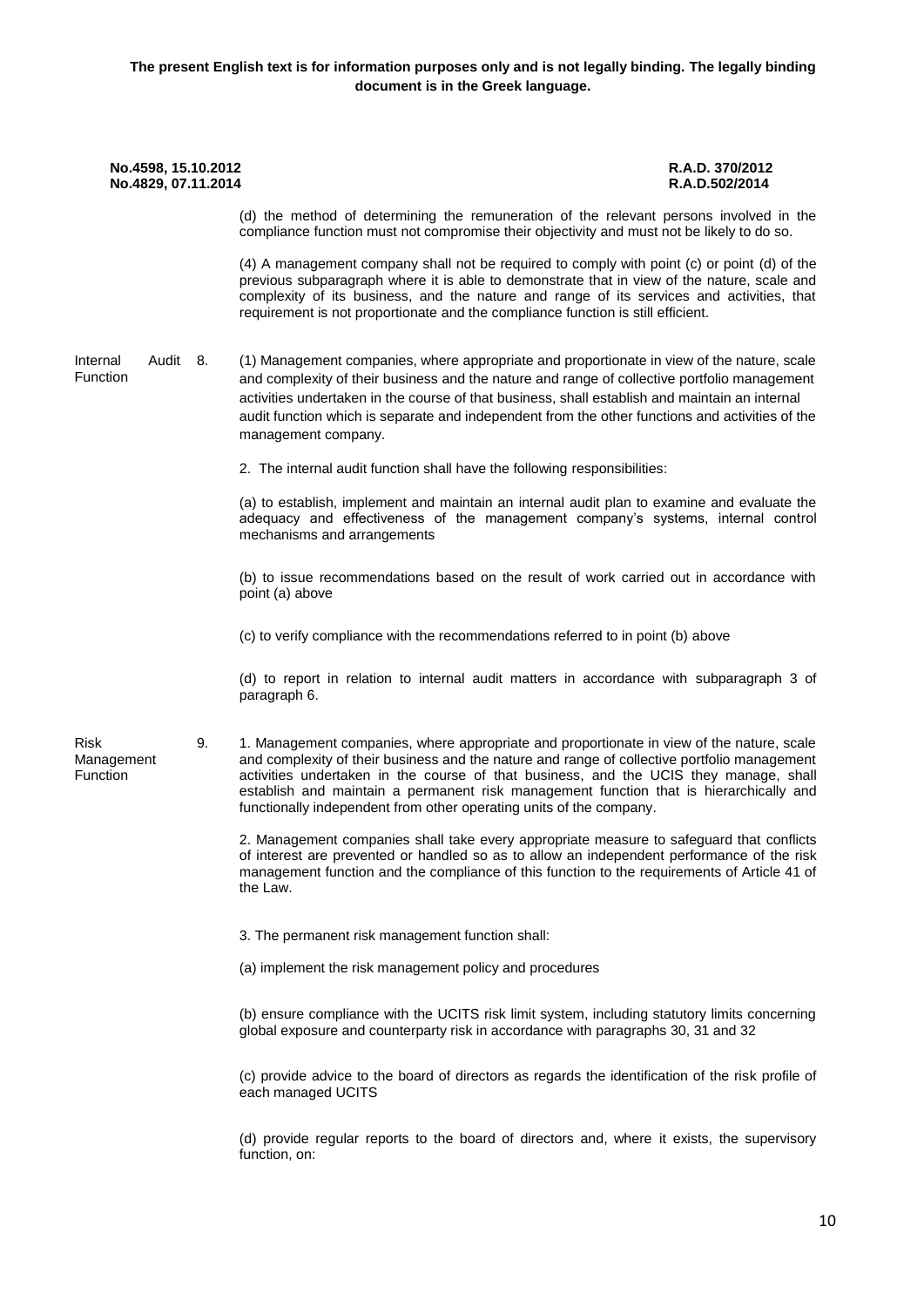(i) the consistency between the current levels of risk incurred by each managed UCITS and the risk profile agreed for that UCITS

(ii) the compliance of each managed UCITS with relevant risk limit systems

(iii) the adequacy and effectiveness of the risk management process, indicating in particular whether appropriate remedial measures have been taken in the event of any deficiencies

(e) provide regular reports to the senior management outlining the current level of risk incurred by each managed UCITS and any actual or foreseeable breaches to their limits, so as to ensure that prompt and appropriate action can be taken

(f) review and support, where appropriate, the arrangements and procedures for the valuation of OTC derivatives as referred to in paragraph 34.

4. The permanent risk management function shall have the necessary authority and access to all relevant information necessary to fulfil the tasks set out in subparagraph 3.

#### CHAPTER ΙΙΙ

Personal Transactions – Recording of Transactions – Recordkeeping requirements

- Personal **Transactions** 10. (1) Management companies shall establish, implement and maintain adequate arrangements aimed at preventing the following activities in the case of any relevant person who is involved in activities that may give rise to a conflict of interest, or who has access to inside information within the meaning of Article 5 of the insider dealing and market manipulation (market abuse) Law or to other confidential information relating to UCITS or transactions with or for UCITS by virtue of an activity carried out by him on behalf of the management company:
- Ν. 116(Ι)/2005 Ν. 191(Ι)/2007
- (a) entering into a personal transaction which fulfils at least one of the following criteria:

(i) that person is prohibited from entering into that personal transaction within the meaning of the insider dealing and market manipulation (market abuse) Law,

(ii) it involves the misuse or improper disclosure of confidential information;

(iii) it conflicts or is likely to conflict with an obligation of the management company under the Law or under the provision of investment services, the exercise of investment activities, the operation of regulated markets and other related matters Law.

(b) advising or procuring, other than in the proper course of his employment or contract for services, any other person to enter into a transaction in financial instruments which, if a personal transaction of the relevant person, would be covered by point (a) of this paragraph or by points (a) or (b) of paragraph 27 (2) of the Commission's Directive DI144-2007-01 or of paragraph 26(3) of the Commission's Directive DI144-2007-02, or would otherwise constitute a misuse of information relating to pending orders;

(c) disclosing, other than in the normal course of his employment or contract for services and without prejudice to Article 9(1)(b) of the insider dealing and market manipulation (market abuse) Law, any information or opinion to any other person if the relevant person knows, or reasonably ought to know, that as a result of that disclosure that other person will or would be likely to take either of the following steps: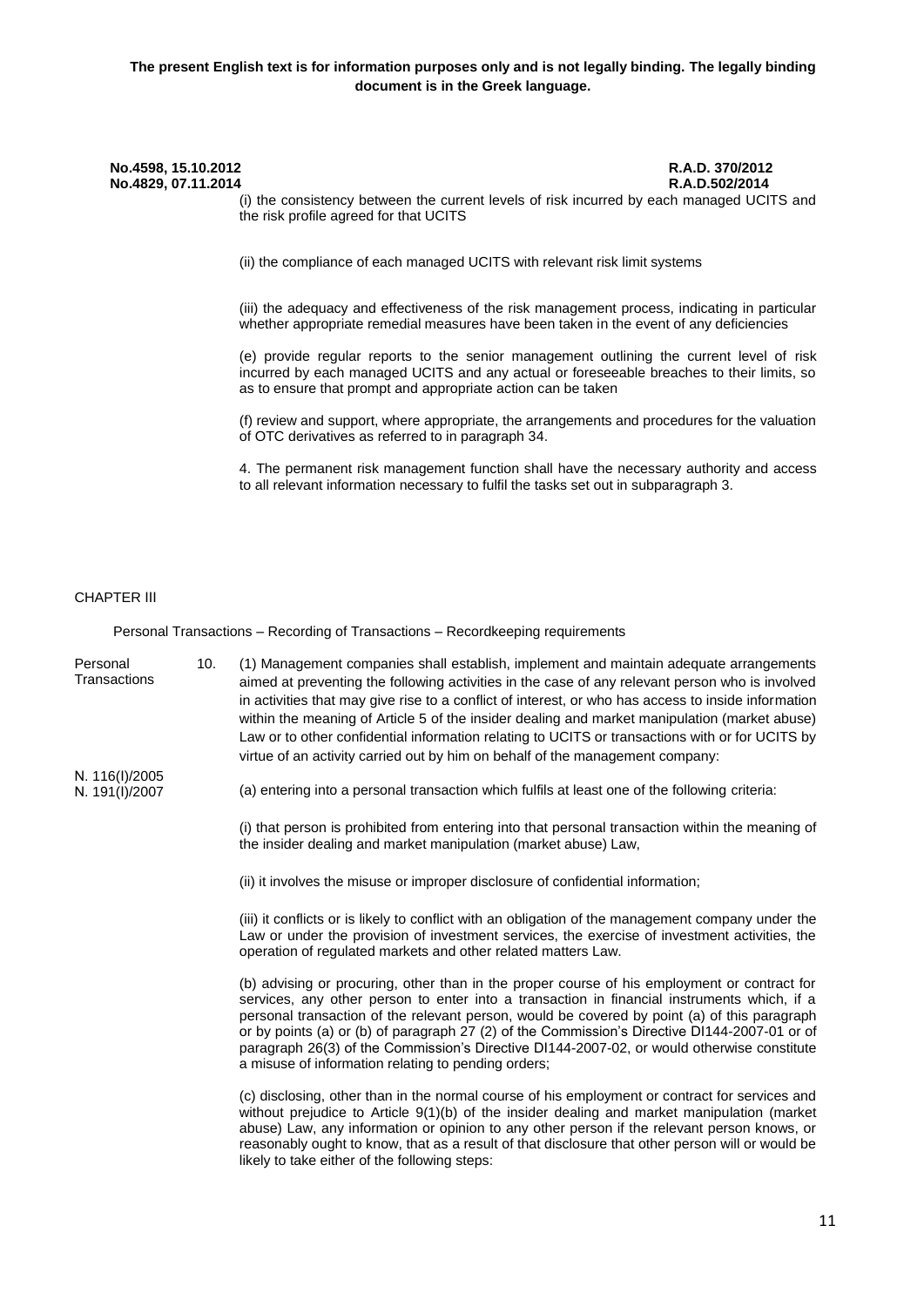portfolio

(i) to enter into a transaction in financial instruments which, where a personal transaction of the relevant person would be covered by point (a) of this sup-paragraph or by points (a) or (b) of paragraph 27 (2) of the Commission's Directive DI144-2007-01 or of paragraph 26(3) of the Commission's Directive DI144-2007-02, or would otherwise constitute a misuse of information relating to pending orders;

(ii) to advise or procure another person to enter into such a transaction.

(2) The arrangements required under subparagraph 1 shall in particular be designed to ensure that:

(a) each relevant person is aware of the restrictions on personal transactions, and of the measures established by the management company in connection with personal transactions and disclosure, in accordance with subparagraph 1.

(b) the management company's Board of Directors is informed promptly of any personal transaction entered into by a relevant person, either by notification of that transaction or by other procedures enabling the management company to identify such transactions. Where certain activities or functions are performed by third parties, the management company shall ensure that the entity performing the activity maintains a record of personal transactions entered into by any relevant person and provides that information to the management company promptly on request

(c) a record is kept of the personal transaction notified to the management company or identified by it, including any authorisation or prohibition in connection with such a transaction.

(3) Subparagraphs 1 and 2 shall not apply to the following kinds of personal transactions:

(a) personal transactions effected under a discretionary portfolio management service where there is no prior communication in connection with the transaction between the portfolio manager and the relevant person or other person for whose account the transaction is executed;

(b) personal transactions in UCITS or units in collective undertakings that are subject to supervision under the law of a Member State which requires an equivalent level of risk spreading in their assets, where the relevant person and any other person for whose account the transactions are effected are not involved in the management of that undertaking.

Recording of 11. transactions 11. (1) Management companies shall keep, for each UCITS managed, or if there are different investment compartments for each investment compartment, a record of portfolio transactions, in which, the transactions on behalf of the UCTIS or its investment compartment are recorded, without delay, with information which is sufficient to reconstruct the details of the order and the executed transaction.

(2) The record referred to in subparagraph 1 shall include:

(a) the name or other designation of the UCITS or its investment compartment and of the person acting on account of the UCITS or its investment compartment

(b) the details necessary to identify the financial instrument in question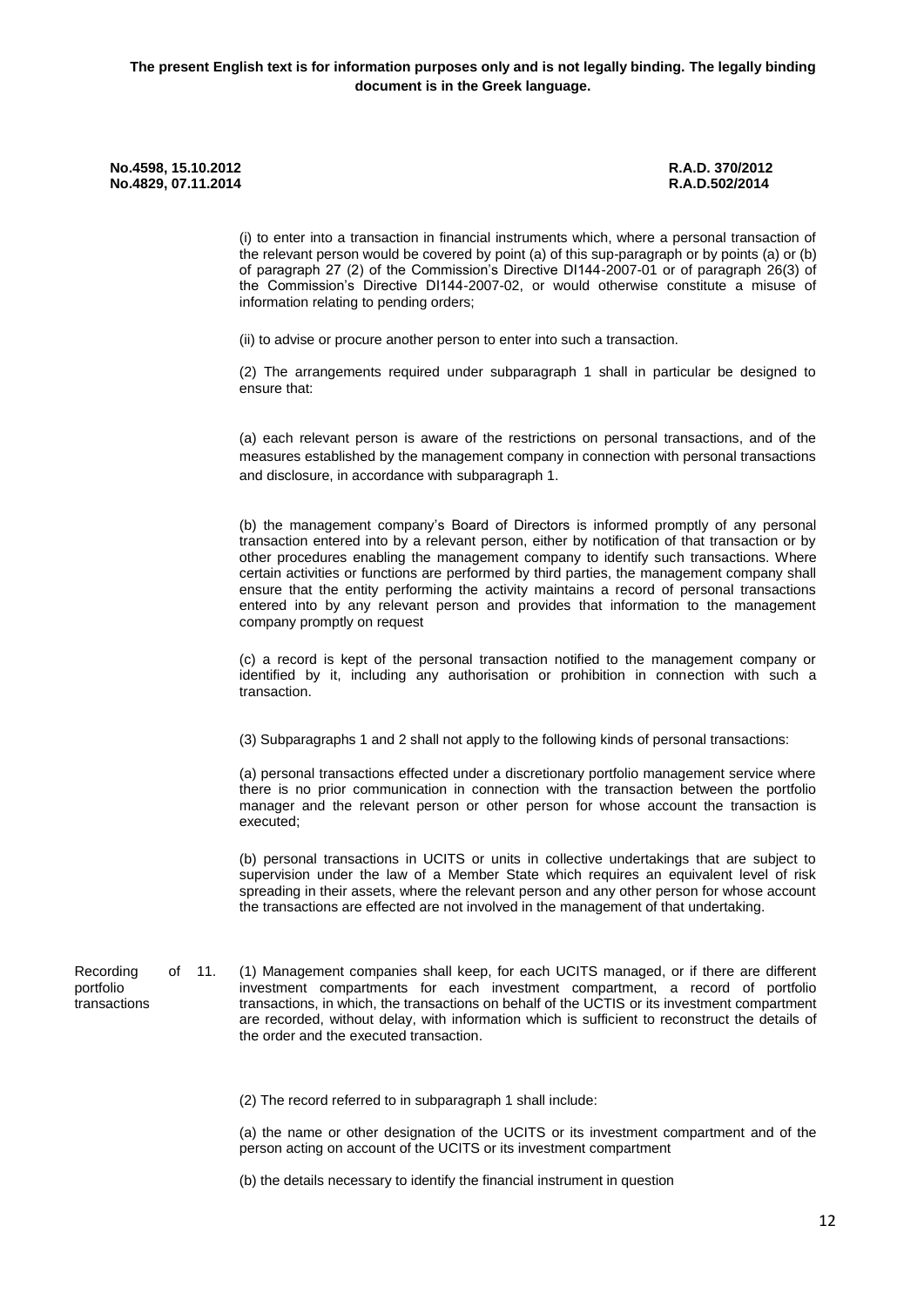| No.4598, 15.10.2012<br>No.4829, 07.11.2014                          |     |                                                                                                                                                                                                                                                                                                                                                                                                                               | R.A.D. 370/2012<br>R.A.D.502/2014 |
|---------------------------------------------------------------------|-----|-------------------------------------------------------------------------------------------------------------------------------------------------------------------------------------------------------------------------------------------------------------------------------------------------------------------------------------------------------------------------------------------------------------------------------|-----------------------------------|
|                                                                     |     | (c) the quantity of the financial instrument in question                                                                                                                                                                                                                                                                                                                                                                      |                                   |
|                                                                     |     | (d) the type of the order or transaction;                                                                                                                                                                                                                                                                                                                                                                                     |                                   |
|                                                                     |     | (e) the executed price of the financial instrument                                                                                                                                                                                                                                                                                                                                                                            |                                   |
|                                                                     |     | (f) the date and exact time of the transmission of the order and name or other designation of<br>the person to whom the order was transmitted and the name of the person transmitting the<br>order.                                                                                                                                                                                                                           |                                   |
|                                                                     |     | (g) the date and exact time of the transmission of the decision to deal and execution of the<br>transaction and name or other designation of the person executing<br>the transaction                                                                                                                                                                                                                                          |                                   |
|                                                                     |     | (h) where applicable, the reasons for the revocation of an order                                                                                                                                                                                                                                                                                                                                                              |                                   |
|                                                                     |     | (i) for executed transactions, the counterparty and execution venue identification. An<br>'execution venue' shall mean a regulated market, a multilateral trading facility, a systematic<br>internaliser as referred to in the Investment Firms Law, or a market maker or other liquidity<br>provider or an entity that performs a similar function in a third country to the functions<br>performed by any of the foregoing. |                                   |
| Recording of<br>subscriptions<br>and redemptions<br>orders of UCITS | 12. | (1) Management companies shall keep, for every UCITS or where appropriate every<br>investment compartment managed an electronic record of subscription and redemption<br>orders in which they shall record immediately after receipt of any such order.                                                                                                                                                                       |                                   |
|                                                                     |     | (2) That record of subparagraph 1 shall include:                                                                                                                                                                                                                                                                                                                                                                              |                                   |
|                                                                     |     | (a) the relevant UCITS or its investment compartment                                                                                                                                                                                                                                                                                                                                                                          |                                   |
|                                                                     |     | (b) the person giving or transmitting the order and the person receiving the order;                                                                                                                                                                                                                                                                                                                                           |                                   |
|                                                                     |     | (c) the date and time of the order;                                                                                                                                                                                                                                                                                                                                                                                           |                                   |
|                                                                     |     | (d) the terms and means of payment                                                                                                                                                                                                                                                                                                                                                                                            |                                   |
|                                                                     |     | (e) the type of the order                                                                                                                                                                                                                                                                                                                                                                                                     |                                   |
|                                                                     |     | (f) the date and exact time of execution of the order;                                                                                                                                                                                                                                                                                                                                                                        |                                   |
|                                                                     |     | (g) the number of units subscribed or redeemed;                                                                                                                                                                                                                                                                                                                                                                               |                                   |
|                                                                     |     | (h) the subscription or redemption price for each unit;                                                                                                                                                                                                                                                                                                                                                                       |                                   |
|                                                                     |     | (i) the total subscription or redemption value of the units;                                                                                                                                                                                                                                                                                                                                                                  |                                   |
|                                                                     |     | (j) the gross value of the order including charges for subscription or net amount after charges<br>for redemption.                                                                                                                                                                                                                                                                                                            |                                   |
| Recordkeeping<br>requirements                                       | 13. | (1) Management companies shall ensure the retention of the records referred to in<br>paragraphs 11 and 12 for a period of at least 5 years from the date of total redemption of the<br>equivalent units . However, the Commission may, in exceptional circumstances, require                                                                                                                                                  |                                   |

management companies to retain any or all of those records for a longer period, determined by the nature of the instrument or portfolio transaction, where it is necessary to enable the

authority to exercise its supervisory functions under the Law.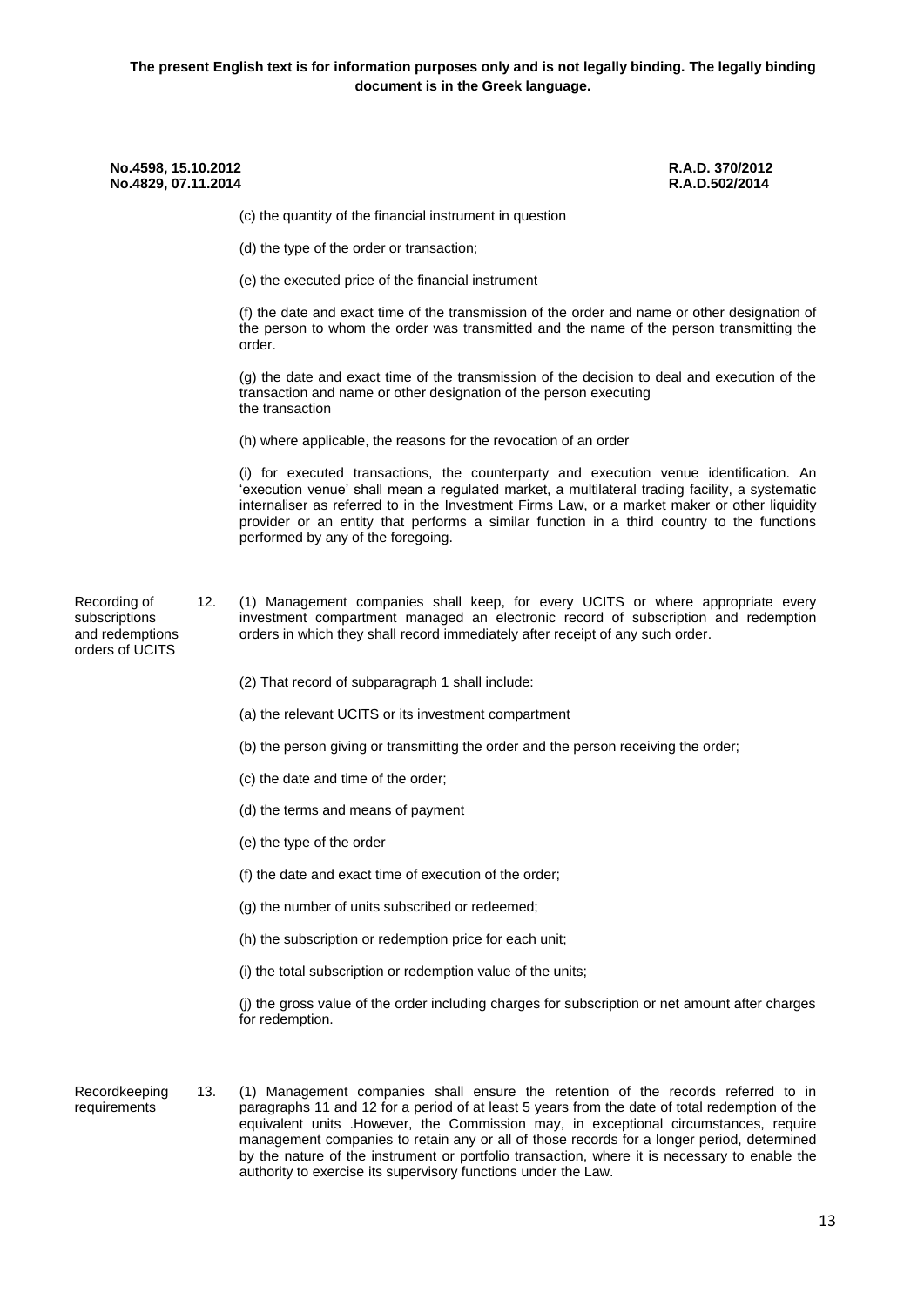2. The records of paragraphs 11 and 12 shall be retained in a medium that allows

(a) the safe storage of the information.

(b) the ability to reconstitute each key stage of the processing of each portfolio transaction

(c) it must be possible for any corrections or other amendments, and the contents of the records prior to such corrections or amendments, to be easily ascertained and it must not be possible for the records to be otherwise manipulated or altered

(d) the Commission must be able to access them readily.

(3) Where the management company transfers its responsibilities in relation to the UCITS or its investment compartment to another management company, the previous ones ensures full access to the records of paragraphs 11 and 12 to the new one for the past 5 years from the date of total redemption of the equivalent units or for a longer period if asked by the Commission as per subparagraph 1.

(4) Following the termination of the authorisation of a management company, the management company shall retain the records of paragraphs 11 and 12 for the outstanding term of the 5-year period years from the date of total redemption of the equivalent units or for a longer period if asked by the Commission as per subparagraph 1

### CHAPTER ΙV

#### Conflicts of Interest

Identification of 14.<br>Conflicts of Conflicts Interest

14. (1) Management companies shall establish, implement and maintain procedures for the identification of conflicts of interest situations where the management company, a relevant person or any other person, directly or indirectly, linked by way of control to the management company, as referred to in Article 2 of the Law, is in conflict of interest with the UCITS interest in the course of providing the service of collective portfolio management or the activities of Article 109(4) of the Law. To establish the existence of conflicts of interest management companies take into account, the interests of the management company, including those that derive from being part of a group or from the provision of services and activities and the duties of the management company to the UCITS and its unit holders, as well as the interests of the UCIT and the interests of other clients of the management company.

2. Indicative conflicts of interest situations include:

(a) the management company or the person referred to in subparagraph 1 is likely to make a financial gain, or avoid a financial loss, at the expense of the UCITS;

(b) the management company or the person referred to in subparagraph 1 has an interest in the outcome of a service or an activity provided to the UCITS or another client or of a transaction carried out on behalf of the UCITS or another client, which is distinct from the UCITS interest in that outcome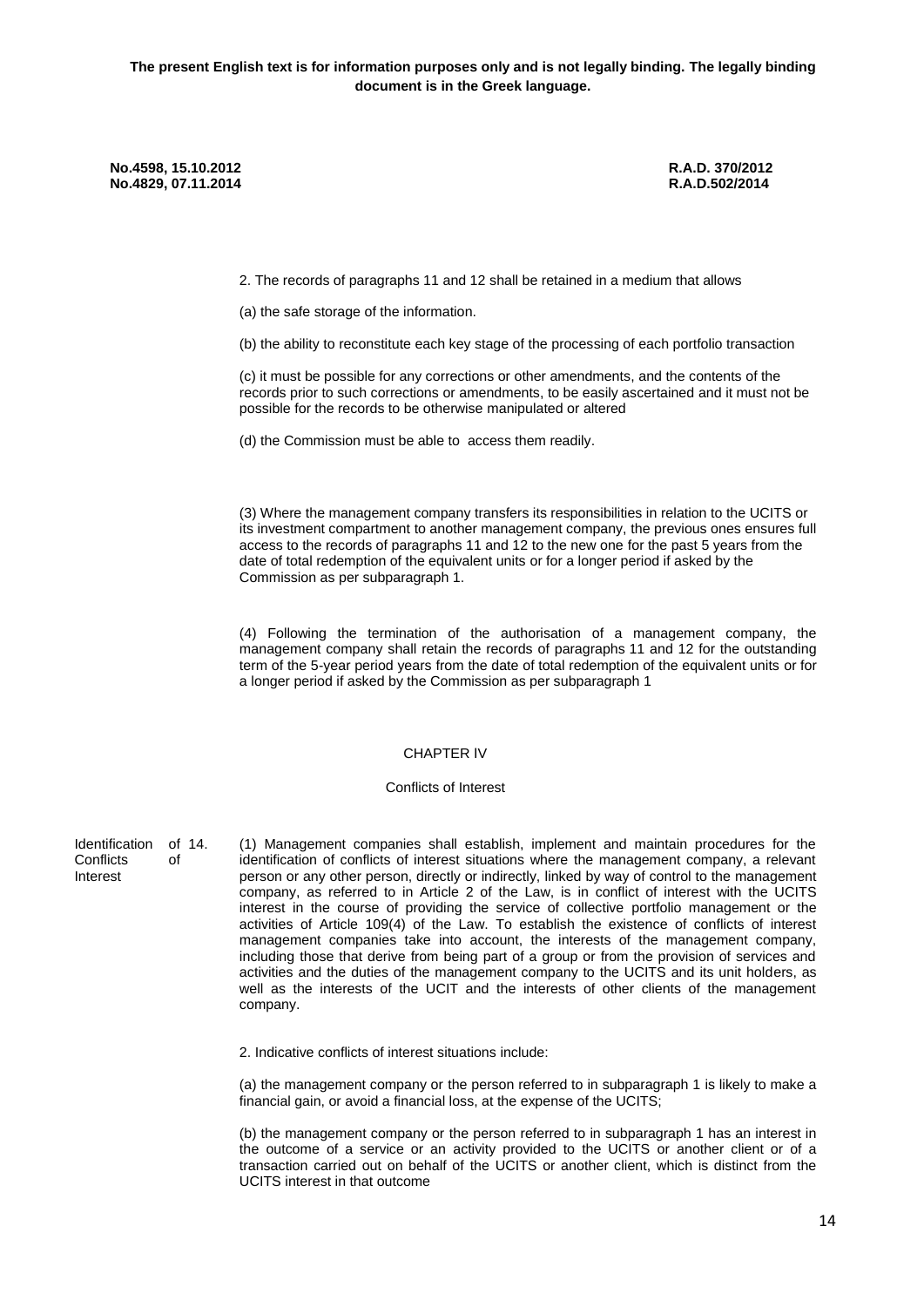(c) the management company or the person referred to in subparagraph 1 has a financial or other incentive to favour the interest of another client or group of clients over the interests of the UCITS;

(d) the management company or the person referred to in subparagraph 1 carries on the same activities for the UCITS and for another client or clients which are not UCITS;

(e) the management company or the person referred to in subparagraph 1 receives or will receive from a person other than the UCITS an inducement in relation to collective portfolio management activities provided to the UCITS, in the form of monies, goods or services, other than the standard commission or fee for that service.

Conflicts of Interest policy and procedures

15. (1) Member States shall require management companies to establish, implement and maintain an effective conflicts of interest policy. That policy shall be set out in writing from the Board of Directors and shall be appropriate to the size and organisation of the management company and the nature, scale and complexity of its business. Where the management company is a member of a group, the policy shall also take into account any circumstances of which the company is or should be aware which may give rise to a conflict of interest resulting from the structure and business activities of other members of the group.

(2) The conflicts of interest policy shall include the following:

(a) the identification of, with reference to the collective portfolio management activities carried out by or on behalf of the management company, the circumstances which constitute or may give rise to a conflict of interest entailing a material risk of damage to the interests of the UCITS or one or more other clients;

(b) procedures to be followed and measures to be adopted in order to manage such conflicts. (3) The procedures and measures of subparagraph (2) (b) are designed to ensure that relevant persons engaged in different business activities involving a conflict of interest carry on those activities at a level of independence appropriate to the size and activities of the management company and of the group to which it belongs and to the materiality of the risk of damage to the interests of clients.

(4) The procedures to be followed and measures to be adopted in accordance with subparagraph (2) (b) shall include , without excluding additional procedures or measures where necessary and appropriate, the following to ensure the requisite degree of independence as referred to in subparagraph 3:

- (a) effective procedures to prevent or control the exchange of information between relevant persons engaged in collective portfolio management activities involving a risk of a conflict of interest where the exchange of that information may harm the interests of one or more clients
- (b) the separate supervision of relevant persons whose principal functions involve carrying out collective portfolio management activities on behalf of, or providing services to, clients or to investors whose interests may conflict, or who otherwise represent different interests that may conflict, including those of the management company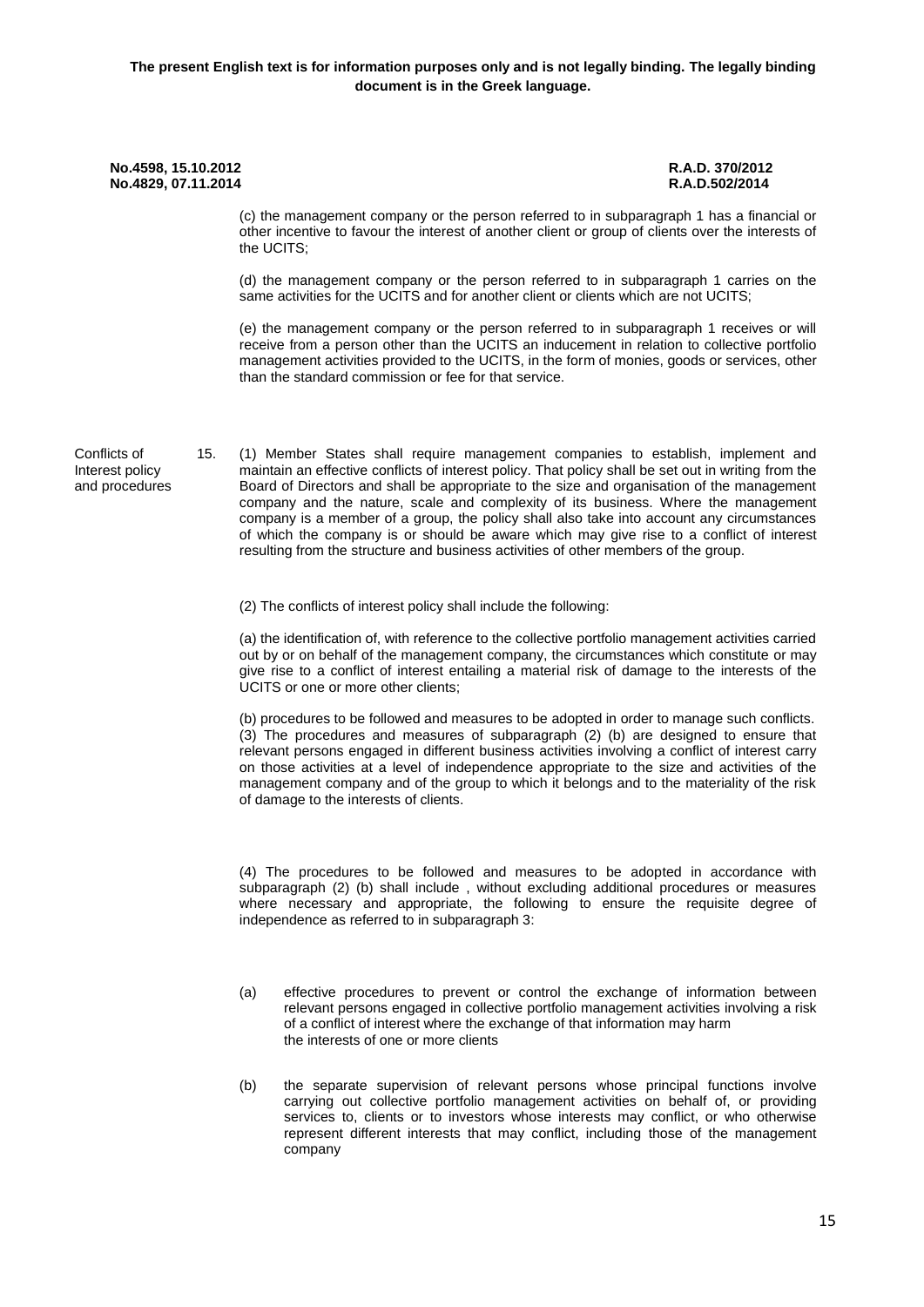- (c) the removal of any direct link between the remuneration of relevant persons principally engaged in one activity and the remuneration of, or revenues generated by, different relevant persons principally engaged in another activity, where a conflict of interest may arise in relation to those activities
- (d) measures to prevent or limit any person from exercising inappropriate influence over the way in which a relevant person carries out collective portfolio management activities;
- (e) measures to prevent or control the simultaneous or sequential involvement of a relevant person in separate collective portfolio management activities where such involvement may impair the proper management of conflicts of interest.

(5) Management companies shall keep and regularly update a record of the types of collective portfolio management activities undertaken by or on behalf of the management company in which a conflict of interest entailing a material risk of damage to the interests of one or more UCITS or other clients has arisen or may arise.

(6) Management companies shall adopt, implement and maintain adequate arrangements for informing senior management or other competent internal bodies, about any weaknesses or deficiencies of the organisational or administrative internal procedures and arrangements to prevent or manage conflicts of interest situations or to prevent , with reasonable certainty, the material damage to the interests of the UCITS or its unit-holders so as they can take the appropriate measures to ensure that the company will operate, in any case, exclusively in the best benefit of the UCITS and its unit-holders. The management company shall report to investors, through a stable medium, the measures taken in accordance with the previous sentence including the justification for these measures.

Strategies for the exercise of voting rights

16. (1) Management companies shall develop adequate and effective strategies for determining when and how voting rights attached to instruments held in the managed portfolios are to be exercised, to the exclusive benefit of the UCITS concerned.

(2) The strategy referred to in subparagraph 1 shall be notified to investors in a summary form , indicating that they may request it and receive it free of charge in detailed form, and shall determine at least measures and procedures for:

(a) monitoring relevant corporate events;

(b) ensuring that the exercise of voting rights is in accordance with the investment objectives and policy of the relevant UCITS;

(c) preventing or managing any conflicts of interest arising from the exercise of voting rights

# PART ΙΙΙ

# CODE OF CONDUCT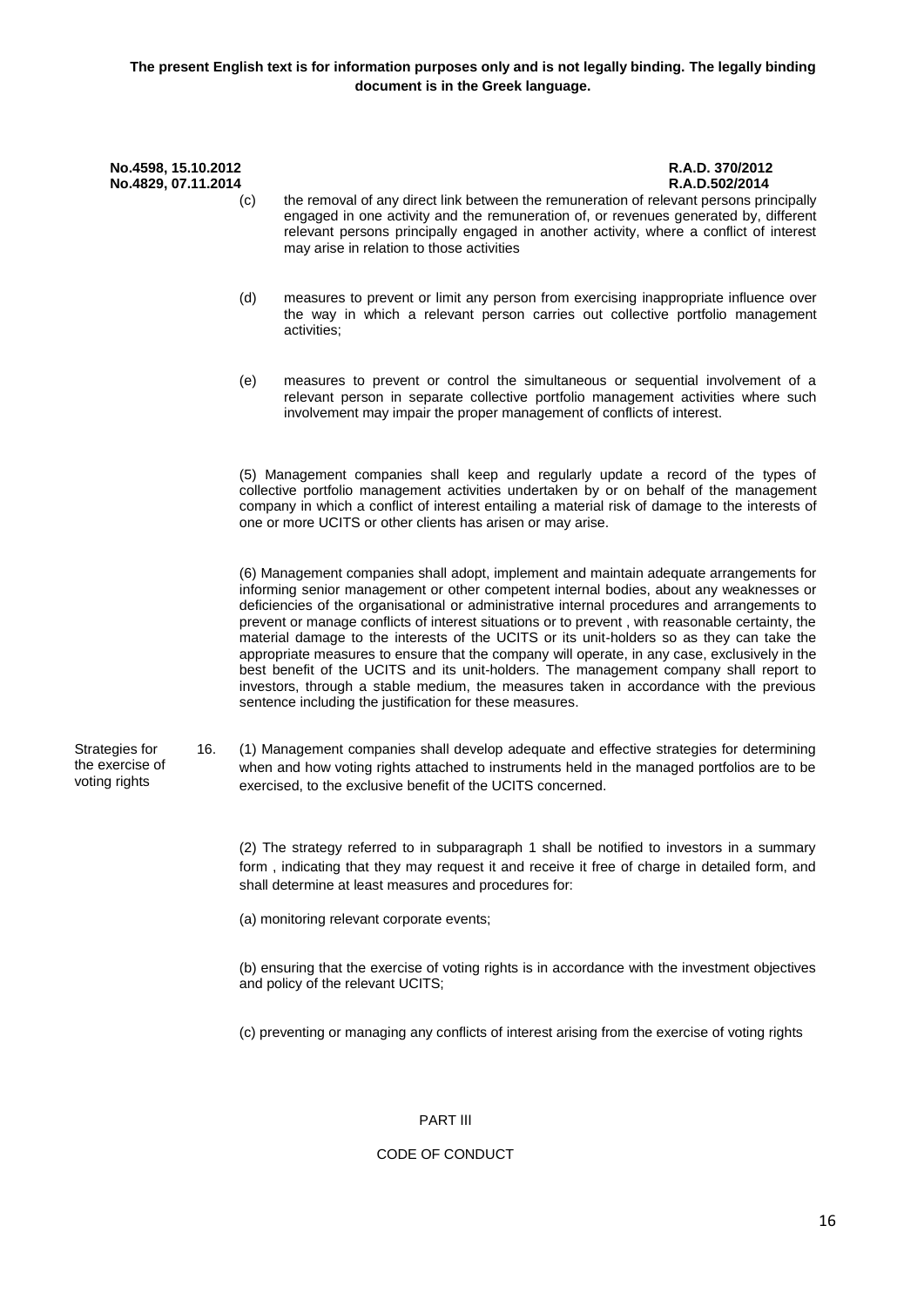**No.4598, 15.10.2012 R.A.D. 370/2012 No.4829, 07.11.2014** CHAPTER Ι General principles Duty to act in the 17. best interest of UCITS and their unit-holders 17. (1) Management companies shall ensure that unit-holders of managed UCITS are treated fairly. Management companies shall refrain from placing the interests of any group of unitholders above the interests of any other group of unit-holders. (2) Management companies shall apply appropriate policies and procedures for preventing malpractices (market timing και late trading) that might reasonably be expected to affect the stability and integrity of the market. (3) Management companies shall ensure that fair, correct and transparent pricing models and valuation systems are used for the UCITS they manage, in order to comply with the duty to act in the best interests of the unit-holders. Management companies must be able to demonstrate, upon request from anyone enforcing his rights and in particular the Commission, the competent authorities of another Member State if applicable, the UCITS or its unit-holders, that the UCITS portfolios have been accurately valued and in a way to prevent undue costs to the UCITS and its unit-holders. Due Diligence requirements 18. (1) Management companies shall ensure a high level of diligence in the selection and ongoing monitoring of investments, in the best interests of UCITS and the normal functioning and integrity of the market and shall have adequate knowledge and understanding of the assets in which the UCITS are invested (2) Management companies shall establish written policies and procedures on due diligence as referred to in subparagraph 1 and implement effective arrangements for ensuring that investment decisions on behalf of the UCITS are carried out in compliance with the objectives, investment strategy and risk limits of the UCITS. (3) Management companies when implementing their risk management policy, and where it is appropriate after taking into account the nature of a foreseen investment, shall formulate forecasts and perform analyses concerning the investment's contribution to the UCITS portfolio composition, liquidity and risk and reward profile before carrying out the investment. The analyses must only be carried out on the basis of reliable and up-to-date information, both in quantitative and qualitative terms. (4) Management companies shall exercise due skill, care and diligence when entering into, managing or terminating any arrangements with third parties in relation to the performance of risk management activities. Before entering into such arrangements, management companies shall take the necessary steps in order to verify that the third party has the ability and capacity to perform the risk management activities reliably, professionally and effectively. The management company shall establish methods for the on-going assessment of the standard of performance of the third party. CHAPTER ΙI Handling of subscription and redemption orders Confirmation of 19. (1) Where management companies have carried out a subscription or redemption order from

the execution of a unit-holder, they must notify the unit-holder, by means of a durable medium, confirming execution of the order as soon as possible, and no later than the first business day following execution or, where the confirmation is received by the management company from a third party, no later than the first business day following receipt of the confirmation from the third party. However, the first subparagraph shall not apply where the notice would contain the same information as a confirmation that is to be promptly dispatched to the unit-holder by

orders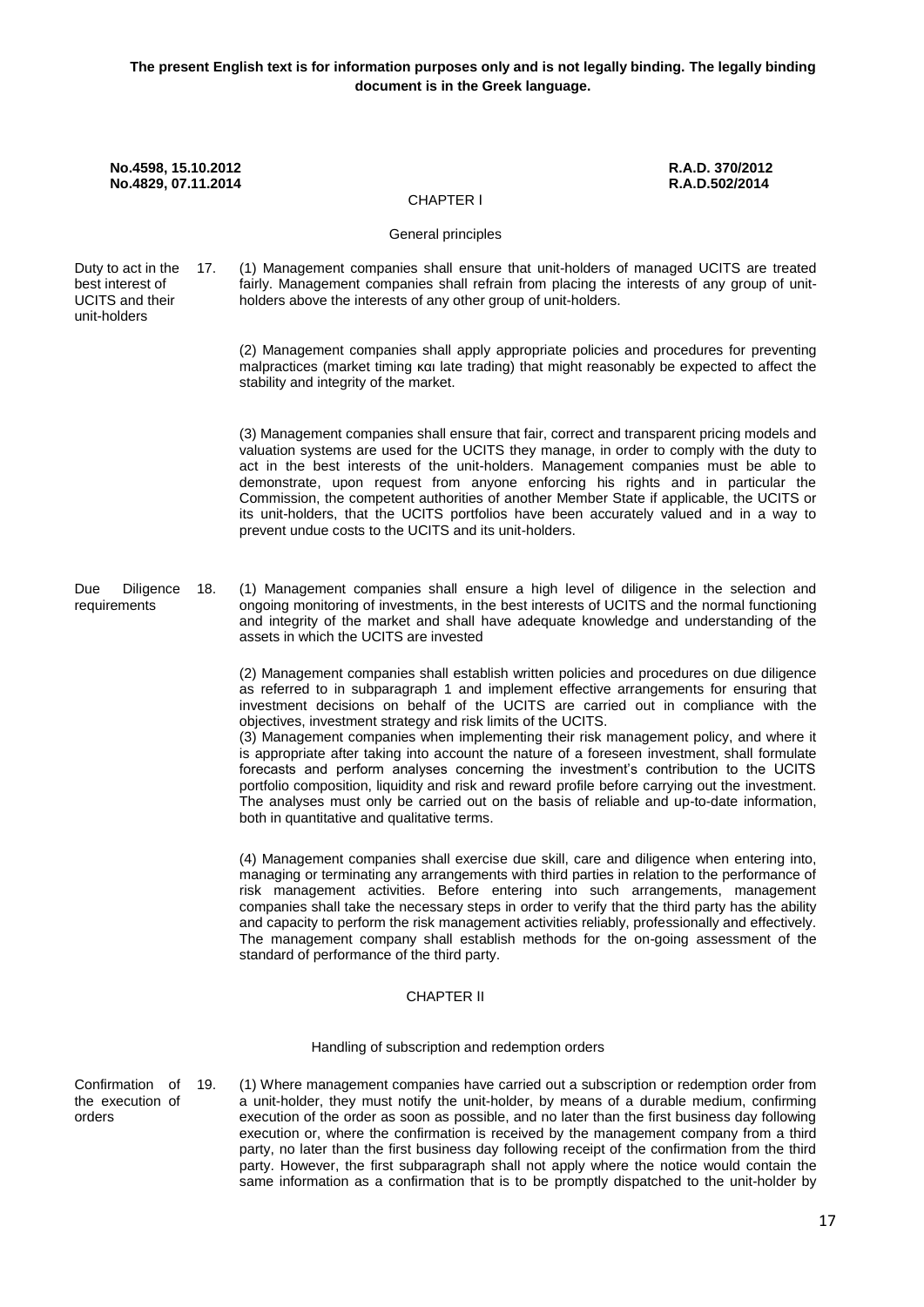another person.

The information regarding confirmation of executed orders of Article 19 of the Commission's Directive DI144-2007-02 are considered equivalent for the application of the previous sentence.

(2) The confirmation notice referred to in sub-paragraph 1 shall, where applicable, include the following information:

- (a) the management company identification;
- (b) the name or other designation of the unit-holder;

(c) the date and time of receipt of the order and method of payment;

- (d) the date of execution;
- (e) the UCITS identification
- (f) the nature of the order (subscription or redemption);
- (g) the number of units involved;
- (h) the unit value at which the units were subscribed or redeemed;
- (i) the reference value date;

(j) the gross value of the order including taxes, fees or other charges for subscriptions or net amount of the order after taxes, fees or other charges for redemptions;

(k) a total sum of the commissions and expenses charged and, where the investor so requests, an itemised breakdown.

(3) Where orders for a unit-holder are executed periodically, management companies shall either take the action specified in subparagraph 1 or provide the unit-holder, at least once every 6 months, with the information listed in paragraph 2 in respect of those transactions.

(4) Management companies shall supply the unit-holder, upon request, with information about the status of his order.

#### CHAPTER ΙΙΙ

#### Execution of orders on behalf of UCITS

Execution of orders from the Management company – Execution policy 20. (1) Management companies when executing decisions to deal on behalf of the managed UCITS in the context of the management of their portfolios shall act in the best interests of the UCITS and its unit-holders.

(2) Management companies shall establish and implement an order execution policy, that includes effective procedures and takes all reasonable steps to obtain the best possible result for the UCITS in accordance with subparagraph 1, taking into account every factor associated with the transaction especially the price, the possibility of immediate execution, the speed of execution or the likelihood of failure to execute, the liquidity, the commissions and costs, the order size and nature, the average size of orders, the market participants, the client's preferences, the negotiating power, the possibility of price improvement, the access cost and settlement capabilities. The weight by which the factors of the previous sentence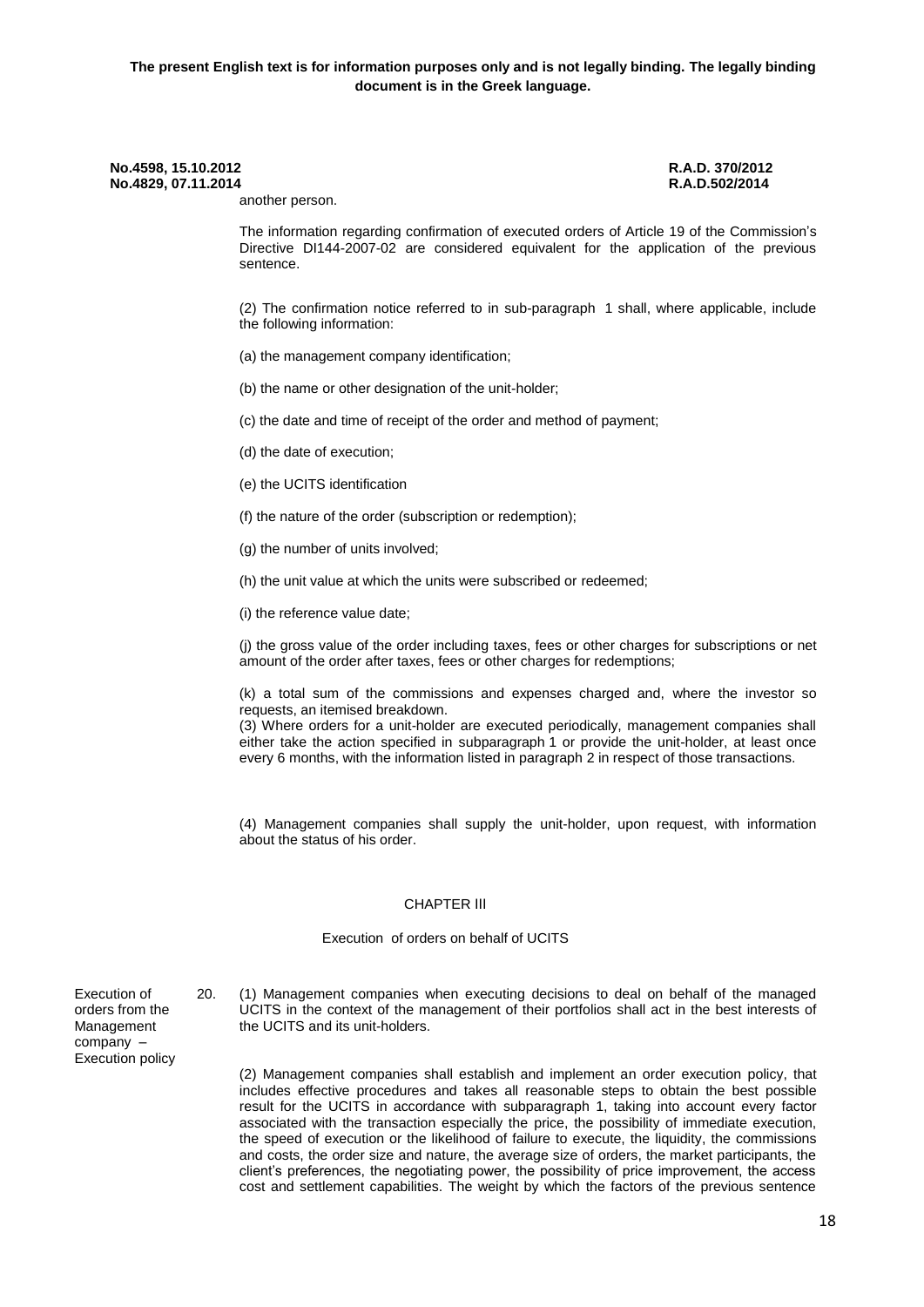are taken into consideration shall be determined by reference to the following criteria:

(a) the objectives, investment policy and risks specific to the UCITS, as indicated in the prospectus or as the case may be in the fund rules or articles of association of the UCITS

(b) the characteristics of the order;

c) the characteristics of the financial instruments that are the subject of that order;

(d) the characteristics of the execution venues to which that order can be directed.

(3) Management companies shall monitor on a regular basis the effectiveness of their arrangements and policy for the execution of orders, especially in regard to selection, monitoring and evaluation of the execution venues, taking into account every factor associated with the transaction, in particular, among others, the factors referred to in subparagraph 2 in order to identify and, where appropriate, correct any deficiencies. Without prejudice to the previous sentence, management companies shall review the arrangements and the execution policy on an annual basis. A review shall also be carried out whenever a material change occurs that affects the management company's ability to continue to obtain the best possible result for the managed UCITS.

(4) The management company shall make available appropriate information to unit-holders on the policy established and on any material changes to the policy. If the managed UCITS is an Investment Company of Variable Capital it shall receive the consent of the management Company in regard to the order execution policy and any material changes to it.

(5) Management companies shall always be able to demonstrate, to anyone that exercises his legal right and in particular to the Commission or, if applicable, to the competent authorities of another Member State or the UCITS and its unit-holders, that they have executed orders on behalf of the UCITS in accordance with the adopted and implemented execution policy.

Execution of orders by another entity

.

.

21. (1) Management companies shall act in the best interests of the UCITS they manage and their unit-holders when placing orders to deal on behalf of the managed UCITS with other entities for execution, in the context of the management of their portfolios.

(2) In complying with sub-paragraph 1,Management companies take all reasonable steps to obtain the best possible result for the UCITS taking into account every factor mentioned in paragraph 20 (2) . The weight that the factors of the previous sentence are taken into consideration shall be determined by reference to paragraph 20(2) (a) to (d).

(3)The order execution policy established and implemented in accordance with paragraph 20 shall include measures and procedures that ensure compliance with the obligation of subparagraph 21(1). The policy shall identify, in respect of each class of instruments, the entities with which the orders may be placed. The management company shall only enter into arrangements for execution where such arrangements are consistent with obligations laid down in this paragraph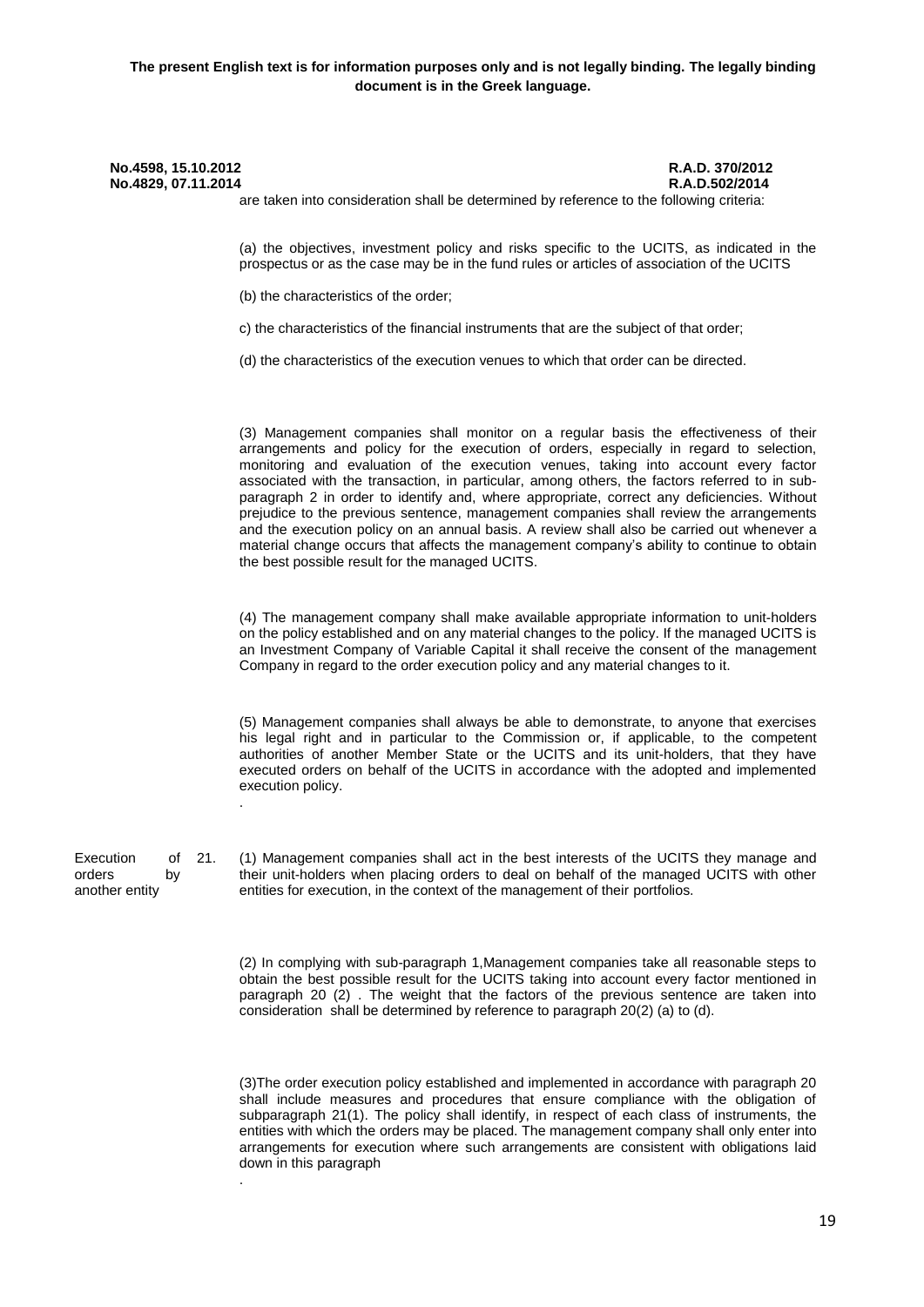(4) Management companies shall monitor on a regular basis the effectiveness of the policy established in accordance with subparagraph 3 and, in particular, the execution quality of the entities identified in that policy and, where appropriate, correct any deficiencies. In addition, management companies shall review the policy on an annual basis. Such a review shall also be carried out whenever a material change occurs that affects the management company's ability to continue to obtain the best possible result for the managed UCITS

(5) Management companies shall be able to demonstrate that they have placed orders on behalf of the UCITS in accordance with the policy established in accordance with subparagraph 3.

Rules regarding the execution of orders 22. (1) Management companies shall establish, implement and maintain procedures and arrangements, when acting to carry out a UCITS order to buy or sell financial instruments on behalf of the managed UCITS, which provide for the prompt, fair and expeditious execution of portfolio transactions on behalf of the UCITS. The procedures and arrangements of the previous sentence, which include the case of transmitted orders by the management company to another entity, shall satisfy the following conditions:

> (a) ensure that orders executed on behalf of UCITS are promptly and accurately recorded and allocated to each UCITS or its investment compartment.

> (b) execute otherwise comparable UCITS orders sequentially and promptly unless the characteristics of the order or prevailing market conditions make this impracticable, or the interests of the UCITS require otherwise.

> (2) Financial instruments or sums of money, received in settlement of the executed orders shall be promptly and correctly delivered to the account of the appropriate UCITS or its investment compartment.

> (3) Management companies shall not misuse information relating to pending UCITS orders, and shall take all reasonable steps to prevent the misuse of such information by any of its relevant persons.

Aggregation and allocation of orders 23. (1) Management companies when acting to carry out a UCITS order may aggregate the order with an order of another UCITS or another client or with an order on their own account, subject the following conditions are met:

> (a) it must be unlikely that the aggregation of orders will work overall to the disadvantage of any UCITS or clients whose order is to be aggregated:

> (b) an order allocation policy must be established implemented and maintained, providing in sufficiently precise terms for the fair allocation of aggregated orders, including how the volume and price of orders determines allocations and the treatment of partial executions.

> (2) Where a management company aggregates a UCITS order with one or more orders of other UCITS or clients and the aggregated order is partially executed, it allocates the related trades in accordance with its order allocation policy.If the aggregated transactions include transactions for own account the related trades shall not be allocated in a way that is detrimental to the UCITS or another client. Where a management company aggregates an order of a UCITS or another client with a transaction for own account and the aggregated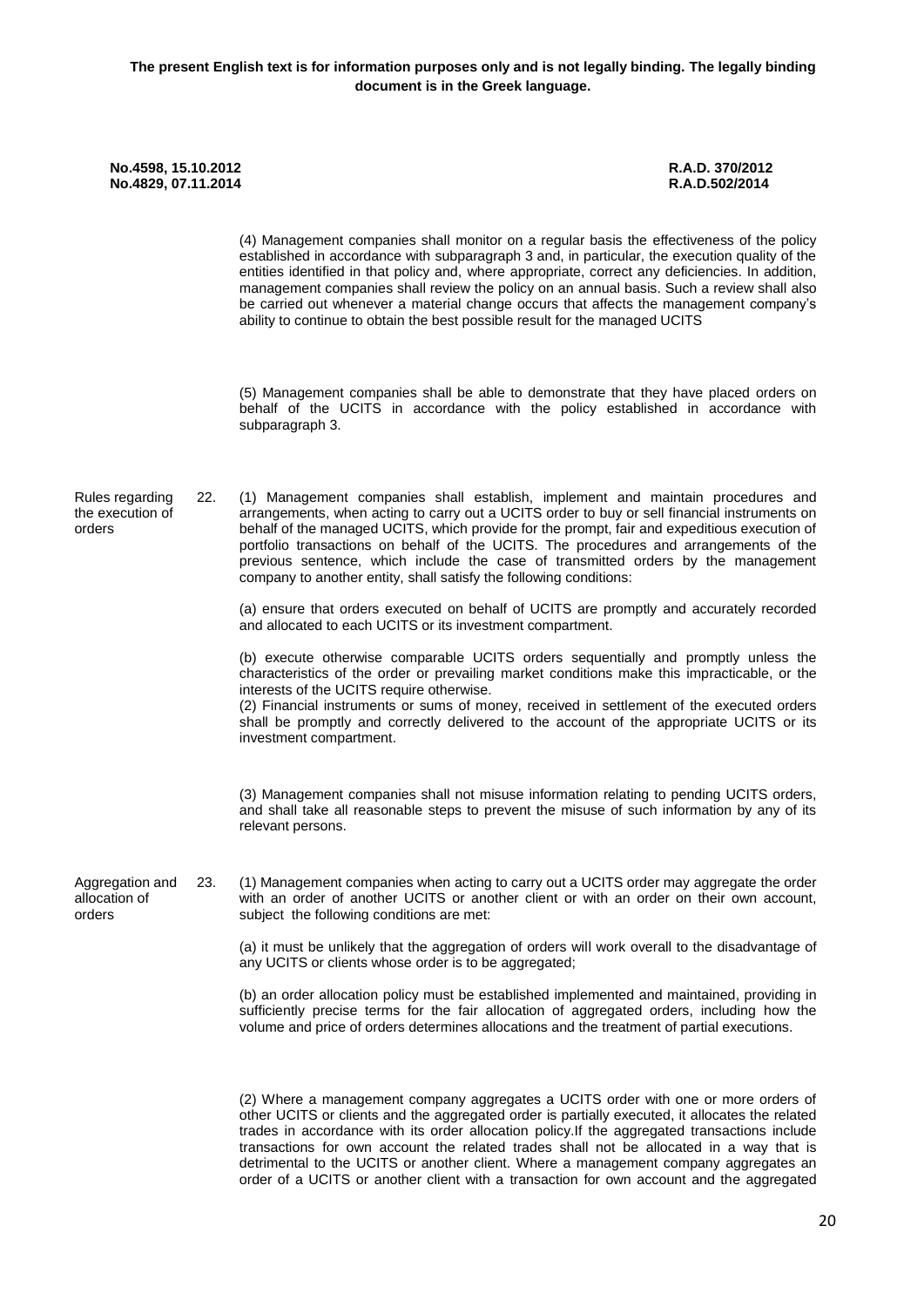order is partially executed, it allocates the related trades to the UCITS or other client in priority over those for own account.

However, if the management company is able to demonstrate that it would not have been able to carry out the order on such advantageous terms without aggregation, or at all, it may allocate the transaction for own account proportionally, in accordance with the policy as referred to in subparagraph 1(b).

#### CHAPTER IV

#### Inducements

Safeguarding the best interests of **UCITS** 

24. (1) Management companies shall not be regarded as acting honestly, fairly and professionally in accordance with the best interests of the UCITS if, in relation to the activities of investment management and administration to the UCITS, they pay or are paid any fee or commission, or provide or are provided with any non-monetary benefit, other than the following:

(a) a fee, commission or non-monetary benefit paid or provided to or by the UCITS or a person on behalf of the UCITS;

(b) a fee, commission or non-monetary benefit paid or provided to or by a third party or a person acting on behalf of a third party, where the following conditions are satisfied:

(i) the existence, nature and amount of the fee, commission or benefit, or, where the amount cannot be ascertained ,the method of calculating that amount, must be clearly disclosed to the UCITS in a manner that is comprehensive, accurate and understandable, prior to the provision of the relevant service

(ii) the payment of the fee or commission, or the provision of the non-monetary benefit must be designed to enhance the quality of the relevant service and not impair compliance with the management company's duty to act in the best interests of the UCITS

(c) proper fees which enable or are necessary for the provision of the relevant service, including custody costs, settlement and exchange fees, regulatory levies or legal fees, and which, by their nature, cannot give rise to conflicts with the management company's duties to act honestly, fairly and professionally in accordance with the best interests of the UCITS and its unit-holders.

(2) For the purposes of subparagraph 1(b)(i), management companies may disclose the essential terms of the arrangements relating to the fee, commission or nonmonetary benefit in summary form, provided that the management company undertakes to disclose further details at the request of the unit-holder.

#### PART IV

# PARTICULARS OF THE STANDARD AGREEMENT

### BETWEEN A DEPOSITARY AND A MANAGEMENT COMPANY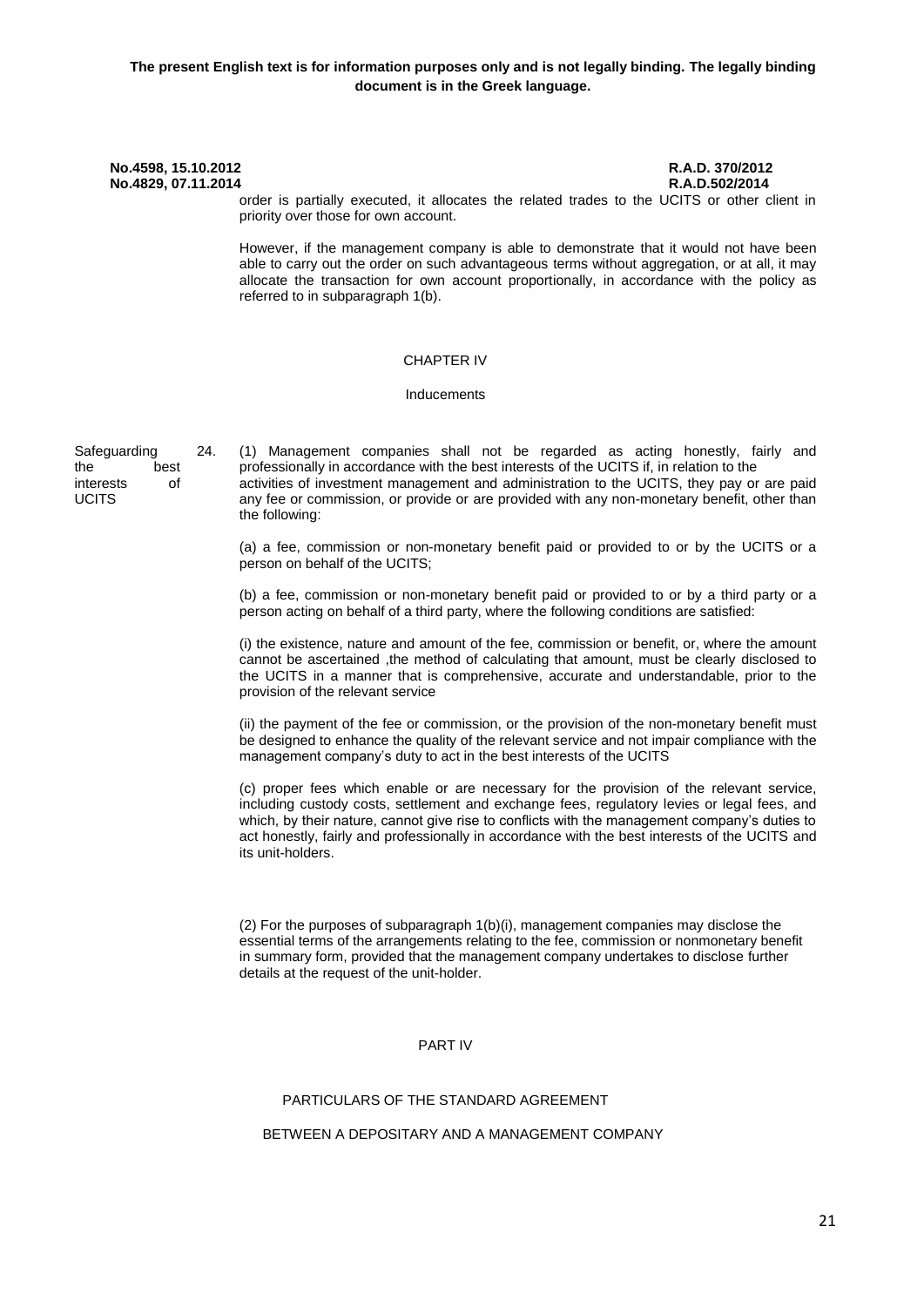Elements related to the exchange of information 25. (1) The agreement between the depositary and the management company, referred to in this Chapter as the 'parties to the agreement', which is in writing as referred to in article 10(7) of the Law and which covers one or more or the total of the UCITS managed and is governed by the laws of the UCITS home Member State, includes the name of the UCITS and least the following particulars related to the services provided by and procedures to be followed by the parties to the agreement:

> (a) a description of the procedures, including those related to the safe-keeping, to be adopted for each type of asset of the UCITS entrusted to the depositary

> (b) a description of the procedures to be followed where the management company envisages a modification of the fund rules or prospectus of the UCITS, and identifying when the depositary should be informed, or where a prior agreement from the depositary is needed to proceed with the modification

> (c) a description of the means and procedures by which the depositary will transmit to the management company all relevant information that the management company needs to perform its duties including a description of the means and procedures related to the exercise of any rights attached to financial instruments, and the means and procedures applied in order to allow the management company and the UCITS to have timely and accurate access to information relating to the accounts of the UCITS;

> (d) a description of the means and procedures by which the depositary will have access to all relevant information it needs to perform its duties

> (e) a description of the procedures by which the depositary has the ability to enquire into the conduct of the management company and to assess the quality of information transmitted, including by way of on-site visits;

> (f) a description of the procedures by which the management company can review the performance of the depositary in respect of the depositary's contractual obligations.

> (2) The parties to the agreement of subparagraph 1 may specify the means and procedures referred to in points (c) and (d) of the above subparagraph in a separate written agreement

> (3) The agreement referred to in subparagraph 1 includes at least the following elements related to the exchange of information and obligations on confidentiality and the prevention of money laundering and the financing of terrorism in that agreement:

> (a) a list of all the information that needs to be exchanged between the UCITS, its management company and the depositary related to the subscription, redemption, issue, cancellation and repurchase of units of the UCITS

(b) the confidentiality obligations applicable to the parties to the agreement

The obligations referred to in subparagraph 1(b) shall be drawn up so as not to impair the ability of either the competent authorities of a management company's home Member State or the competent authorities of the UCITS home Member State in gaining access to relevant documents and information.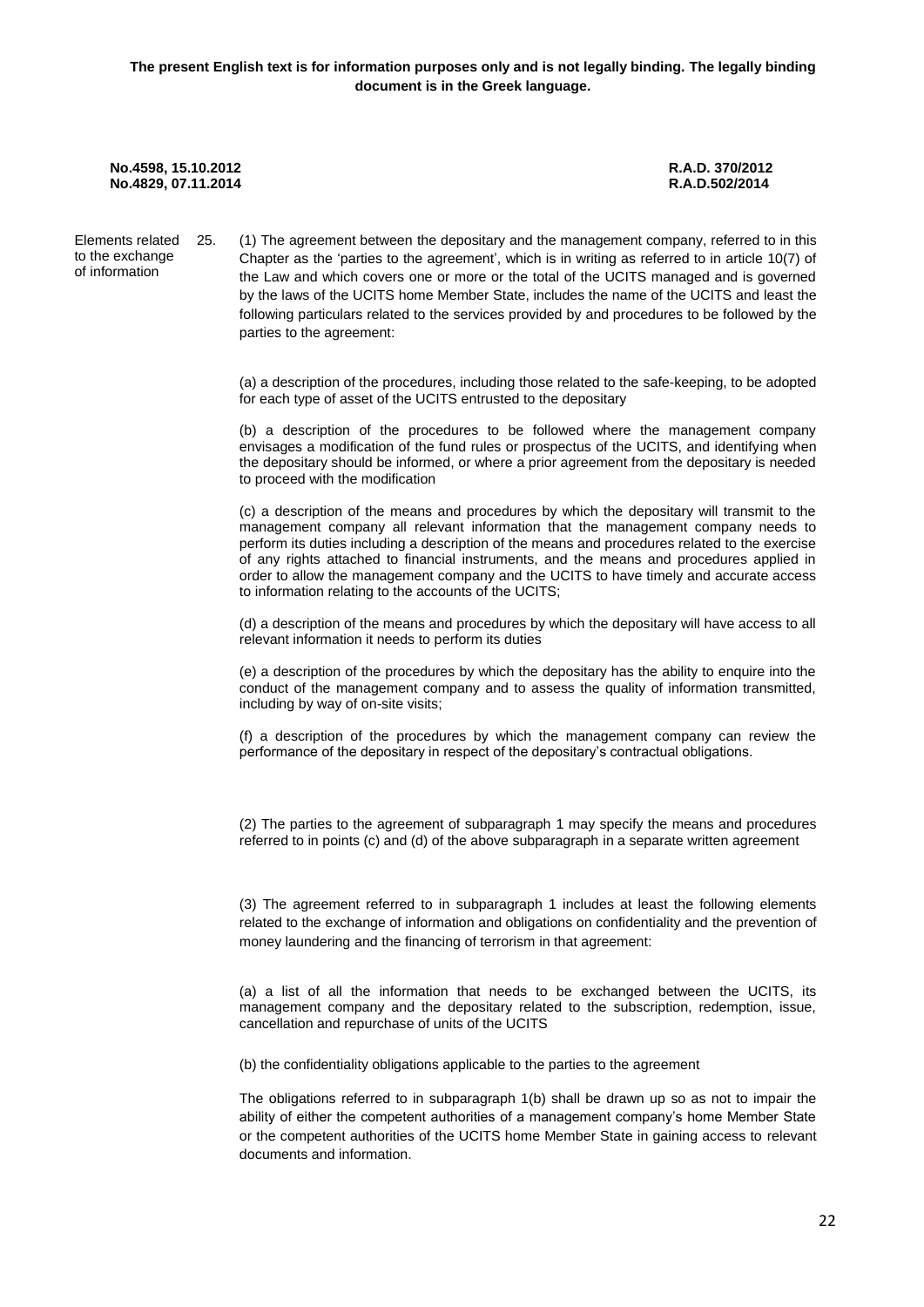| No.4598, 15.10.2012<br>No.4829, 07.11.2014                  |     | R.A.D. 370/2012<br>R.A.D.502/2014<br>(c) Information on the tasks and responsibilities of the parties to the agreement in respect of<br>obligations relating to the prevention of money laundering and the financing of terrorism,<br>where applicable.                       |  |
|-------------------------------------------------------------|-----|-------------------------------------------------------------------------------------------------------------------------------------------------------------------------------------------------------------------------------------------------------------------------------|--|
|                                                             |     | (4) In cases where the parties to the agreement referred to in subparagraph 1 agree to the<br>use of electronic transmission for part or all of information that flows between them, the<br>agreement contains provisions ensuring that a record is kept of such information. |  |
| Elements related<br>to the delegation<br>of duties to third | 26. | Where the depositary or the management company envisage delegating to third parties to<br>carry out their respective duties, the agreement referred to in paragraph 25(1)shall include at<br>least the following particulars:                                                 |  |
| parties                                                     |     | (a) an undertaking by both parties to the agreement to provide details, on a regular basis, of<br>any third parties appointed by the depositary or the management company to carry out their<br>respective duties;                                                            |  |
|                                                             |     | (b) an undertaking that, upon request by one of the parties, the other party will provide<br>information on the criteria used for selecting the third party and the steps taken to monitor the<br>activities carried out by the selected third party;                         |  |
|                                                             |     | (c) a statement that a depositary's liability as referred to in Article 12 of the Law shall not be<br>affected by the fact that it has entrusted to a third party all or some of the assets in its safe-<br>keeping.                                                          |  |
| Elements related<br>to potential<br>amendments              | 27. | The agreement referred to in paragraph 25(1) includes at least the following particulars<br>related to:                                                                                                                                                                       |  |
| and the<br>termination of<br>the agreement                  |     | (a) the period of validity of the agreement in case of limited duration or an indication that the<br>agreement is of unlimited duration if applicable                                                                                                                         |  |
|                                                             |     | (b) the conditions under which the agreement may be amended or terminated;                                                                                                                                                                                                    |  |
|                                                             |     | (c) the conditions which are necessary to facilitate transition to another depositary and, in<br>case of such transition the procedure by which the depositary shall send all relevant<br>information to the other depositary.                                                |  |

## PART V

### RISK MANAGEMENT

### CHAPTER Ι

Risk management policy and procedures- Measurement and Management of Risk

Risk management policy and

28. (1) Management companies shall establish, implement and maintain an adequate and documented risk management policy which is in writing and manages the risks that the UCITS they manage are or might be exposed to. The risk management policy shall be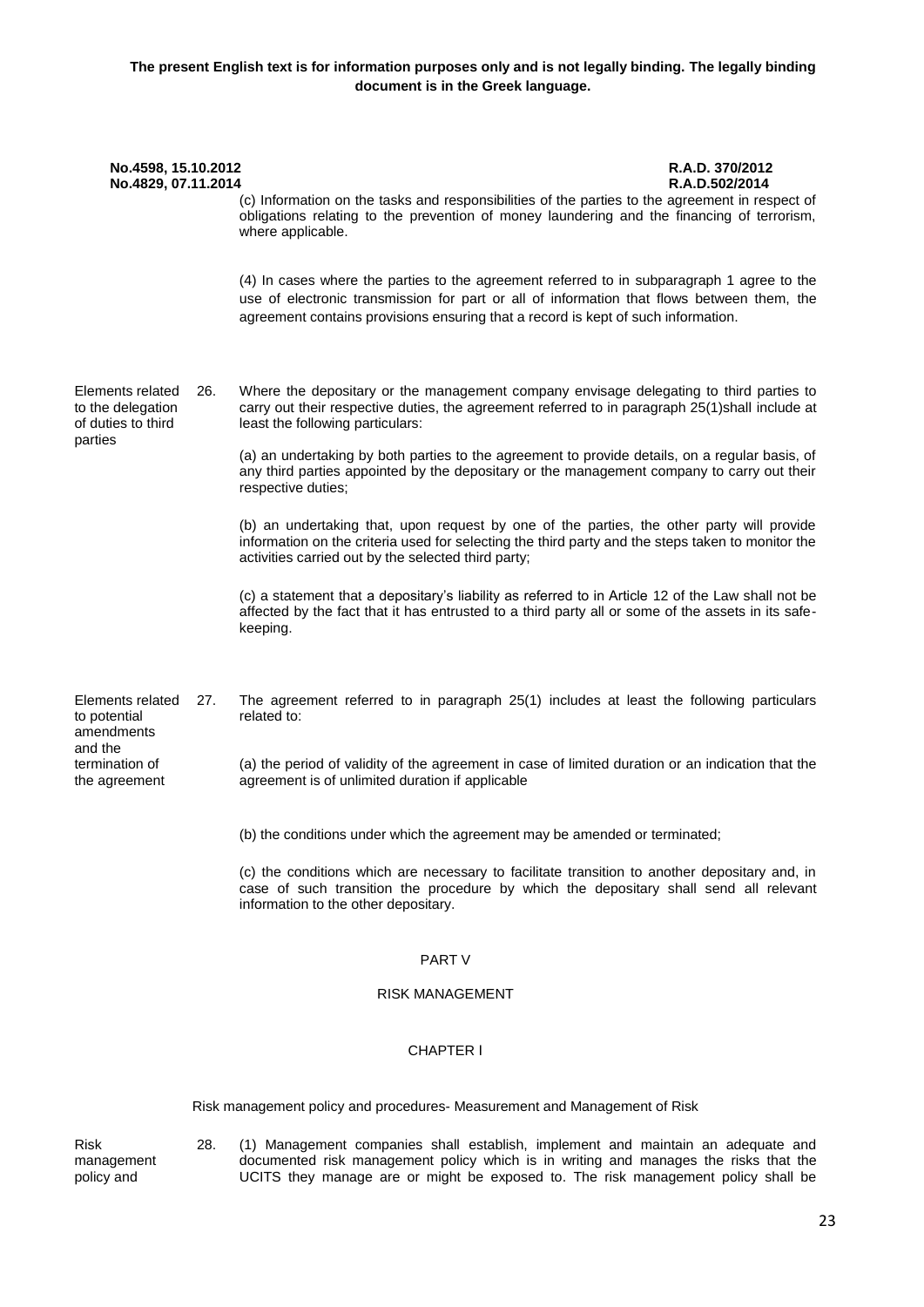| No.4598, 15.10.2012<br>No.4829, 07.11.2014         |                                                                                                                                                                                                                                                                                                                                                                                                                      | R.A.D. 370/2012<br>R.A.D.502/2014 |
|----------------------------------------------------|----------------------------------------------------------------------------------------------------------------------------------------------------------------------------------------------------------------------------------------------------------------------------------------------------------------------------------------------------------------------------------------------------------------------|-----------------------------------|
| procedures                                         | proportionate to the nature, scale and complexity of the business of the management<br>companies and of the UCITS they manage and shall include the necessary procedures to<br>evaluate the exposure of each UCITS managed to risks, particularly market risk, liquidity and<br>counterparty risk as well as operational risks that might have a material impact on the<br>managed UCITS.                            |                                   |
|                                                    | (2) The risk management policy of subparagraph 1shall include at least the following<br>elements:                                                                                                                                                                                                                                                                                                                    |                                   |
|                                                    | (a) the techniques, tools and arrangements that enable them to comply with the obligations<br>set out in paragraphs 29 and 30                                                                                                                                                                                                                                                                                        |                                   |
|                                                    | (b) the allocation of responsibilities within the management company pertaining to risk<br>management                                                                                                                                                                                                                                                                                                                |                                   |
|                                                    | (3) Management companies shall ensure that the risk management policy referred to in<br>subparagraph 1states the terms, contents and frequency of reporting of the risk<br>management function referred to in paragraph 9 to the board of directors and to senior<br>management and, where appropriate, to the supervisory function.                                                                                 |                                   |
|                                                    | (4) Management companies shall assess, monitor and periodically review:                                                                                                                                                                                                                                                                                                                                              |                                   |
|                                                    | (a) the adequacy and effectiveness of the risk management policy and of the arrangements,<br>processes and techniques referred to in paragraphs 29 and 30.                                                                                                                                                                                                                                                           |                                   |
|                                                    | (b) the level of compliance by the management company with the risk management policy<br>and with arrangements, processes and techniques referred to in paragraphs 29 and 30                                                                                                                                                                                                                                         |                                   |
|                                                    | (c) the adequacy and effectiveness of measures taken to address any deficiencies in the<br>performance of the risk management process.                                                                                                                                                                                                                                                                               |                                   |
|                                                    | (5) Management companies shall notify to the Commission the established, implemented and<br>maintained risk management policy and procedures and any material changes to the policy<br>or procedures. The Commission shall review the policy and the procedures and may demand<br>from the management company any change justified for the protection of the interests of the<br>UCITS managed and its unit-holders. |                                   |
| Measurement<br>29.<br>and<br>management of<br>Risk | (1) Management companies shall adopt adequate and effective arrangements, processes<br>and techniques which are proportionate to the nature, scale and complexity of the business<br>of the management companies and of the UCITS they manage and are<br>consistent with the UCITS risk profile, in order to:                                                                                                        |                                   |
|                                                    | (a)<br>measure and manage at any time the risks which the UCITS they manage are or<br>might be exposed to                                                                                                                                                                                                                                                                                                            |                                   |
|                                                    | (b)<br>ensure compliance with limits concerning global exposure and counterparty risk, in<br>accordance with paragraphs 30 and 32.                                                                                                                                                                                                                                                                                   |                                   |
|                                                    | (2) For the purposes of subparagraph 1, management companies shall take the following<br>actions for each UCITS they manage:                                                                                                                                                                                                                                                                                         |                                   |

(a) put in place such risk measurement arrangements, processes and techniques as are necessary to ensure that the risks of taken positions and their contribution to the overall risk profile are accurately measured on the basis of sound and reliable data and that the risk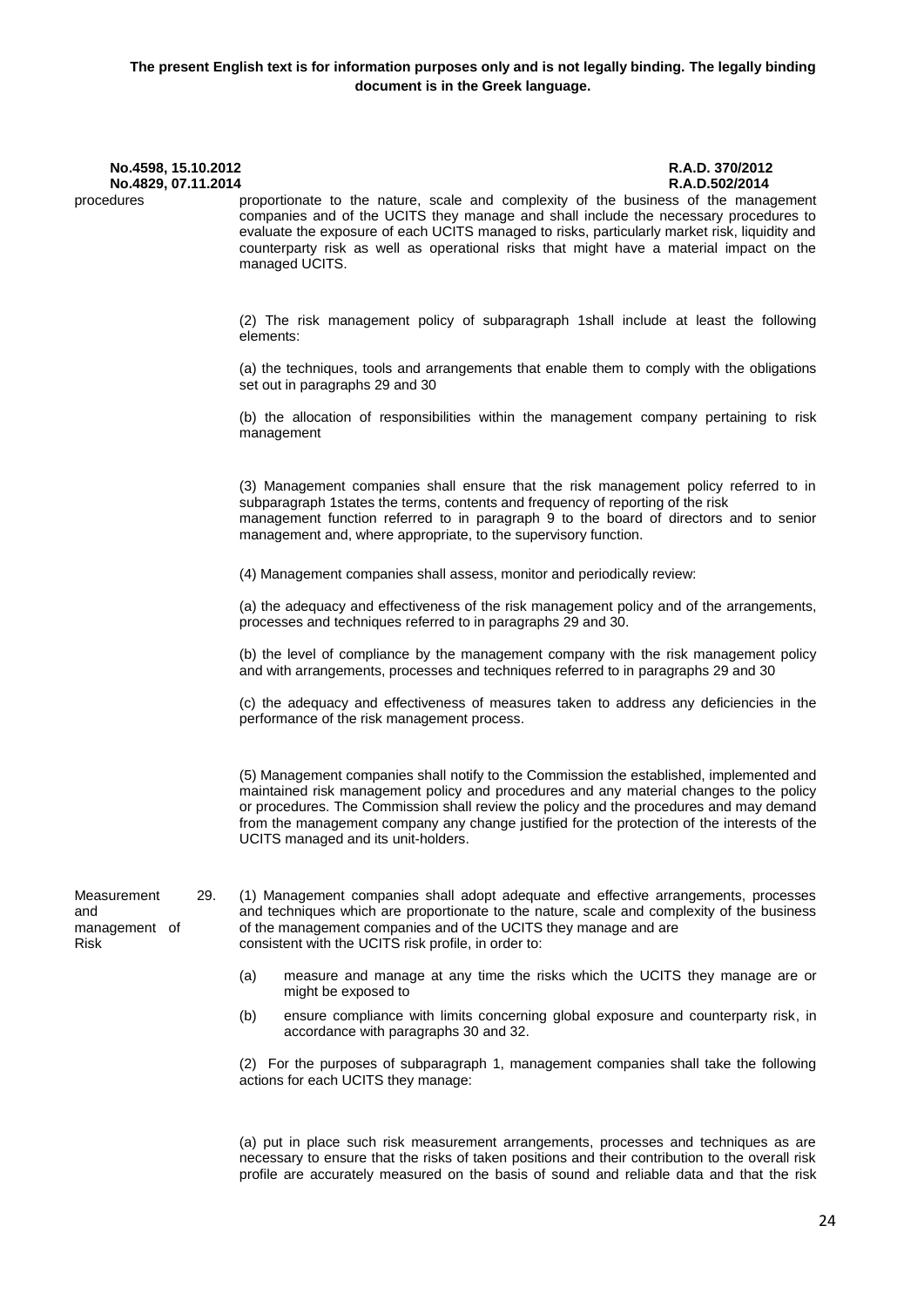| No.4598, 15.10.2012<br>No.4829, 07.11.2014  | R.A.D. 370/2012<br>R.A.D.502/2014<br>measurement arrangements, processes and techniques are adequately documented;                                                                                                                                                                                                                                                   |
|---------------------------------------------|----------------------------------------------------------------------------------------------------------------------------------------------------------------------------------------------------------------------------------------------------------------------------------------------------------------------------------------------------------------------|
|                                             | (b) conduct, where appropriate, periodic back-tests in order to review the validity of risk<br>measurement arrangements which include model-based forecasts and estimates;                                                                                                                                                                                           |
|                                             | (c) conduct, where appropriate, periodic stress tests and scenario analyses to address risks<br>arising from potential changes in market conditions that might adversely impact the UCITS;                                                                                                                                                                           |
|                                             | (d) establish, implement and maintain a documented system of internal limits concerning the<br>measures used to manage and control the relevant risks for each UCITS taking into account<br>all risks which may be material to the UCITS as referred to in subparagraphs 1-3 of<br>paragraph 28 and ensuring consistency with the UCITS risk-profile;                |
|                                             | (e) ensure that the current level of risk complies with the risk limit system as set out in point<br>(d) for each UCITS;                                                                                                                                                                                                                                             |
|                                             | (f) establish, implement and maintain adequate procedures that, in the event of actual or<br>anticipated breaches to the risk limit system of the UCITS, result in timely remedial actions in<br>the best interests of unit-holders                                                                                                                                  |
|                                             | (3) Management companies employ an appropriate liquidity risk management process in<br>order to ensure that each UCITS they manage is able to comply at any time with Article 18(1)<br>of the Law .Where appropriate, management companies shall conduct stress tests which<br>enable assessment of the liquidity risk of the UCITS under exceptional circumstances. |
|                                             | (4) Management companies shall ensure that for each UCITS they manage the liquidity<br>profile of the investments of the UCITS is appropriate to the redemption policy laid down in<br>the fund rules or the instruments of incorporation or the prospectus.                                                                                                         |
| Calculation<br>of<br>30.<br>global exposure | (1) Management companies shall calculate the global exposure of a managed UCITS as<br>referred to in Article 41(3) and (4) of the Law on a daily basis, as either of the following:                                                                                                                                                                                  |
|                                             | (a) the incremental exposure and leverage generated by the managed UCITS through the<br>use of financial derivative instruments including embedded derivatives pursuant to the last<br>sentence of Article 41(4) of the Law, which may not exceed the total of the UCITS net asset<br>value.                                                                         |
|                                             | (b) the market risk of the UCITS portfolio                                                                                                                                                                                                                                                                                                                           |
|                                             | (2) Management companies may calculate global exposure by using the commitment<br>approach, the value at risk approach or other advanced risk measurement methodologies, for<br>which ESMA has issued guidelines and in accordance with the guidelines, as may be<br>appropriate. For the purposes of this provision, 'value at risk' shall mean a measure of the    |

maximum expected loss at a given confidence level over a specific time period. In each case management companies shall ensure that the method selected to measure global exposure is appropriate, taking into account the investment strategy pursued by the UCITS and the types and complexities of the financial derivative instruments used, and the proportion of the UCITS portfolio which comprises financial derivative instruments.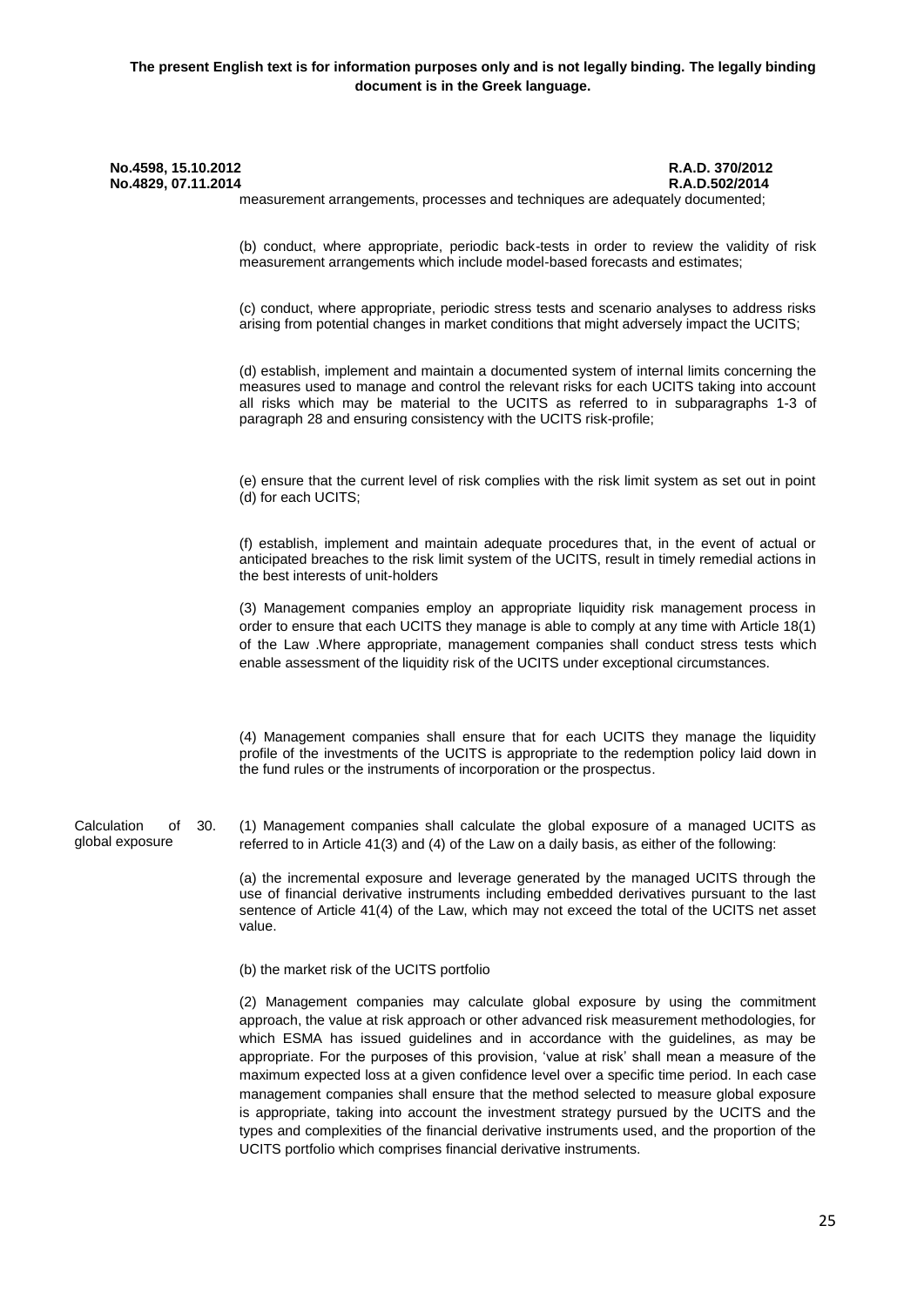(3) Where a UCITS in accordance with Article 41(2) of the Law employs techniques and instruments including repurchase agreements or securities lending transactions in order to generate additional leverage or exposure to market risk, management companies shall take these transactions into consideration when calculating global exposure. (4) The use of the commitment approach or theVaR approach or any other methodology to

calculate global exposure does not exempt the management company from the requirement to establish appropriate internal risk management measures and limits. The methodology applied should cover also the exposure of transactions related to efficient portfolio management techniques.

- **Commitment** approach
- 31. (1) Where the commitment approach is used for the calculation of global exposure management companies shall:
	- (a) apply this approach to all financial derivative instrument positions including embedded derivatives as referred to in the last sentence of Article 41(4) of the Law, whether used as part of the UCITS general investment policy, for purposes of risk reduction or for the purposes of efficient portfolio management as referred to in Article 41(2) of the Law.
	- (b) convert each financial derivative instrument position into the market value of an equivalent position in the underlying asset of that derivative (standard commitment approach) and
	- (c) temporary borrowing arrangements entered into on behalf of the UCITS in accordance with Article 50 of the Law need not be included in the global exposure calculation.

(2) Management companies may apply other calculation methods which are equivalent to the standard commitment approach. Management companies may take account of netting and hedging arrangements when calculating global exposure, where these arrangements do not disregard obvious and material risks and result in a clear reduction in risk exposure.

(3) Where the use of financial derivative instruments does not generate incremental exposure for the UCITS, the underlying exposure need not be included in the commitment calculation.

**Counterparty** risk and issuer concentration

32. (1) Management companies shall ensure that counterparty risk arising from an over-thecounter (OTC) financial derivative instrument is subject to the limits set out in Article 42 of the Law and shall use the commitment approach in calculating the above limits. With respect to the exposure arising from OTC derivatives transactions as referred to in Article 42 (1), (2) and (3) of the Law management companies shall include in the calculation any exposure to OTC derivative counterparty risk.

(2) In calculating the counterparty risk, in accordance with the limits of Article 42 (4) of the Law, management companies shall use the positive mark-to-market value of the OTC derivative contract with that counterparty. Management companies may net the derivative positions of a UCITS with the same counterparty, provided that they are able to legally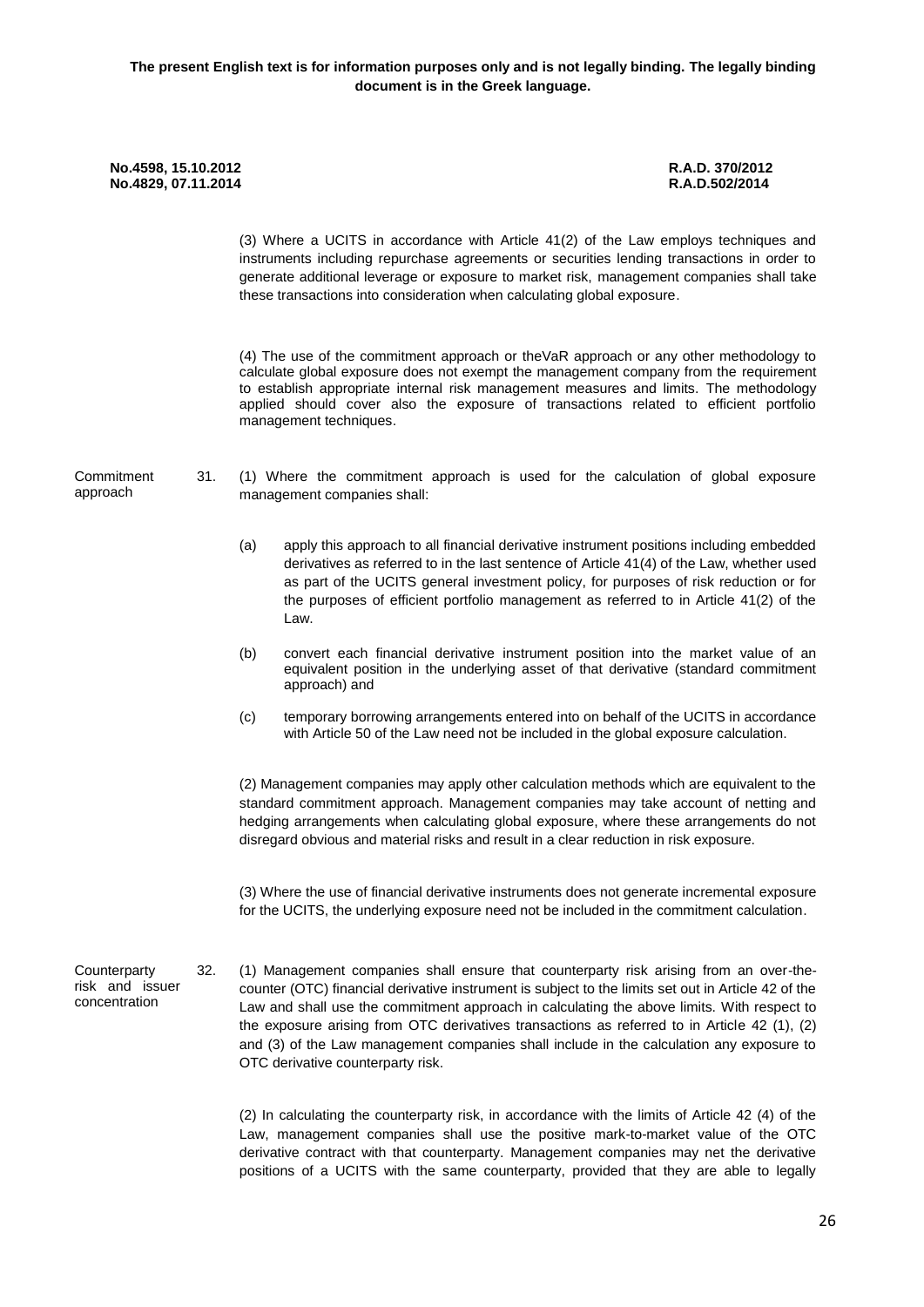| No.4598, 15.10.2012<br>No.4829, 07.11.2014 |    |     |               |          |                                                                                                                                                  | R.A.D. 370/2012<br>R.A.D.502/2014<br>enforce netting agreements with the counterparty on behalf of the UCITS. Netting shall only<br>be permissible with respect to OTC derivative instruments with the same counterparty and<br>not in relation to any other exposures the UCITS may have with that same counterparty.                                                      |  |  |      |  |                                                                                                                                                                                                                                                                                                                       |
|--------------------------------------------|----|-----|---------------|----------|--------------------------------------------------------------------------------------------------------------------------------------------------|-----------------------------------------------------------------------------------------------------------------------------------------------------------------------------------------------------------------------------------------------------------------------------------------------------------------------------------------------------------------------------|--|--|------|--|-----------------------------------------------------------------------------------------------------------------------------------------------------------------------------------------------------------------------------------------------------------------------------------------------------------------------|
|                                            |    |     |               |          | liquid so that it can be sold quickly at a price that is close to its pre-sale valuation.                                                        | (3) Management companies may reduce the UCITS exposure to a counterparty of an OTC<br>derivative transaction through the receipt of collateral. Collateral received shall be sufficiently                                                                                                                                                                                   |  |  |      |  |                                                                                                                                                                                                                                                                                                                       |
|                                            |    |     |               |          | netting arrangements with this counterparty on behalf of the UCITS.                                                                              | (4) Management companies shall take collateral into account in calculating exposure to<br>counterparty risk as referred to in Article 42(4) of the Law when the management company<br>passes collateral to OTC counterparty on behalf of the UCITS. Collateral passed may be<br>taken into account on a net basis only if the management company is able to legally enforce |  |  |      |  |                                                                                                                                                                                                                                                                                                                       |
|                                            |    |     | Appendix III. |          |                                                                                                                                                  | (5) The specific details regarding the calculation of counterparty risk are referred to in                                                                                                                                                                                                                                                                                  |  |  |      |  |                                                                                                                                                                                                                                                                                                                       |
| Settlement<br>obligations<br>derivative    | οf | 33. |               |          | derivatives and which create payment obligations in cash or in kind. In particular:                                                              | (1) The UCITS must at all times be able to fulfill its obligations arising from its transactions in                                                                                                                                                                                                                                                                         |  |  |      |  |                                                                                                                                                                                                                                                                                                                       |
| transactions                               |    |     | (a)           |          | underlying security, either by default or following the choice of the UCTIS<br>delivery is customary for the specific underlying the UCITS must. | In the case of derivative transactions that are settled with physical delivery of the<br>counterparty, at the maturity date or the exercise date and in the case physical                                                                                                                                                                                                   |  |  |      |  |                                                                                                                                                                                                                                                                                                                       |
|                                            |    |     |               | (i)      | Include the underlying security in its portfolio as cover or                                                                                     |                                                                                                                                                                                                                                                                                                                                                                             |  |  |      |  |                                                                                                                                                                                                                                                                                                                       |
|                                            |    |     |               |          |                                                                                                                                                  |                                                                                                                                                                                                                                                                                                                                                                             |  |  | (ii) |  | When the Management Company judges the particular security is sufficiently<br>liquid then may provide as cover an adequate amount of cash equivalent<br>subject to the condition that these case equivalent will be available at any<br>moment for the purchase of the underlying security to be physically delivered |
|                                            |    |     |               |          |                                                                                                                                                  |                                                                                                                                                                                                                                                                                                                                                                             |  |  | (b)  |  | so as to be able to settle the transactions.                                                                                                                                                                                                                                                                          |
|                                            |    |     |               |          | (2) Cash equivalent in accordance with subparagraph 1 are:                                                                                       |                                                                                                                                                                                                                                                                                                                                                                             |  |  |      |  |                                                                                                                                                                                                                                                                                                                       |
|                                            |    |     |               | a) cash, |                                                                                                                                                  |                                                                                                                                                                                                                                                                                                                                                                             |  |  |      |  |                                                                                                                                                                                                                                                                                                                       |
|                                            |    |     |               |          | protection measures <i>i.e.</i> security margins or                                                                                              | b) credit securities of investment grade or accompanied by appropriate credit                                                                                                                                                                                                                                                                                               |  |  |      |  |                                                                                                                                                                                                                                                                                                                       |
|                                            |    |     |               |          | from its current market price                                                                                                                    | c) equity securities included in a main index as long as they can be readily<br>converted into cash in a short period of time and at a price not significantly deviant                                                                                                                                                                                                      |  |  |      |  |                                                                                                                                                                                                                                                                                                                       |

(3) The management company ensures that the cover in accordance with subparagraphs (1) and (2) is adequate so as to be in a position to meet its obligations.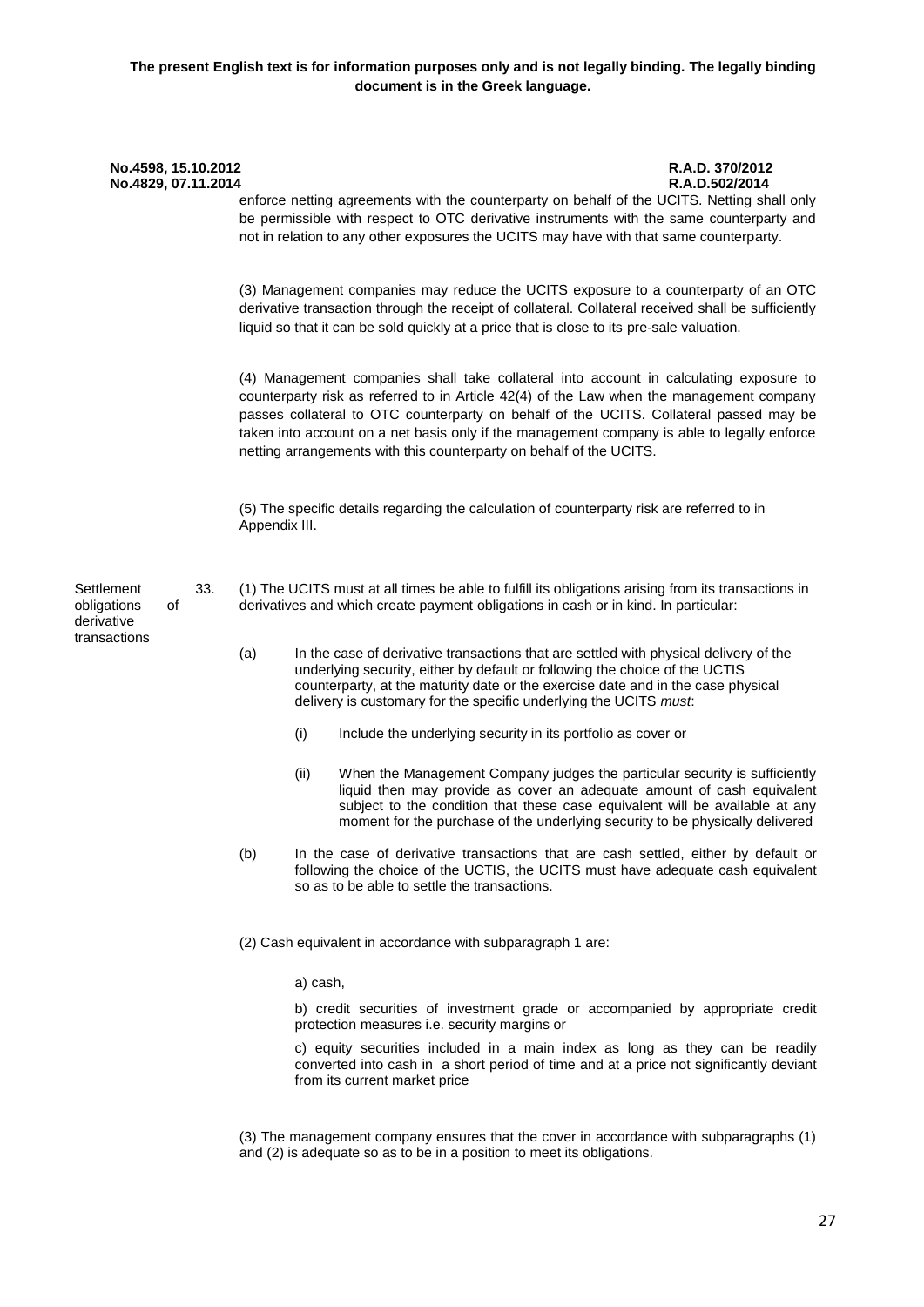(4) The risk management function monitors the UCITS derivative transactions so as to ensure that they are adequately covered

## CHAPTER ΙΙ

Procedures for the valuation of the OTC derivatives – Information on derivative instruments

| Valuation<br>οf<br>OTC derivatives           | 34. | (1) Management companies shall verify that UCITS exposures to OTC derivatives are<br>assigned fair values that do not rely only on market quotations by the counterparties of the<br>OTC transactions and which fulfil the criteria set out in paragraph 9 of the Commission's<br>DI78-2012-13                                                                                                                                                                                                                                                                                                                                                                                                     |
|----------------------------------------------|-----|----------------------------------------------------------------------------------------------------------------------------------------------------------------------------------------------------------------------------------------------------------------------------------------------------------------------------------------------------------------------------------------------------------------------------------------------------------------------------------------------------------------------------------------------------------------------------------------------------------------------------------------------------------------------------------------------------|
|                                              |     | (2) Management companies shall establish, implement and maintain arrangements and<br>procedures which ensure appropriate, transparent and fair valuation of UCITS exposures to<br>OTC derivatives and ensure that the fair value of OTC derivatives is subject to adequate,<br>accurate and independent assessment. Management companies shall comply with the<br>requirements set out in subparagraph (1)(b) of paragraph 5 and in subparagraph 4 of<br>paragraph 18 when arrangements and procedures concerning the valuation of OTC<br>derivatives involve the performance of certain activities by third parties. The valuation<br>arrangements and procedures shall be adequately documented. |
|                                              |     | (3) For the purposes of subparagraphs 1 and 2, the risk management function shall be<br>appointed with specific duties and responsibilities                                                                                                                                                                                                                                                                                                                                                                                                                                                                                                                                                        |
|                                              |     | (4) The specific details regarding the valuation of OTC derivatives are referred to in Appendix<br>IV.                                                                                                                                                                                                                                                                                                                                                                                                                                                                                                                                                                                             |
| Obligations<br>on<br>investor<br>information | 35. | (1) The prospectus and the annual report of the UCITS must state which method is used for<br>the calculation of the global exposure, specifically the commitment approach, the relative or<br>the absolute VaR.                                                                                                                                                                                                                                                                                                                                                                                                                                                                                    |
|                                              |     | (2) If the Management company is applying The VaR approach for the calculation of the<br>global exposure the prospectus and the annual report make reference to:                                                                                                                                                                                                                                                                                                                                                                                                                                                                                                                                   |
|                                              |     | (a)<br>The expected level of leverage, which is calculated as the sum of the notional value of<br>the derivative transactions of the UCITS as well as the possibility of higher leverage in<br>accordance with Appendix V.                                                                                                                                                                                                                                                                                                                                                                                                                                                                         |
|                                              |     | Information regarding the reference portfolio of the UCITS in accordance with the<br>(b)<br>rules of Appendix VI.                                                                                                                                                                                                                                                                                                                                                                                                                                                                                                                                                                                  |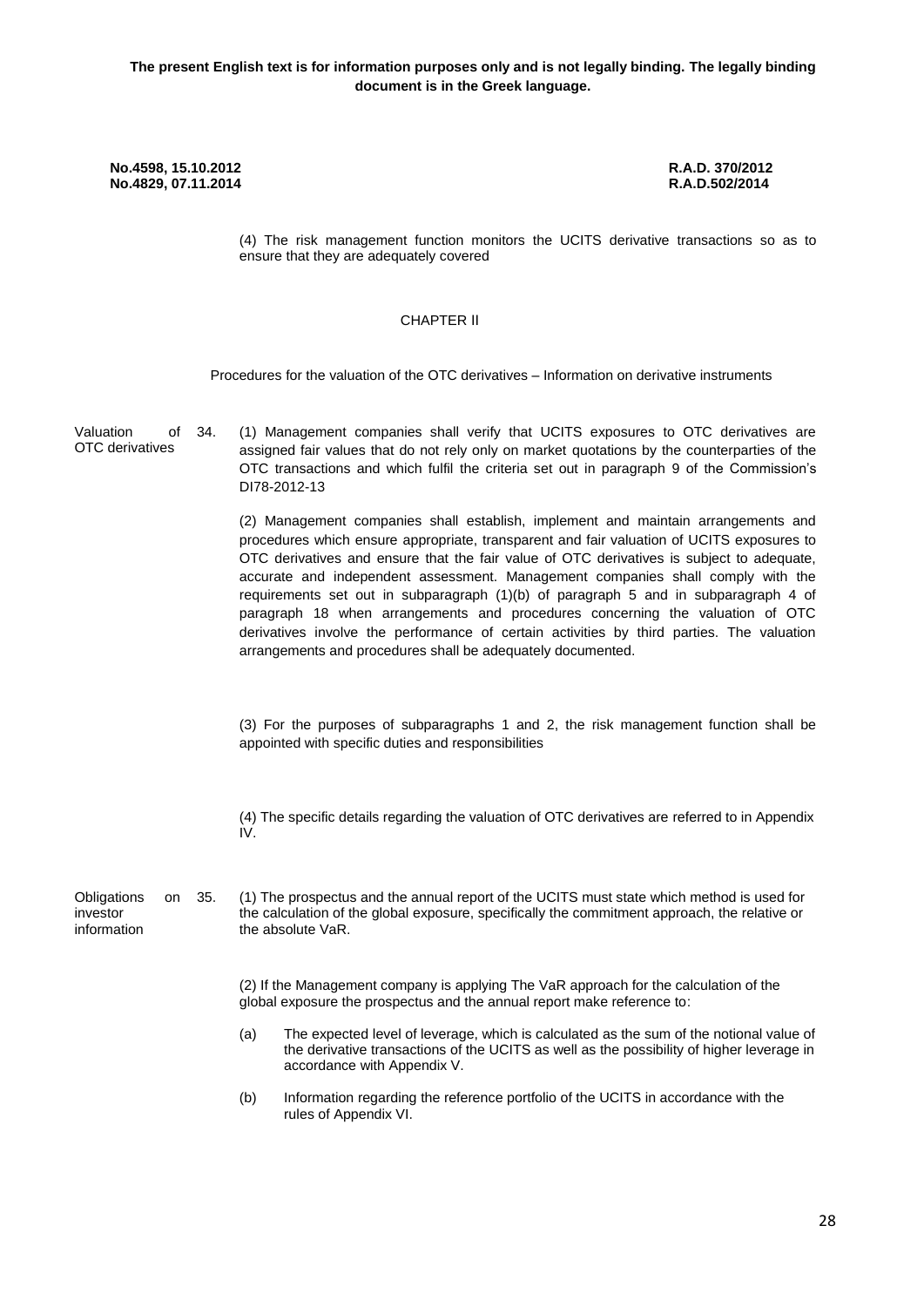| No.4598, 15.10.2012<br>No.4829, 07.11.2014                         | R.A.D. 370/2012<br>R.A.D.502/2014<br>(3) If the management company is applying the VaR approach for the calculation of the<br>global exposure the annual report makes reference in addition to above requirements to the<br>following in accordance with Appendix VII:            |
|--------------------------------------------------------------------|-----------------------------------------------------------------------------------------------------------------------------------------------------------------------------------------------------------------------------------------------------------------------------------|
|                                                                    | The VaR measurement including information about lowest, highest and average VaR<br>(a)<br>during the financial year as well as the model and the parameters used for the<br>measurement calculation and                                                                           |
|                                                                    | (b)<br>The level of leverage, in accordance with subparagraph (2) (a), during the specific<br>financial year.                                                                                                                                                                     |
|                                                                    | (4) The prospectus of the UCITS for which the management company applies the<br>commitment approach in accordance with point F of Appendix I for the calculation of the<br>global exposure includes the following:                                                                |
|                                                                    | Complete disclosure regarding the investment policy of the UCITS, the underlying<br>(a)<br>securities exposure from derivative transactions and the settlement types of the<br>derivative transactions in a simple language so as to be easily understood by the<br>investors and |
|                                                                    | (b)<br>Clear warning informing investors that will redeem their units before the UCITS<br>maturity that they lose their right to the predetermined payoff and that it is possible to<br>suffer significant losses                                                                 |
| Submission<br>of<br>36.<br>information<br>regarding<br>derivatives | (1) Management companies shall submit to the Commission, within 2 months from the<br>end of the financial year, reports containing information which reflects a true and fair<br>view:                                                                                            |
|                                                                    | (a)<br>of the types of derivative instruments used for each managed UCITS                                                                                                                                                                                                         |
|                                                                    | (b)<br>their underlying risks                                                                                                                                                                                                                                                     |
|                                                                    | the quantitative limits and the methods which are chosen to estimate the risks<br>(c)<br>associated with the derivative transactions                                                                                                                                              |
|                                                                    | (2) The Commission shall review the management companies 'compliance with the<br>above report's including regularity and completeness of the information referred to in<br>subparagraph 1 and may intervene where appropriate.                                                    |
|                                                                    | <b>PART VI</b><br>OWN FUNDS                                                                                                                                                                                                                                                       |

- 
- Own Funds 37. The own funds of management companies that provide the services of article 109(4) of the Law are determined, in addition to the requirements of article 110 of the Law, in accordance with the Commission's Directive DI144-2007-05 regarding capital adequacy of investment firms.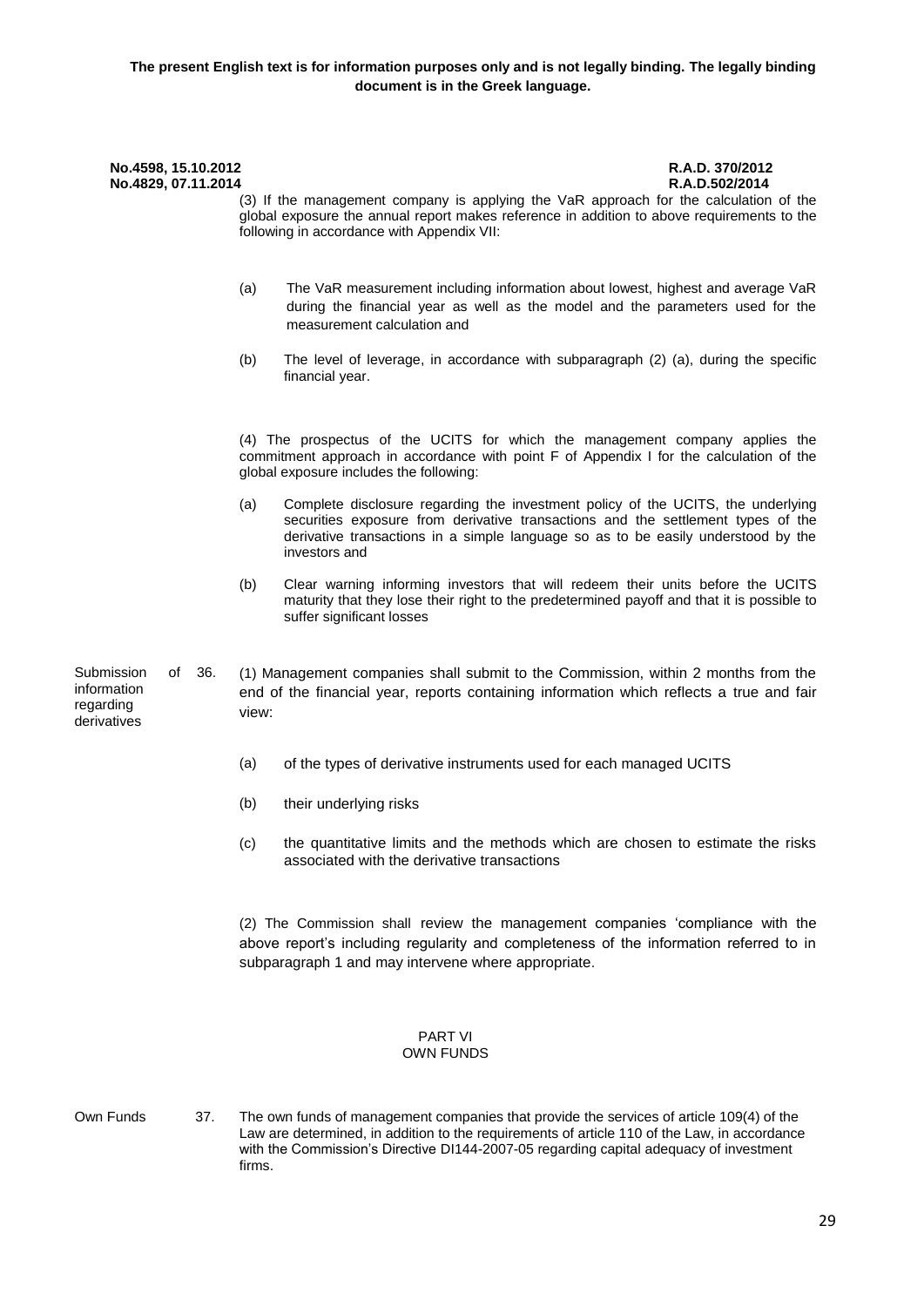#### PART VII FINAL PROVISIONS

Entry into force 38. This directive enters into force from the date of its publication in the Official Journal of the Republic.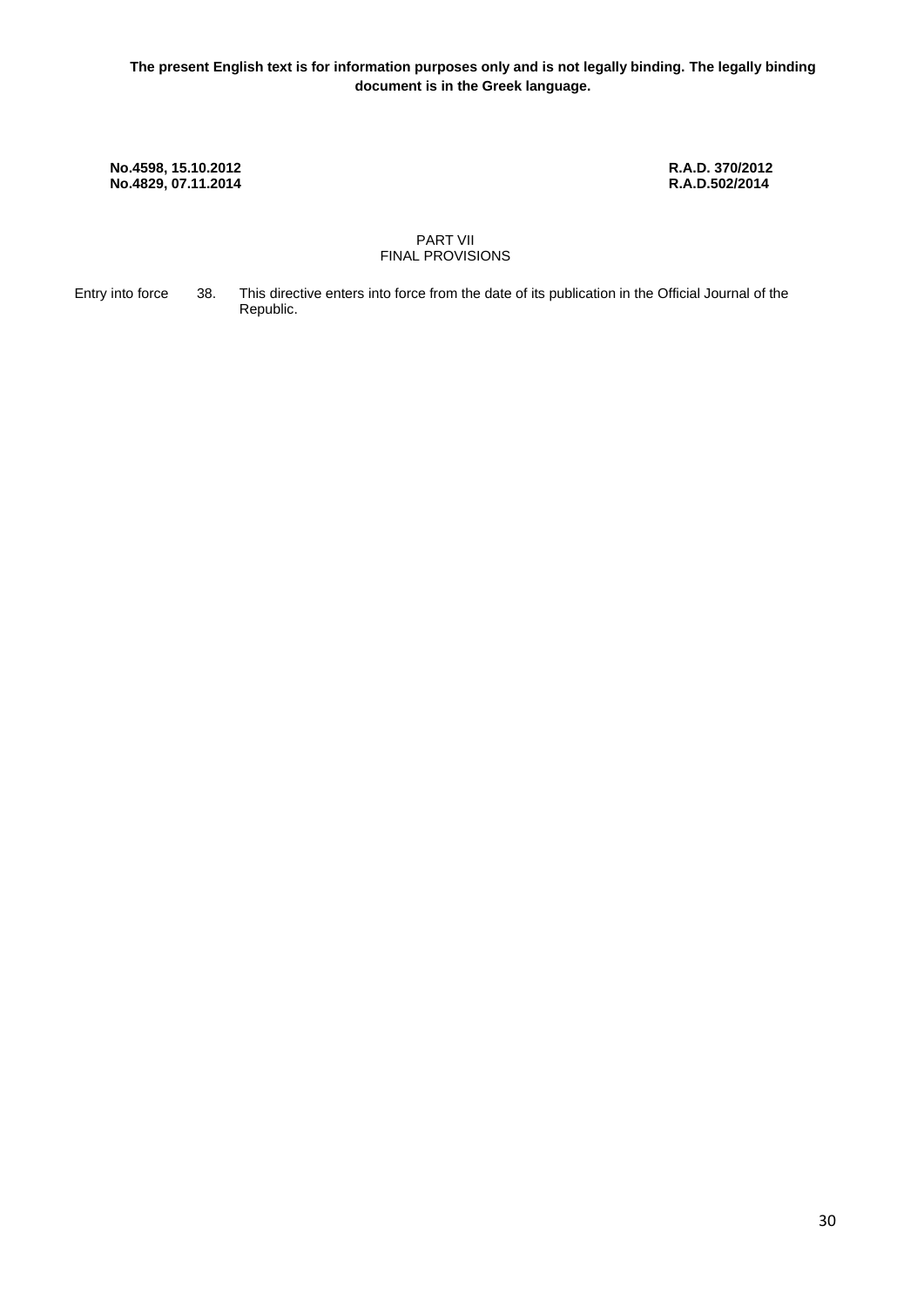**The present English text is for information purposes only and is not legally binding. The legally binding document is in the Greek language.**

**No.4598, 15.10.2012 R.A.D. 370/2012 No.4829, 07.11.2014** 

# APPENDIX Ι

#### **Calculation of UCITS global exposure using the commitment approach**

#### **Α. Commitment approach**

1. The calculation of the UCITS exposure to market risk, in accordance with the commitment approach, is in accordance with the rules of paragraph 31 of the directive, taking into consideration the relevant rules of Type I in the current appendix. The total of the global exposure of the UCITS of the transactions in derivatives is the sum of the exposure of each derivative transaction after consideration of the netting and hedging outcome in accordance with points B, C and D of the current Appendix.

2. The commitment conversion methodology for standard derivatives is always the market value of the equivalent position in the underlying asset. This may be replaced by the notional value or the price of the futures contract where this is more conservative. For non-standard derivatives, where it is not possible to convert the derivative into the market value or notional value of the equivalent underlying asset, an alternative approach may be used provided that the total amount of the derivatives represent a negligible portion of the UCITS portfolio.

3. In calculating global exposure as per points Α.1 and 2 the commitment from each derivative is translated to the base currency of the UCITS if appropriate. If currency derivative legs are both in currencies different than the UCITS base currency then both legs are translated to the UCITS base currency and are included in the calculation.

4. In applying the commitment approach include obligations from the use of efficient portfolio management techniques.

5. A financial derivative instrument is not taken into account when calculating the commitment if it fulfils all of the following characteristics:

(a) It swaps the performance of financial assets held in the UCITS portfolios for the performance of other reference financial assets;

(b) It totally offsets the market risk of the swapped assets held in the UCITS portfolio so that the UCITS performance (e.g. performance of the net asset value) does not depend on the performance of the swapped assets; and

(c) It includes neither additional optional features, nor leverage clauses nor other additional risks as compared to a direct holding of the reference financial assets.

6. A financial derivative instrument is not taken into account when calculating the commitment if it meets both of the following conditions:

(a) The combined holding by the UCITS of a financial derivative instrument relating to a financial asset and cash which is invested in risk free assets is equivalent to holding a cash position in the given financial asset.

(b) The financial derivative instrument is not considered to generate any incremental exposure and leverage or market risk.

### **B. Netting and hedging arrangements**

1. When calculating global exposure using the commitment approach, netting and hedging arrangements may be taken into account to reduce global exposure.

2. Netting arrangements are defined as combinations of trades on financial derivative instruments and/or security positions which refer to the same underlying asset, irrespective – in the case of financial derivative instruments – of the contracts' due date; and where the trades on financial derivative instruments and/or security positions are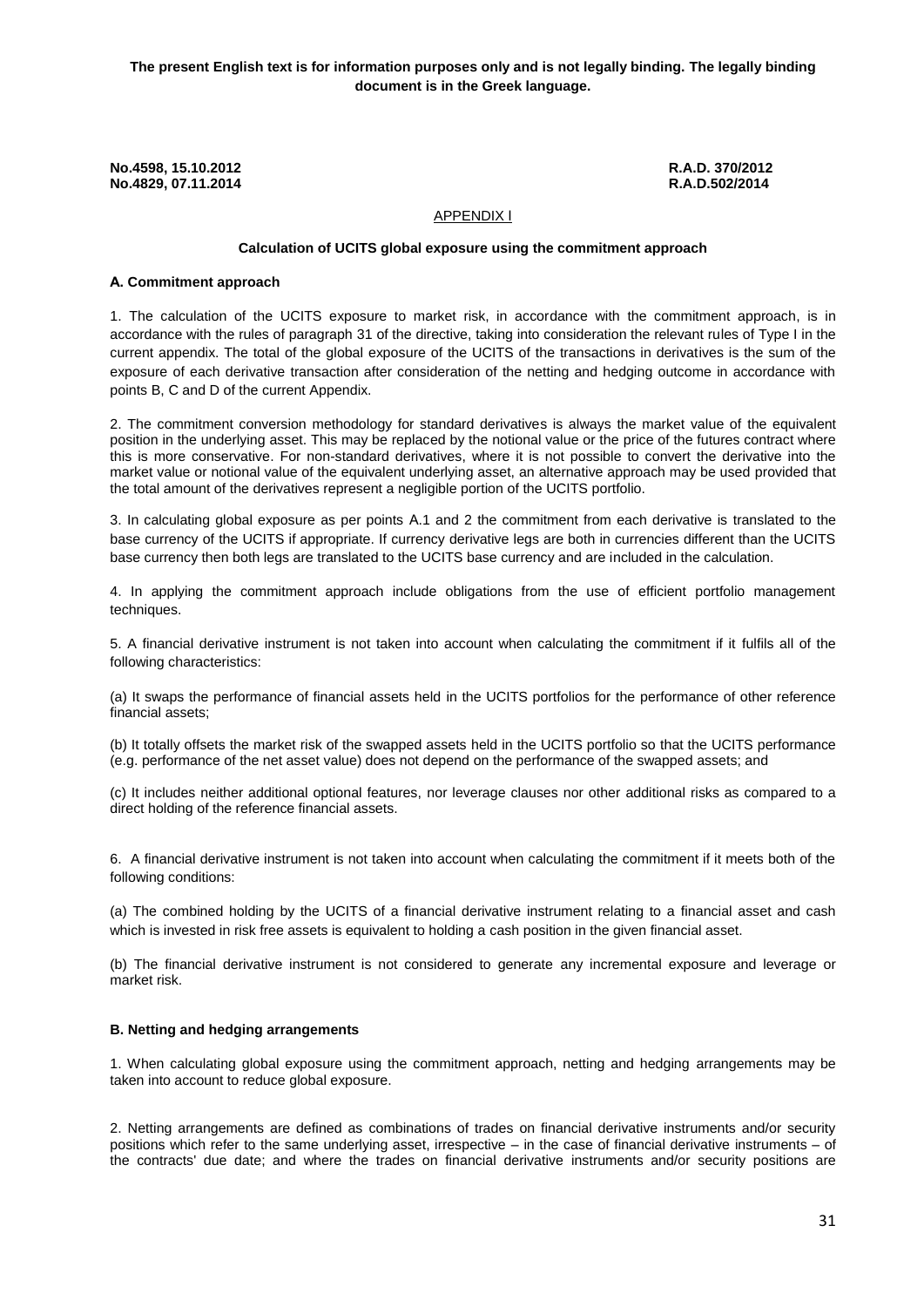### **The present English text is for information purposes only and is not legally binding. The legally binding document is in the Greek language.**

# **No.4829, 07.11.2014**

# **No.4598, 15.10.2012 R.A.D. 370/2012**

concluded with the sole aim of eliminating the risks linked to positions taken through the other financial derivative instruments and/or security positions

3. Hedging arrangements are defined as combinations of trades on financial derivative instruments and/or security positions which do not necessarily refer to the same underlying asset and where the trades on financial derivative instruments and/or security positions are concluded with the sole aim of offsetting risks linked to positions taken through the other financial derivative instruments and/or security positions

4. If the management company uses a conservative calculation of the commitment for each financial derivative instrument, hedging and netting arrangements cannot be taken into account to reduce commitment on the derivatives involved if it results in an underestimation of the global exposure.

#### **C. Netting**

1. A management company may net positions:

- (a) between financial derivative instruments, provided they refer to the same underlying asset, even if the maturity date of the financial derivative instruments is different;
- (b) between a financial derivative instrument (whose underlying asset is a transferable security, money market instrument or a collective investment undertaking) and that same corresponding underlying asset;

2. UCITS that invest primarily in interest rate derivatives may make use of specific duration netting rules in order to take into account the correlation between the maturity segments of the interest rate curve. The duration-netting rules cannot be used if it would lead to an incorrect assessment of the risk profile of the UCITS. UCITS availing of these netting rules should not include other sources of risk (e.g. volatility) in their interest rate strategy. The use of these duration-netting rules cannot generate any unjustified level of leverage through investment in short-term positions.

3. The interest rate derivative conversion to the equivalent position of the underlying is done in accordance with the methodology and rules of Type II of the current Appendix.

4. When the Management company makes use of the specific duration netting rules it may also apply hedging arrangements in accordance with point D. However only interest rate derivatives not included in hedging arrangements may make use of the specific duration netting rules.

#### **D. Hedging**

1. Hedging arrangements may only be taken into account when calculating global exposure if they offset the risks linked to some assets and, in particular, if they comply with all the criteria below:

(a) investment strategies that aim to generate a return should not be considered as hedging arrangements;

(b) there should be a verifiable reduction of risk at the UCITS level.

(c) the risks linked to financial derivative instruments, i.e., general and specific if any, should be offset;

(d) they should relate to the same asset class; and

(e) they should be efficient in stressed market conditions.

2. Without prejudice the above criteria, financial derivative instruments used for currency hedging purposes (i.e. that do not add any incremental exposure, leverage and/or other market risks) may be netted when calculating the UCITS global exposure.

3. For the avoidance of doubt, no market neutral or long/short investment strategies will comply with all the criteria laid down above.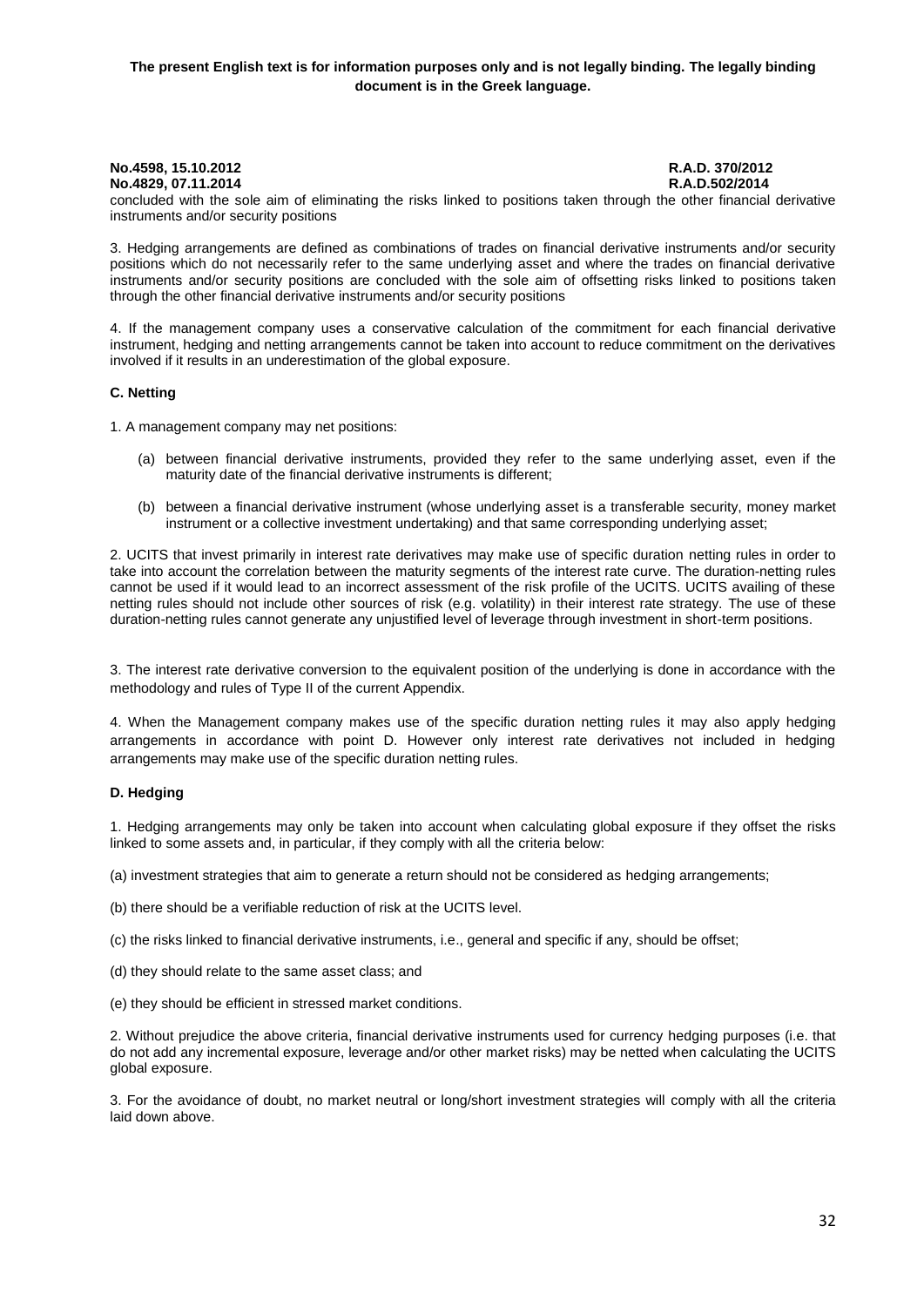#### **No.4598, 15.10.2012 R.A.D. 370/2012 No.4829, 07.11.2014 Ε. Efficient Portfolio Management Techniques**

1. If UCITS are authorised to undertake repurchase transactions or securities lending transactions in order to generate additional leverage through the reinvestment of collateral, these transactions must be taken into consideration for the determination of the global exposure.

2. UCITS that reinvest collateral in financial assets that provide a return in excess of the risk-free return, must include in their global exposure calculations:

a) the amount received if cash collateral is held; and

b) the market value of the instrument concerned if non-cash collateral is held

3. Any global exposure generated will be added with the global exposure created through the use of derivatives and the total of these must not be greater than 100% of the NAV of the UCITS.

4. Any further use of collateral as part of another repurchase transaction or securities lending transactions must be similarly treated and included in the global exposure calculation of the UCITS.

#### **F. Special provisions for Structured UCITS**

1. Management companies may calculate global exposure using the commitment approach, as specified in point F (3) of the current Appendix for UCITS which comply in full with the criteria in point F (2) of the current Appendix.

2. The criteria are:

a) the UCITS is passively managed and structured to achieve at maturity the pre-defined payoff and holds at all times the assets needed to ensure that this pre-defined payoff will be met;

b) the UCITS is formula-based and the pre-defined payoff can be divided into a limited number of separate scenarios which are dependent on the value of the underlying assets and which offer investors different payoffs;

c) the investor can only be exposed to one payoff profile at any time during the life of the UCITS;

d) the use of the commitment approach as described in point F 3 of the current Appendix to calculate global exposure is appropriate taking into account the requirements of subparagraph 2 paragraph 30 and the provisions of Appendices I and II, as to the scenarios referred to point b above.

e) the UCITS has a final maturity not exceeding 9 years;

f) the UCITS does not accept new subscriptions from the public after the initial marketing period;

g) the maximum loss the UCITS can suffer when the portfolio switches from one payoff profile to another must be limited to 100% of the initial offer price; and

h) the impact of the performance of a single underlying asset on the payoff profile when the UCITS switches from one scenario to another complies with the diversification requirements of the UCITS Directive based on the initial net asset value of the UCITS.

3. The commitment approach as the method of calculation of the global exposure of a UCITS that is in accordance with the criteria of point F 2 is applied, in derogation of the provisions of Appendix I point A to E, subject to the following rules:

a) The formula-based investment strategy for each pre-defined payoff is broken down into individual payoff scenarios.

b) The financial derivative instruments implied in each scenario are assessed to establish whether the derivative may be excluded from the calculation of global exposure under the provisions of points A 5 and 6 of the current Appendix.

c) Finally the UCITS calculates the global exposure of the individual scenarios to assess compliance with the global exposure limit of 100% of NAV.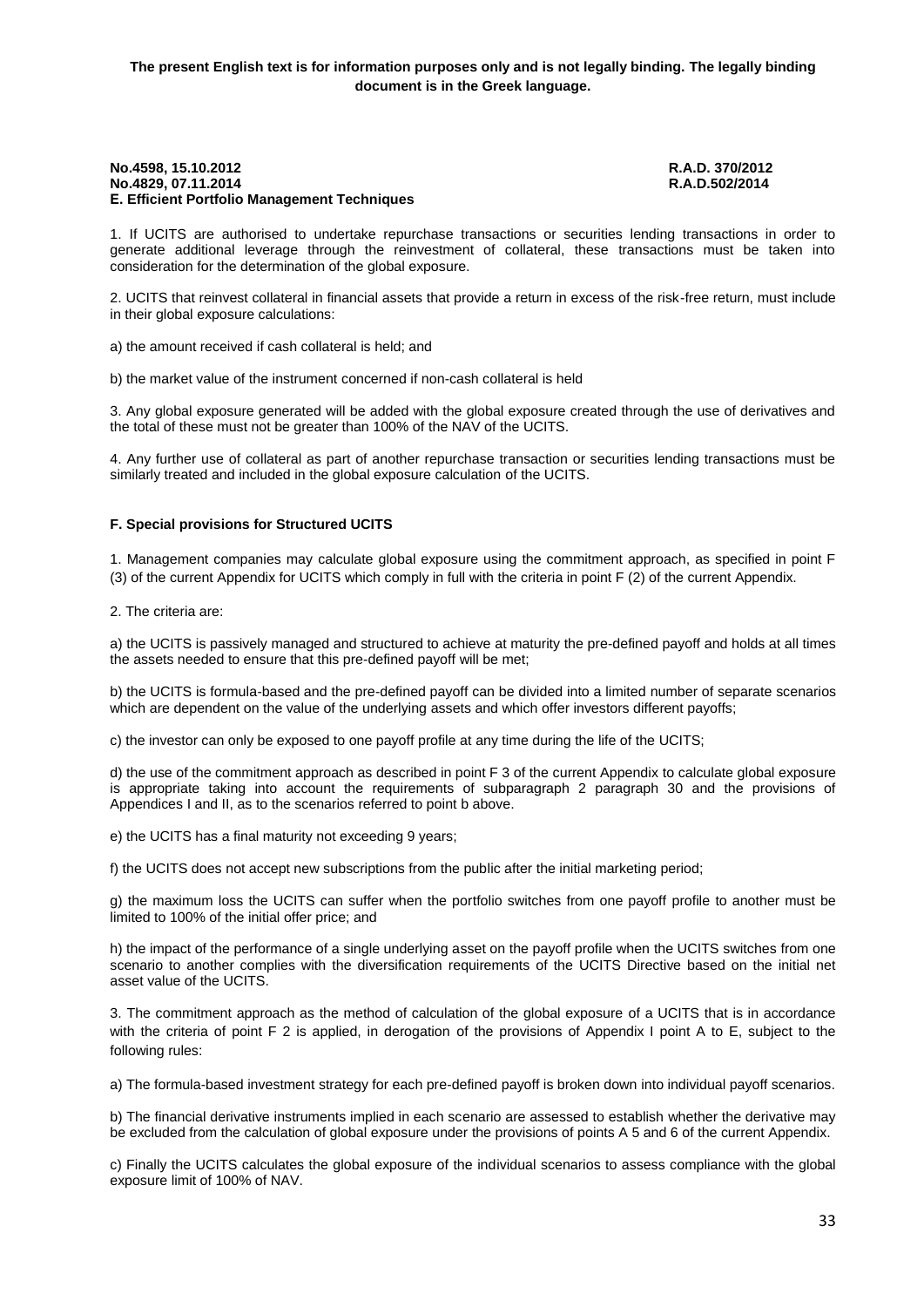ΤYPE I

#### **Conversion Rules**

1. The following steps must be taken by a UCITS when calculating global exposure using the commitment approach:

a. Calculate the commitment of each individual derivative (as well as any embedded derivatives and leverage linked to EPM techniques).

b. Identify netting and hedging arrangements. For each netting or hedging arrangement, calculate a net commitment as follows :

- Gross commitment is equal to the sum of the commitments of the individual financial derivative instruments (including embedded derivatives) after derivative netting;

- If the netting or hedging arrangement involves security positions, the market value of security positions can be used to offset gross commitment;

- The absolute value of the resulting calculation is equal to net commitment.

c. Global exposure is then equal to the sum of:

- The absolute value of the commitment of each individual derivative not involved in netting or hedging arrangements; and

- The absolute value of each net commitment after the netting or hedging arrangements as described above; and

- The sum of the absolute values of the commitment linked to EPM techniques

2. The calculation of gross and net commitment must be based on an exact conversion of the financial derivative position into the market value of an equivalent position in the underlying asset of that derivative.

#### **Conversion methodologies – Standard Derivatives**

3. The following conversion methods should be applied to the non-exhaustive list of standard derivatives below.

• Futures

- Bond Future:

Number of contracts \* notional contract size \* market price of the cheapest-to-deliver reference bond

- Interest Rate Future:

Number of contracts \* notional contract size

- Currency Future:

Number of contracts \* notional contract size

- Equity Future:

Number of contracts \* notional contract size \* market price of underlying equity share

- Index Futures:

Number of contracts \* notional contract size \* index level

• Plain Vanilla Options (bought/sold puts and calls)

- Plain Vanilla Bond Option:

Notional contract value \* market value of underlying reference bond \* delta

- Plain Vanilla Equity Option:

Number of contracts\*notional contract size\* market value of underlying equity share \* delta

- Plain Vanilla Interest Rate Option:

Notional contract value \* delta

- Plain Vanilla Currency Option:

Notional contract value of currency leg(s) \* delta

- Plain Vanilla Index Options:

Number of contracts\*notional contract size\* index level \* delta

- Plain Vanilla Options on Futures:

Number of contracts\*notional contract size\* market value of underlying asset \* delta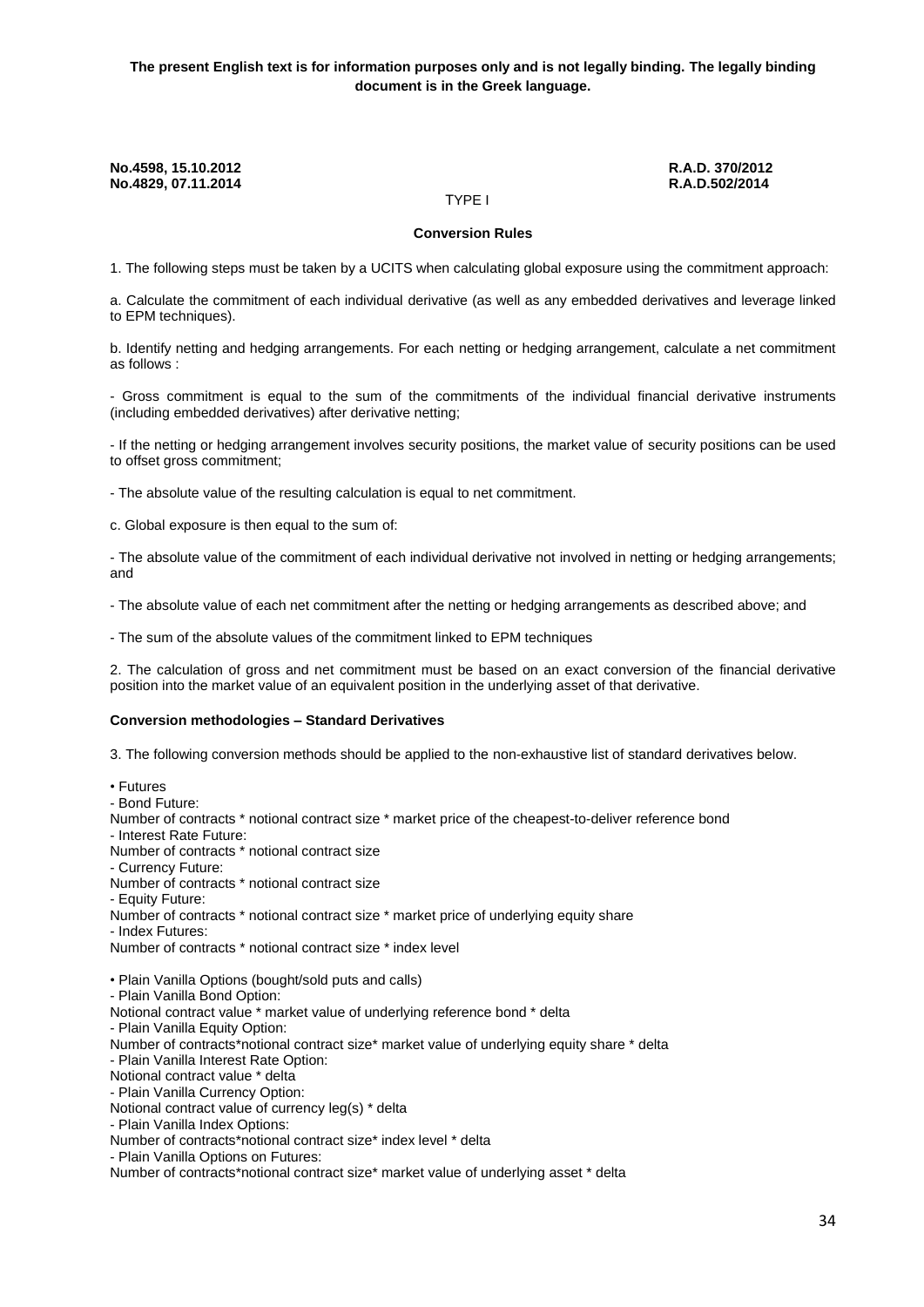**No.4598, 15.10.2012 R.A.D. 370/2012 No.4829, 07.11.2014** - Plain Vanilla Swaptions: Reference swap commitment conversion amount (see below) \* delta - Warrants and Rights: Number of shares/bonds \* market value of underlying referenced instrument \* delta • Swaps - Plain Vanilla Fixed/Floating Rate Interest Rate and Inflation Swaps Market value of underlying (the notional value of the fixed leg may also be applied) - Currency Swap: Notional value of currency leg(s) - Cross currency Interest Rate Swaps: Notional value of currency leg(s) - Basic Total Return Swap: Underlying market value of reference asset(s) - Non-Basic Total Return Swap: Cumulative underlying market value of both legs of the TRS - Single Name Credit Default Swap: Protection Seller – The higher of the market value of the underlying reference asset or the notional value of the Credit Default Swap. Protection Buyer – Market value of the underlying reference asset - Contract for Differences: Number of shares/bonds \* market value of underlying referenced instrument • Forwards - FX forward:

Notional value of currency leg(s) - Forward Rate Agreement: Notional value

• Leveraged exposure to indices or indices with embedded leverage

A derivative providing leveraged exposure to an underlying index, or indices that embed leveraged exposure to their portfolio, must apply the standard applicable commitment approach to the assets in question.

#### **Conversion Methodologies – Embedded Derivatives**

4. The following conversion method should be applied to the non-exhaustive list below of financial instruments which embed derivatives.

- Convertible Bonds:

Number of referenced shares \* market value of underlying reference shares \* delta

- Credit Linked Notes:

Market value of underlying reference asset(s)

- Partly Paid Securities:

Number of shares/bonds \* market value of underlying referenced instruments

- Warrants and Rights:

Number of shares/bonds \* market value of underlying referenced instrument \* delta

### **Conversion Methodologies – Non-Standard (Exotic) Derivatives**

5. The following instruments are given as examples of non-standard derivatives with the related commitment methodology to be used.

- Variance Swaps

Variance swaps are contracts that allow investors to gain exposure to the variance (squared volatility) of an underlying asset and, in particular, to trade future realized (or historical) volatility against current implied volatility. According to market practice, the strike and the variance notional are expressed in terms of volatility. For the variance notional, this gives:

*Variance notional = vega notional / 2 x strike* 

The vega notional provides a theoretical measure of the profit or loss resulting from a 1% change in volatility.

As realised volatility cannot be less than zero, a long swap position has a known maximum loss. The maximum loss on a short swap is often limited by the inclusion of a cap on volatility.

However without a cap, a short swap's potential losses are unlimited.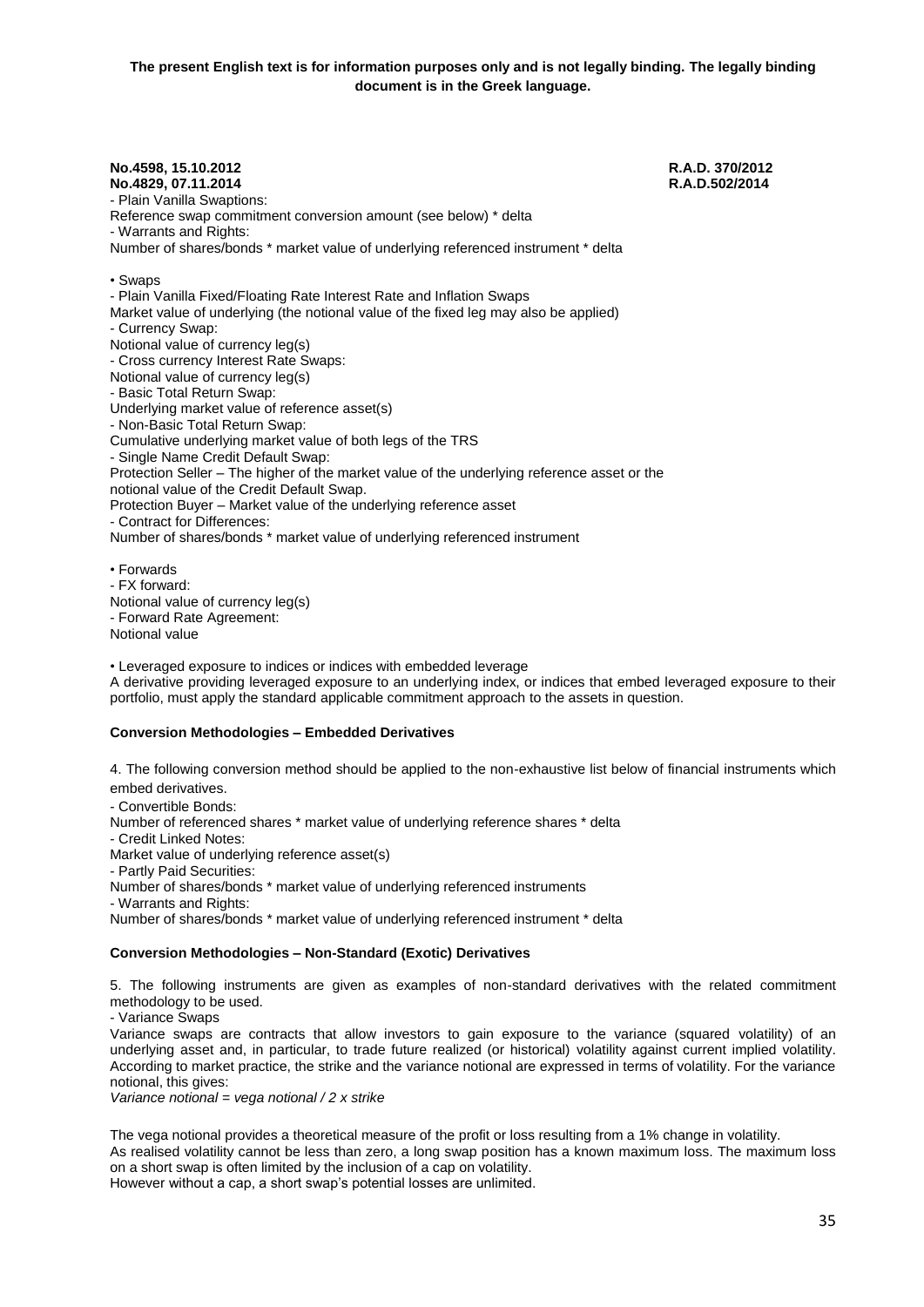**No.4598, 15.10.2012 R.A.D. 370/2012 No.4829, 07.11.2014** The conversion methodology to be used for a given contract at time t is:

Variance Notional \* (current) Variance t (without volatility cap) Variance Notional \* min [(current) Variancet; volatility cap2] (with volatility cap) whereby: (current) variance t is a function of the squared realized and implied volatility, more precisely:

*(current) variance*  $t = t/T$  \*realized volatility  $(0,t)$  2 \* implied volatility  $(t,T)$  2

- Volatility Swaps By analogy with the variance swaps, the following conversion formulae should be applied to volatility swaps: Vega Notional \* (current) Volatility t (without volatility cap) Vega Notional \* min [(current) Volatility t; volatility cap] (with volatility cap) Whereby the (current) volatility t is a function of the realized and implied volatility.

6. Barrier (knock-in knock-out) Options

Number of contracts \* notional contract size \* market value of underlying equity share\*maximum delta Whereby the maximum delta is equal to the highest (if positive) or lowest (if negative) value that the delta of the option may attain taking into account all possible market scenarios.

Type ΙΙ

#### **A UCITS interest rate derivative should be converted into its equivalent underlying asset position according to the following methodology:**

1. Allocate each interest rate financial derivative instrument to the appropriate range ('bucket') of the following maturity-based ladder:

| <b>Bucket</b> | Maturities range in years |
|---------------|---------------------------|
|               | $0 - 2$                   |
| າ             | $2 - 7$                   |
| 3             | $7 - 15$                  |
| $\Lambda$     | $>15$                     |

2. Calculate the equivalent underlying asset position of each interest rate derivative instrument as its duration divided by the target duration of the UCITS and multiplied by the market value of the underlying asset:

#### *Equivalent underlying asset position* = *Duration FDI / target duration X MtM* underlying

where:

- *duration FDI* is the duration (sensitivity to interest rates) of the interest rate derivative instrument,

- *target duration* is in line with the investment strategy, the directional positions and with the expected level of risk at any time and will be regularised otherwise. It is also in line with the portfolio duration under normal market conditions.

- underlying *MtM* is the market value of the underlying asset as detailed in the rules of Type I of Appendix I.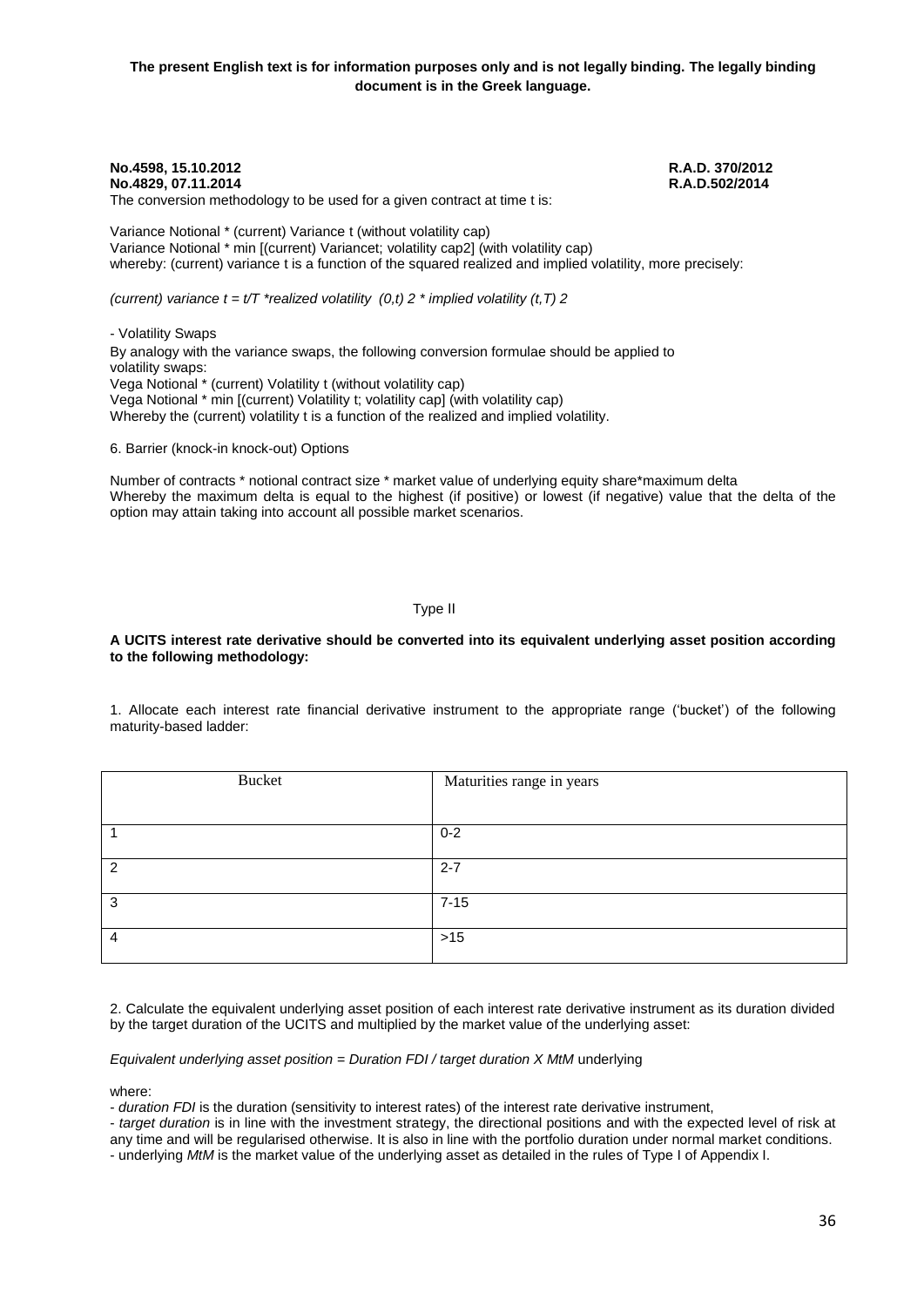### **The present English text is for information purposes only and is not legally binding. The legally binding document is in the Greek language.**

# **No.4829, 07.11.2014**

**No.4598, 15.10.2012 R.A.D. 370/2012**

(c) Net the long and short equivalent underlying asset positions within each bucket. The amount of the former which is netted with the latter is the *netted position* for that bucket.

(d) Net the amount of the remaining unnetted long (or short) position in the bucket *(i)*with the amount of the remaining short (long) position remaining in the bucket *(i+1)*

(e) Net the amount of the unnetted long (or short) position in the bucket *(i)* with the amount of the remaining short (long) position remaining in the bucket *(i+2)*.

(f) Calculate the netted amount between the unnetted long and short positions of the two most remote buckets.

(g) The UCITS calculates its total global exposure as the sum of:

(a) 0% of the netted position for each bucket;

(b) 40% of the netted positions between two adjoining buckets *(i*) and *(i+1)*;

(c) 75% of the netted positions between two remote buckets separated by another one, meaning buckets *(i)* and *(i+2)*;

(d) 100% of the netted positions between the two most remote buckets; and

(e) 100% of the remaining unnetted positions.

4. A UCITS making use of the duration-netting rules, which are optional, can still make use of the hedging framework of point D of Appendix I. However, only the Interest rate derivatives which are not included in hedging arrangements can still make use of duration-netting rules.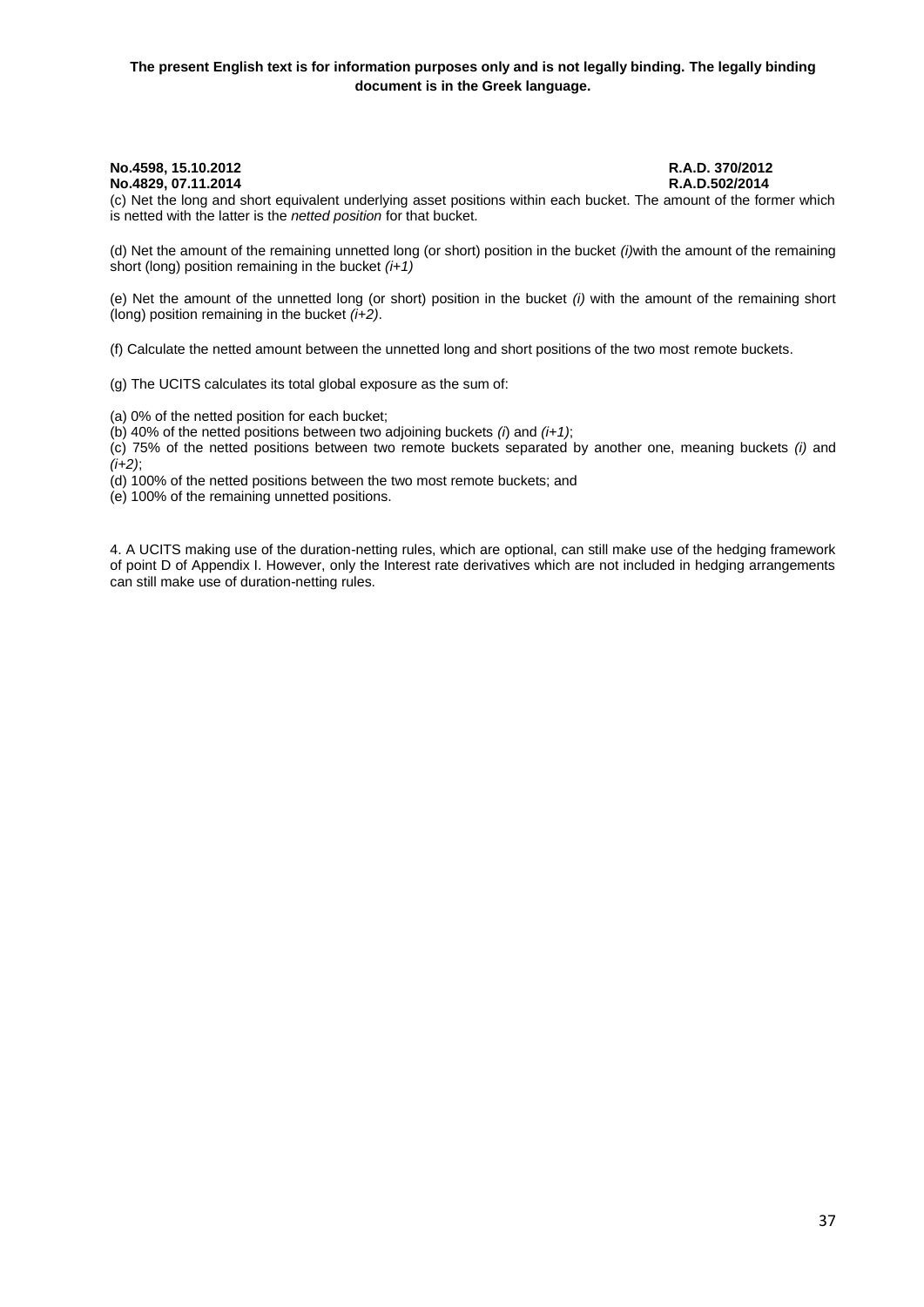APPENDIX ΙΙ

### **Calculation of UCITS global exposure using the Value at Risk approach**

### **Α. Mandatory application of the Value at Risk approach**

1. Subject to point A.2 of the current Appendix, the management company implements for the total of the UCITS positions the VaR approach, setting a maximum VaR limit appropriate to the UCITS risk profile supported by a stress testing program, when all the following conditions are met:

a) The UCITS adopts in a significant degree a complex investment strategy

b) is exposed in a significant degree to exotic derivatives

c) the commitment approach does not fully capture the market risk of the portfolio

2. The management company may, in the cases of A. 1 of the current Appendix, apply other advanced methodologies as specified by ESMA as suitable for application.

#### **Β. Choice between Absolute and Relative VaR**

1. For the purpose of calculating the global exposure of the UCITS the management company uses either the relevant VaR or the Absolute VaR taking into consideration the risk profile and investment strategy being pursued and the types and complexity of the financial instruments used

2. The VaR model should provide for completeness and it should assess the risks with a high level of accuracy. In particular:

a) all the positions of the UCITS portfolio should be included in the VaR calculation.

b) the model should adequately capture all the material market risks associated with portfolio positions and, in particular, the specific risks associated with financial derivative instruments. For that purpose, all the risk factors which have more than a negligible influence on the fluctuation of the portfolio's value should be covered by the VaR model.

c) the quantitative models used within the VaR framework (pricing tools, estimation of volatilities and correlations, etc) should provide for a high level of accuracy.

d) all data used within the VaR framework should provide for consistency, timeliness and reliability.

3. The management company should be able to demonstrate that the VaR approach it has chosen in accordance with the previous sentence and it uses is appropriate for the specific UCITS.

4. The VaR model used for global exposure calculation purposes should take into account, as a minimum, general market risk and, if applicable, idiosyncratic risk. The event (and/or default) risks to which a UCITS is exposed following its investments should be taken into account, as a minimum, in the stress testing program as referred to in point Z of the current Appendix

5. If the proposed risk measurement framework should prove inadequate, the Commission may to require stricter measures for such UCITS.

### **C. Relative VaR**

1. In accordance with the relative VaR approach the global exposure of the UCITS is calculated as follows:

a) Calculate the VaR of the UCITS' current portfolio (which includes derivatives);

b) Calculate the VaR of a reference portfolio;

c) Check that the VaR of the UCITS portfolio is not greater than twice the VaR of the reference portfolio in order to ensure a limitation of the global leverage ratio of the UCITS to 2. This limit can be presented as follows: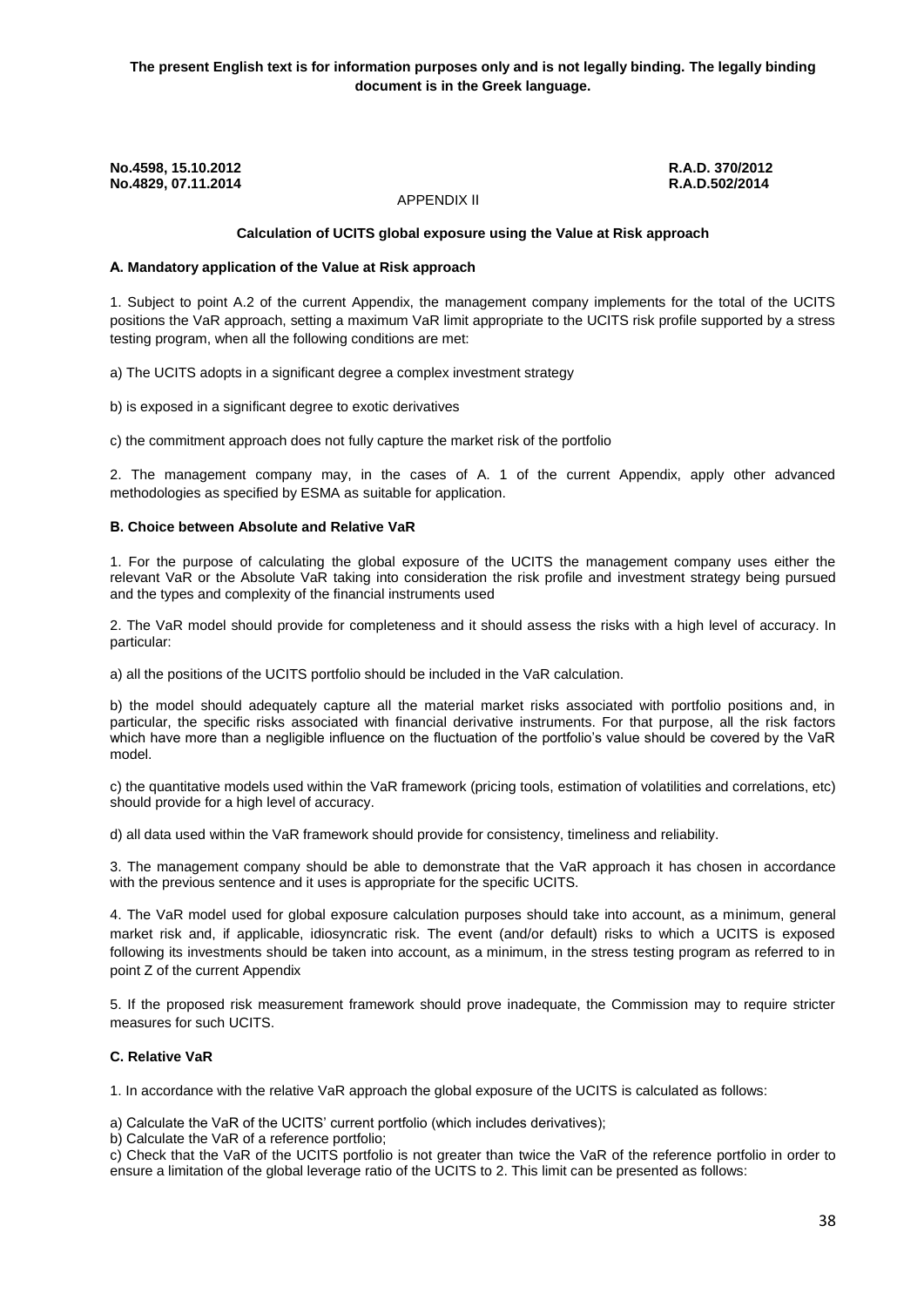#### **No.4598, 15.10.2012 R.A.D. 370/2012 No.4829, 07.11.2014** (VaR UCITS VaR Reference Portfolio) / VaR Reference Portfolio × 100 ≤ 100%

2. The reference portfolio and the related processes should comply with the following criteria:

a) The reference portfolio should be unleveraged and should, in particular, not contain any financial derivative instruments or embedded derivatives, except that;

i)a UCITS engaging in a long/short strategy may select a reference portfolio which uses financial derivative instruments to gain the short exposure;

ii) a UCITS which intends to have a currency hedged portfolio may select a currency hedged index as a reference portfolio.

b) The risk profile of the reference portfolio should be consistent with the investment objectives, policies and limits of the UCITS' portfolio;

c) If the risk/return profile of a UCITS changes frequently or if the definition of a reference portfolio is not possible, then the relative VaR method should not be used.

d) The process relating to the determination and the ongoing maintenance of the reference portfolio should be integrated in the risk management process and be supported by adequate procedures. Guidelines governing the composition of the reference portfolio should be developed. In addition, the actual composition of the reference portfolio and any changes should be clearly documented.

#### **D. Absolute VaR**

1. The absolute VaR approach limits the maximum VaR that a UCITS can have relative to its Net Asset Value (NAV).

2. The absolute VaR of a UCITS cannot be greater than 20% of its NAV

3. In the case a UCITS applying absolute VaR approach uses other calculation parameters than the ones in point E of the current Appendix it must adjust (rescale) the 20% limit to the particular holding period and/or confidence interval. The rescaling can only be done under the assumption of a normal distribution with an identical and independent distribution of the risk factor returns by referring to the quantiles of the normal distribution and the square root of time rule.

#### **Ε. Calculation parameters for the absolute and relative VaR**

1. The calculation of the absolute and relative VaR should be carried out in accordance with the following parameters:

(a) one-tailed confidence interval of 99 %;

(b) holding period equivalent to 1 month (20 business days);

(c) effective observation period (history) of risk factors of at least 1 year (250 business days)unless a shorter observation period is justified by a significant increase in price volatility (for instance extreme market conditions);

(d) quarterly data set updates, or more frequent when market prices are subject to material changes;

(e) at least daily calculation.

2. A confidence interval and/or a holding period differing from the default parameters of point 1 above may be used by the management company provided the confidence interval is not below 95% and the holding period does not exceed 1 month (20 days).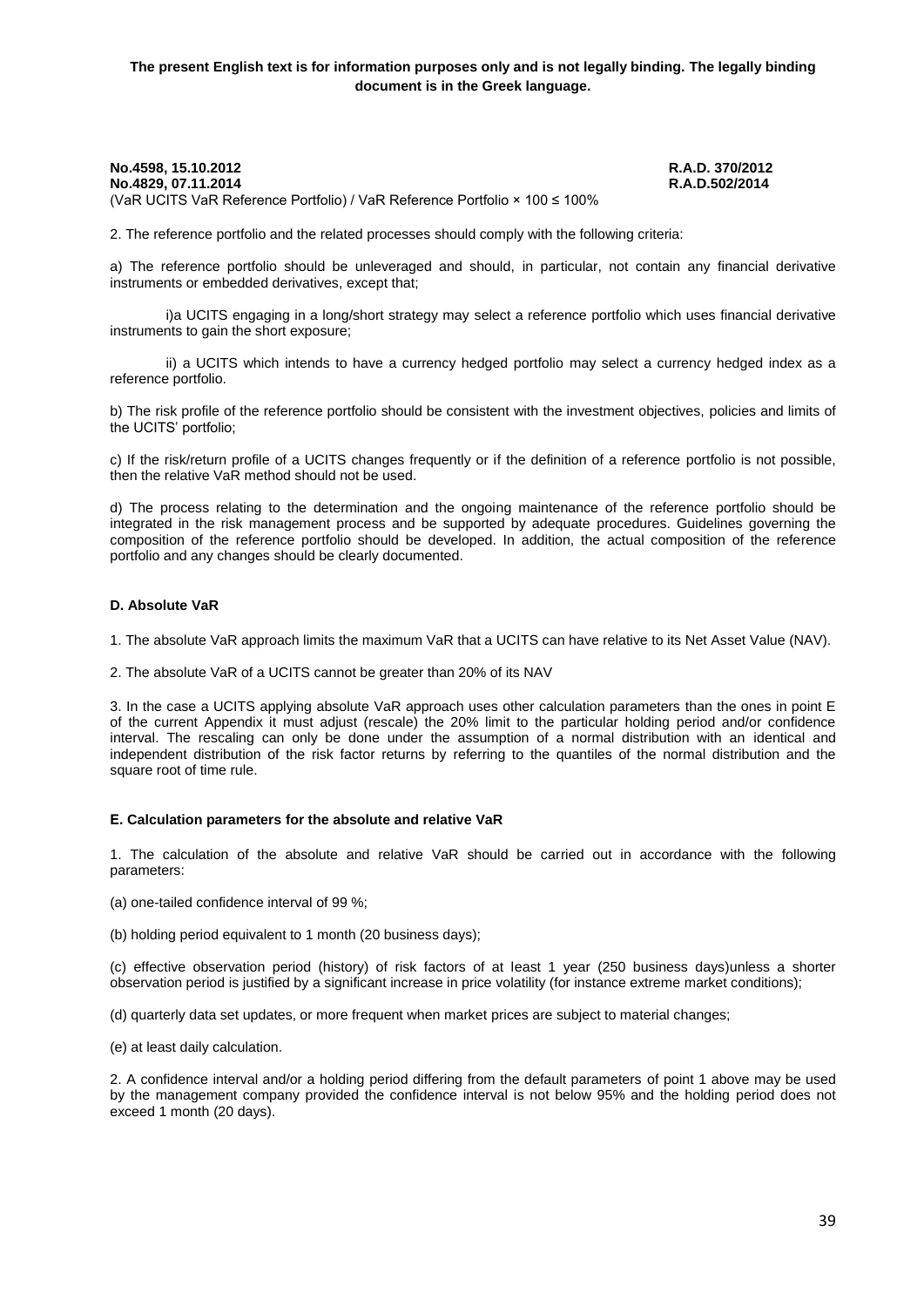**No.4598, 15.10.2012 R.A.D. 370/2012 No.4829, 07.11.2014 F. Back testing program**

1. The management company should monitor the accuracy and performance its VaR model (i.e. prediction capacity of risk estimates), by conducting a back testing program.

2. The back testing program should provide for each business day a comparison of the one-day value-at-risk measure generated by the UCITS model for the UCITS' end-of-day positions to the one-day change of the UCITS' portfolio value by the end of the subsequent business day.

3. The management company should carry out the back testing program at least on a monthly basis, subject to always performing retroactively the comparison for each business day in paragraph 2.

4. The management company should determine and monitor the 'overshootings' on the basis of this back testing program. An 'overshooting' is a one-day change in the portfolio's value that exceeds the related one-day value-at-risk measure calculated by the model. If the back testing results reveal a percentage of 'overshootings' that appears to be too high, the management company should review the VaR model and make appropriate adjustments.

5. The management company's Board of Directors and senior management should be informed at least on a quarterly basis, if the number of overshootings of point F. 4 for the most recent 250 business days exceeds 4 in the case of a 99% confidence interval. This information should include a report containing an analysis and explanation of the sources of 'overshootings' and a statement of what measures if any were taken to improve the accuracy of the model.

6. The management company's Board of Directors or its senior management informs the Commission the overshootings of point F.5 of the current Appendix together with the relevant report.

7. The Commission may request from the management company to take measures for dealing with the overshootings of point F.5 of the current Appendix and impose a more frequent reporting to the Board of Directors, senior management and the Commission

### **G. Stress Testing program**

1. The management company, for each UCITS using the VaR approach, should conduct a rigorous, comprehensive and risk adequate stress testing program in accordance with the requirements set out in point 2 below. The stress testing program should be designed to measure any potential major depreciation of the UCITS value as a result of unexpected changes in the relevant market parameters and correlation factors.

2. The stress tests should be adequately integrated into the risk management process implemented by the management company for the UCITS and the results should be considered when making investment decisions for the UCITS.

3. The design of the stress tests should be adapted in line with the composition of the UCITS and the market conditions that are relevant for the UCITS and should be carried out on a regular basis, at least once a month. Additionally, they should be carried out whenever a change in the value or the composition of a UCITS or a change in market conditions makes it likely that the test results will differ significantly.

#### 4. The stress tests:

- a) should cover all risks which affect the value or the fluctuations in value of the UCITS to any significant degree. In particular, those risks which are not fully captured by the VaR model used should be taken into account.
- b) should be appropriate for analyzing potential situations in which the use of significant leverage would expose the UCITS to significant downside risk and could potentially lead to the default of the UCITS
- c) should focus on those risks which, though not significant in normal circumstances, are likely to be significant in stress situations, such as the risk of unusual correlation changes, the illiquidity of markets in stressed market situations or the behaviour of complex structured products under stressed liquidity conditions.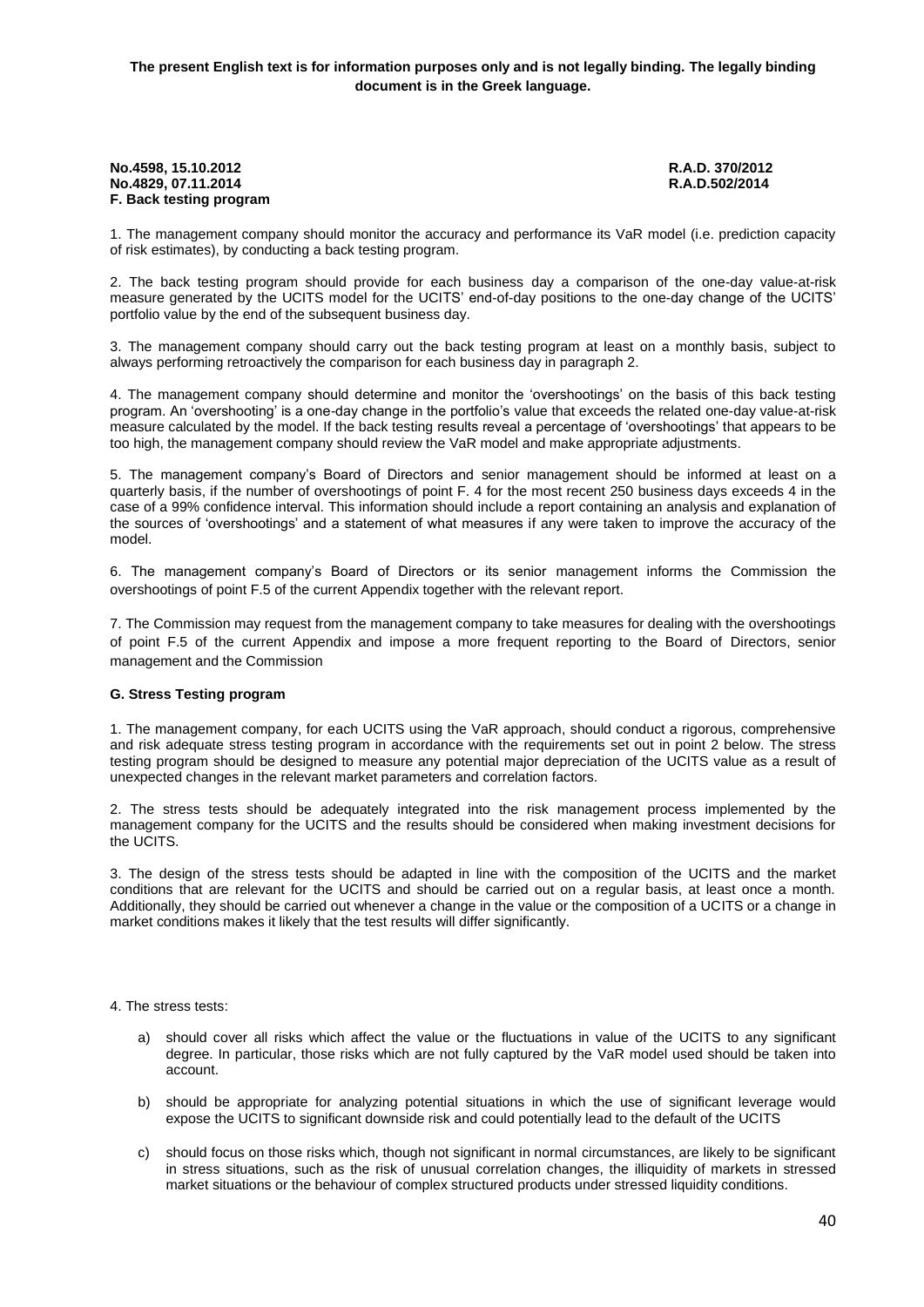5. Management companies shall implement clear procedures relating to the design of, and ongoing adaptation of the stress tests, for each UCITS managed, so as to comply with the conditions of points G 1-4 of the current Appendix. The management company must be able to demonstrate the suitability of the implemented stress testing program. Completed stress tests together with their results should be kept in a record.

6. Deviations from the stress testing program are permitted only in exceptional cases and subject to reasonable justification from the management company.

### **Η. Duties and responsibilities**

1. The application of the VaR approach is part of the responsibilities of the risk management function and includes:

(a) sourcing, testing, maintaining and using the VaR model on a day-to-day basis

(b) ensuring on a continuous basis that the model is adapted to the UCITS' portfolio

(c) performing continuous validation of the model to ensure the accuracy of its adaptability.

(d) validating the VaR model to be used by the company, before it is submitted for approval to senior management and the board of Directors, in accordance with point H 3 (a) of the current appendix together with the relevant report for its appropriateness, sufficiency and compliance with. the rules of the current Appendix.

(e) ensuring compliance with the obligations of the current Appendix.

(f) supervising the process relating to the determination of the reference portfolio if the UCITS reverts to a relative VaR approach;

(g) setting in place a system of VaR limits consistent with the UCITS risk profile and monitors and controls the VaR limits

(h) monitoring on a regular basis the level of leverage generated by the UCITS;

(i) producing on a regular basis reports relating to the current level of the VaR measure, including back testing and stress testing, for the Board of Directors, Senior Management and the Supervisory function if necessary.

2. The VaR model and the related outputs should represent an integral part of the daily risk management work. In addition, they should be integrated in the regular investment process lead by the investment managers as part of the risk management program to keep the UCITS risk profile under control and consistent with its investment strategy.

3. The Board of Directors of the management company:

a) validates the VaR model and any changes to it in order to ensure that it is always appropriate, sufficient and in compliance with the requirements of the current Appendix

b) validates the reference portfolio in the case of relative VaR application

c) evaluates the tests conducted in accordance with points F and G of the current Appendix and if necessary according to the results of the test approve the improvement of the model.

d) approves the limits set by the risk management function in accordance with point Η. 1(g) of the current Appendix before their implementation.

e) evaluated the reports presented by the risk management function in accordance with point H. 1(i) of the current Appendix and

f) bears the final responsibility for the compliance with the current Appendix.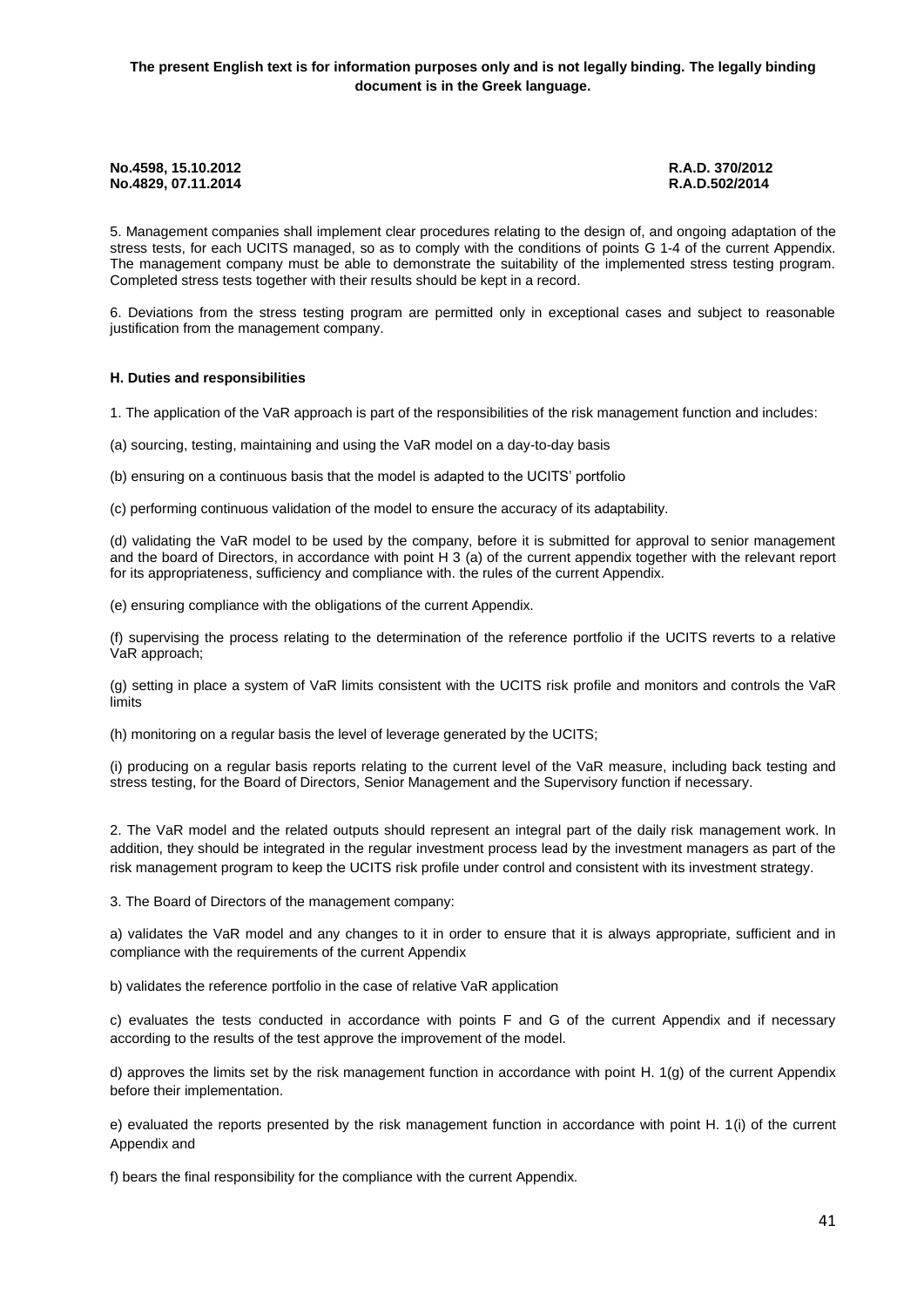4. Following initial development, the model should undergo a validation by a party independent of the building process for ensuring that the model is conceptually sound and captures adequately all material risks. This validation process must also be carried out following any significant change to the model. A significant change could relate to the use of a new product by the UCITS, the need to improve the model following the back testing results, or a decision taken by the UCITS to change certain aspects of the model in a significant way.

#### **I. Documentation**

The documentation requirements referred to in paragraph 29 (2) should be taken to include an adequate documentation of the VaR model and the related processes and techniques, thereby covering, among others:

- a) the risks covered by the model
- b) the model's methodology
- c) the mathematical assumptions and foundations
- d) the data used
- e) the accuracy and completeness of the risk assessment
- f) the methods used to validate the model
- g) the back testing process and the stress testing process
- h) the validity range of the model and
- i) the operational implementation.

#### **J. Additional safeguards and disclosure**

1. Management companies which calculate global exposure using a VaR methodology should regularly monitor their leverage.

2. Management companies should supplement the VaR / Stress Testing framework, where appropriate by taking into account the risk profile and the investment strategy being pursued, with other risk measurement methods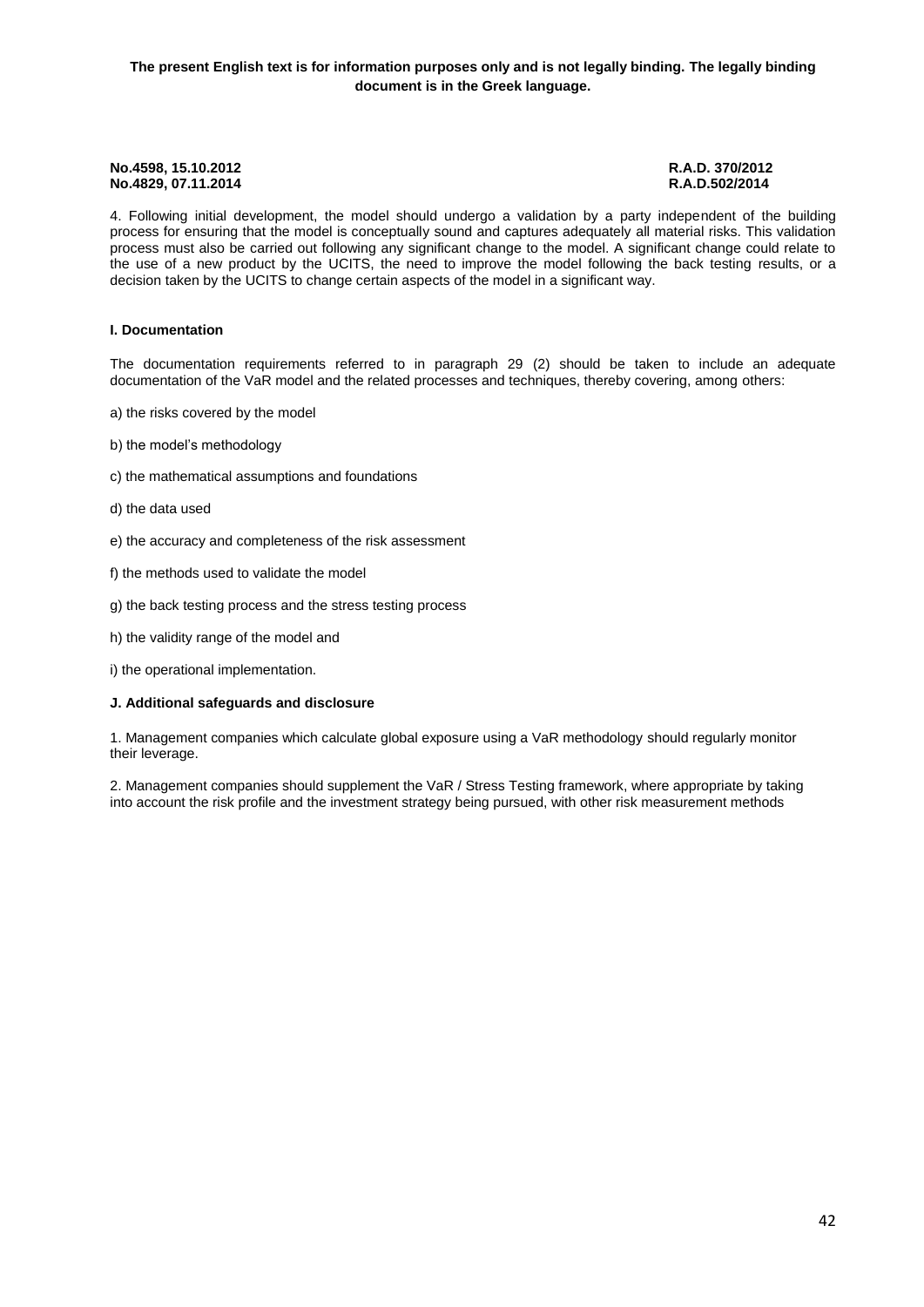#### APPENDIX ΙΙΙ

#### **Counterparty risk and Issuer concentration**

#### **Α. Calculation of counterparty risk**

1. The counterparty risk is calculated in accordance with the rules of paragraph 32. For the calculation of the counterparty risk in accordance with Articles 42 (1) και (4) of the Law include the Initial margin and variation margin posted to a broker relating to exchange-traded or OTC derivatives which is not protected in the case of the insolvency of the broker..

2. UCITS transactions in exchange traded derivatives are exempted from the calculation when the following conditions are cumulatively met:

a) Covered by an appropriate execution guarantee

b) Daily valuation of the market price of the positions

c) Daily setting of margin requirements

3. When calculating counterparty risk exposure for the purposes of the limits of Articles 42 (3) και (4) of the Law, the management company must establish whether its exposure is to OTC counterparty, a broker or a clearing house.

#### **Β. Collateral**

1. Subject to paragraphs 32 (3) και (4) collateral may be used to reduce counterparty risk exposure provided it complies with the following set of high-level principles at all times:

a) Liquidity – any collateral posted must be sufficiently liquid in order that it can be sold quickly at a robust price that is close to pre-sale valuation. Collateral should normally trade in a highly liquid marketplace with transparent pricing. Additionally collateral with a short settlement cycles is preferable to a long settlement cycles as assets can be converted into cash more quickly.

b) Valuation – collateral must be capable of being valued on at least a daily basis. An inability to value collateral through independent means would clearly place the UCITS at risk, and this would also apply to'mark to model' valuations and assets that are thinly traded.

c) Issuer credit quality should be of very high credit rating.

d) There is no correlation between the OTC counterparty and the collateral received.

e) Collateral diversification in regard to issue, industry and geographical exposure.

f) Appropriate legal framework and operating procedures in regard to the management of the collateral.

g) collateral must be held by a third party custodian which is subject to prudential supervision, and which is either unrelated to the provider or is legally secured from the consequences of a failure of a related party.

h) Collateral must be fully enforced by the UCITS at any time without reference to or approval from the counterparty.

i) Non-cash collateral cannot be sold, re-invested or pledged.

j) Cash collateral can only be invested in risk-free assets.

2. UCITS may disregard the counterparty risk on condition that the value of the collateral, valued at market price and taking into account appropriate discounts, exceeds the value of the amount exposed to risk at any given time.

3. For the valuation of collateral presenting a significant risk of value fluctuation, the management company should apply prudent discount rates based on the level of risk.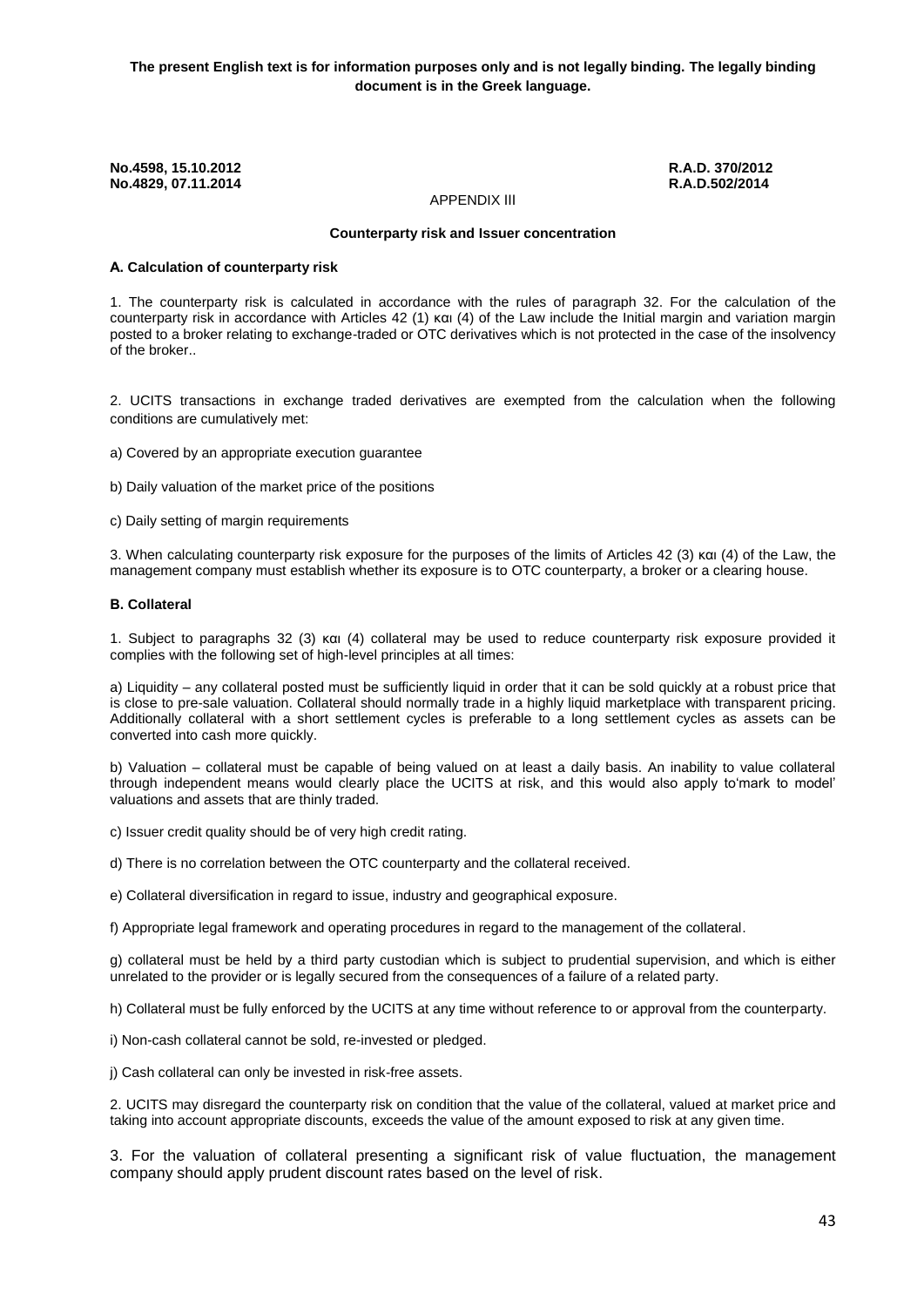# **C. Issuer concentration**

1. When calculating issuer-concentration risk the financial derivative instrument (including embedded financial derivative instruments) must be taken into consideration for the calculation of the resultant position exposure. This position exposure must be taken into account in the issuer concentration calculations. It must be calculated using the commitment approach when appropriate or the maximum potential loss as a result of default by the issuer if more conservative. It must be calculated for the UCITS, regardless of whether the management company uses VaR for global exposure purposes.

2. When calculating the issuer concentration limit of 20% specified in Article 42(3) of the law include any net exposure to a counterparty generated through a stock-lending or repurchase agreement, net exposure being understood as the amount receivable by the UCITS less any collateral provided to the **UCITS** 

3. Exposures created through the reinvestment of collateral must also be taken into account in the issuerconcentration calculation.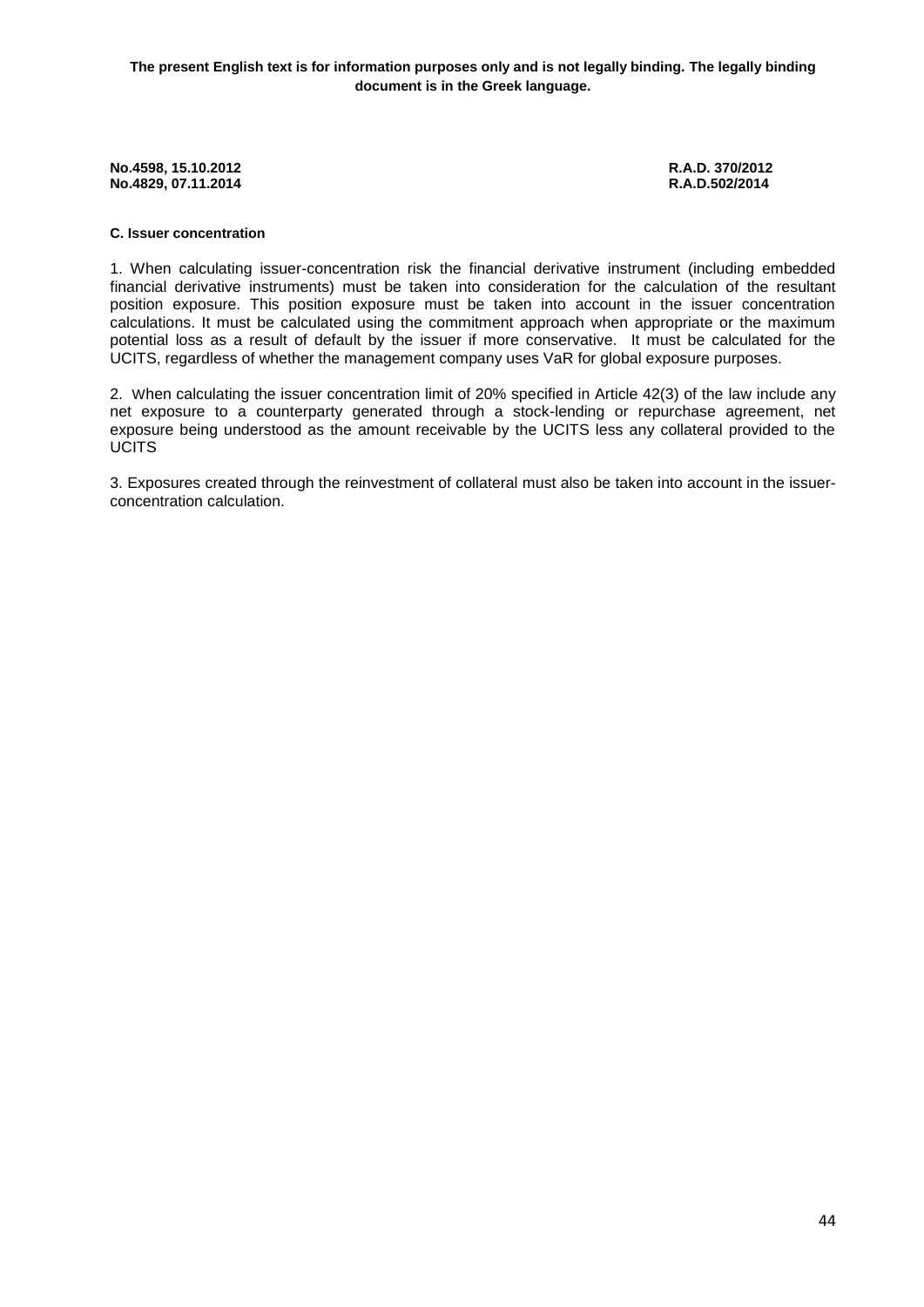# APPENDIX IV

#### **Valuation of OTC Derivatives**

1. The management company must be able to determine with reasonable accuracy the fair value of the OTC derivatives for their entire life span.

2. The valuation of the OTC derivatives is done in accordance with the provisions of paragraph 34 and the following rules:

a) The valuation is based on current prices, determined in a reliable manner, or if such prices are not available in accordance with a valuation model that uses an appropriate and widely accepted methodology.

b) The confirmation of the valuation is performed by one of the following entities:

i) A suitable third person that is independent from the UCITS' OTC derivative counterparty and the valuation will be performed with the appropriate frequency and methods that will allow the control of the confirmation from the management company

ii) An independent department, from the investment management activity, of the management company that will be adequately staffed and organised for this purpose and which will use data provided by third parties, independent from the management company and the UCITS before their use for valuation purposes, provided that the data is audited by the management company to ensure their reliability.

3. If the valuation of the OTC derivative in accordance with point Α. 2. of the current Appendix is not possible the UCITS may not enter into a transaction on the particular derivative even if it would be compatible with its investment policy.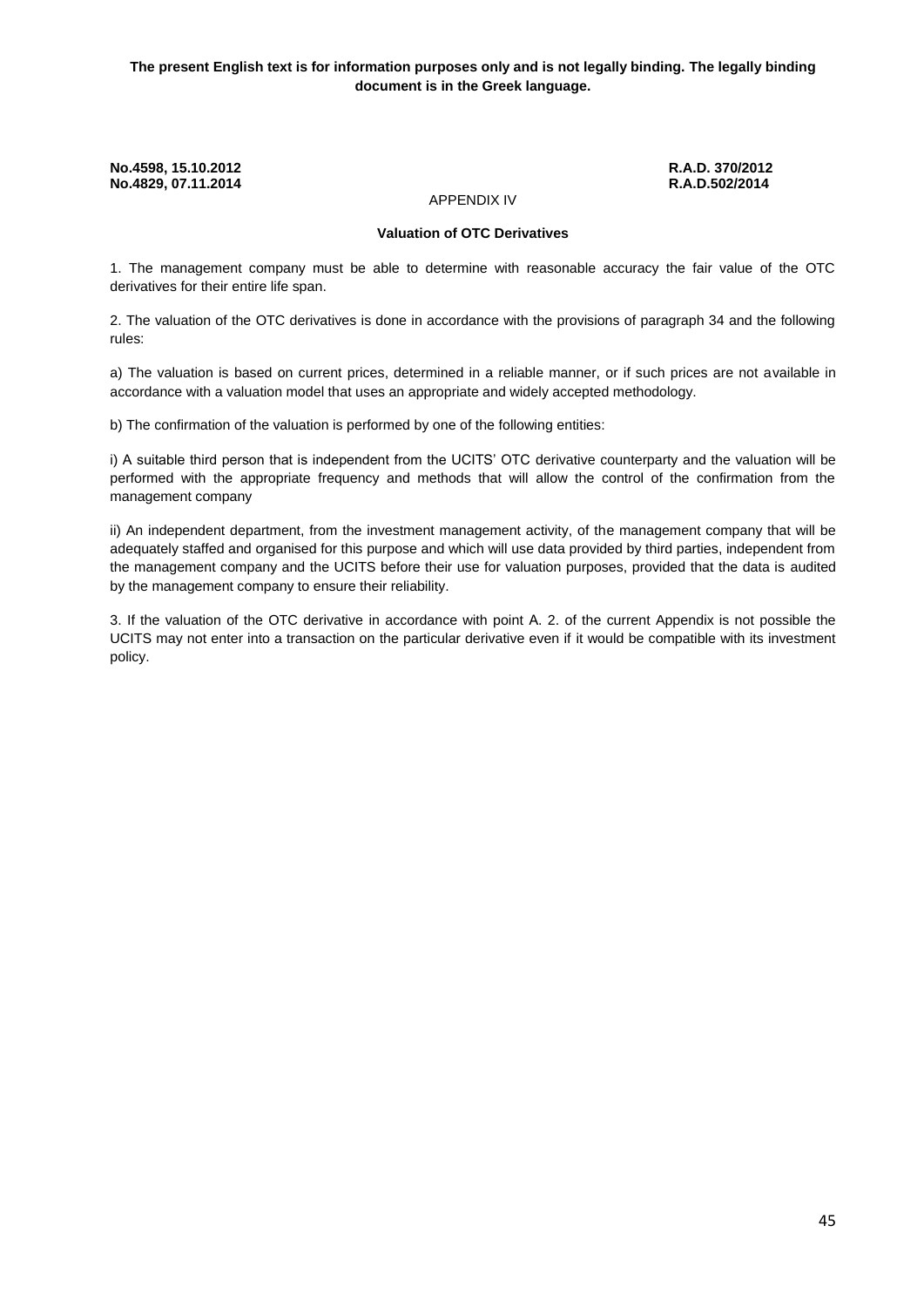### APPENDIX V

#### **Valuation and disclosure of the expected level of leverage**

Leverage is determined after taking into consideration the derivative agreements entered into by the UCITS, the reinvestment of received (in cash) collateral, as per Appendix I point E, and any other use of collateral in the framework of efficient portfolio management transactions and in particular in relation to any transactions of fixed income securities borrowing or transaction involving collateral repurchase.

The total of the nominal value of the derivatives is used as reference for determining the level of leverage to be disclosed in the prospectus. If the derivative has no nominal value then the market value of the equivalent position of the underlying asset will be used.

Alternatively, instead of the total of the nominal value the commitment approach, in accordance with Appendix I, can be used as reference for determining the level of leverage. The method of leverage calculation (total of nominal value or commitment approach) will be specified in combination with the level of leverage.

The UCITS may provide clarifications in regard to the level of leverage. The prospectus includes a distinct statement which it specifies if derivative transactions can be used for hedging purposes or as part of the investment policy of the UCITS and clarifies the possible impact of derivatives usage on the risk profile. In addition, if the UCITS net asset value is subject to increased volatility as a result of the portfolio composition or the portfolio management techniques that may be used, the prospectus includes a distinct statement that draws attention to the above UCITS characteristic.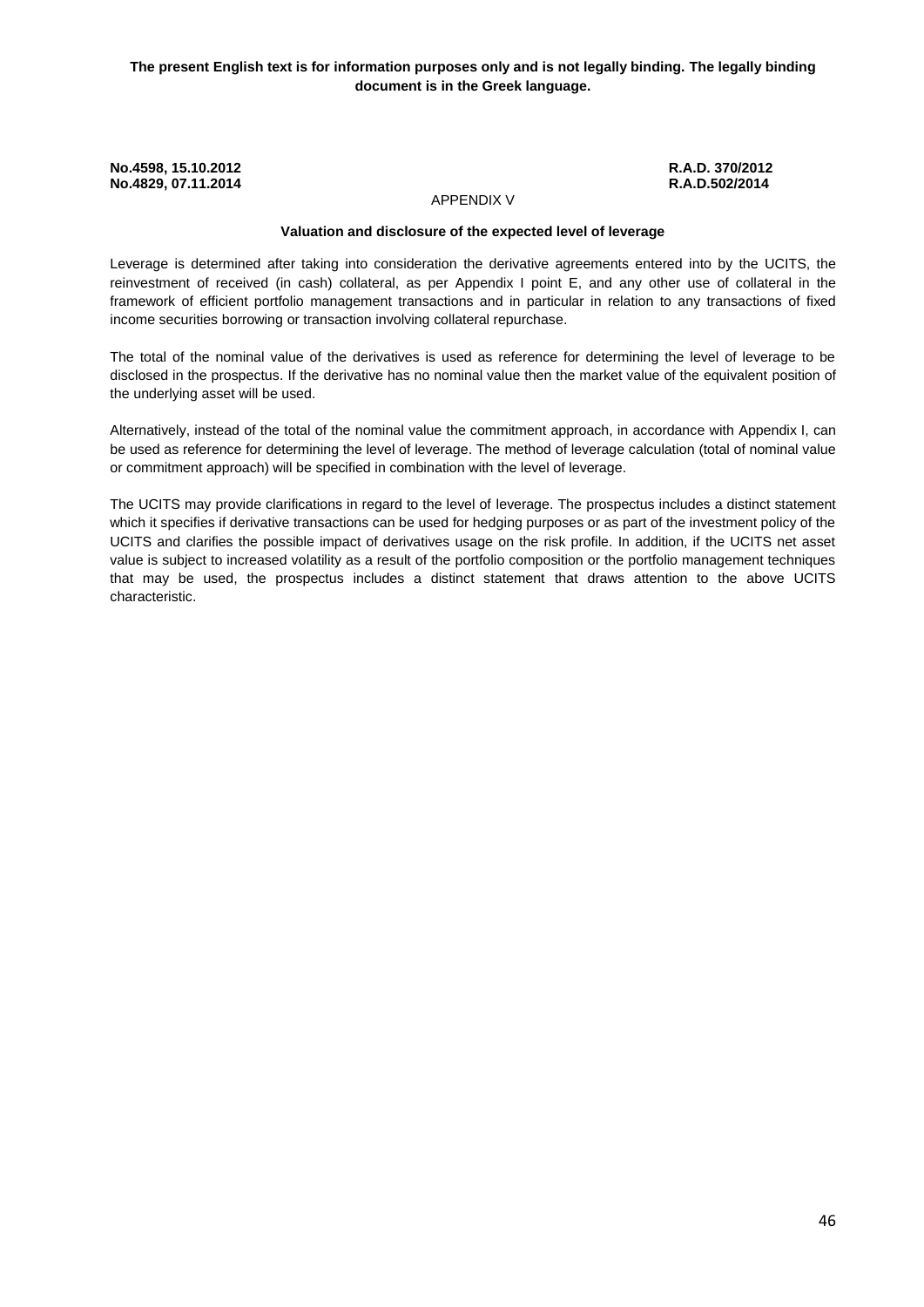### APPENDIX VI

#### **Content of information about the reference portfolio of a UITS applying the relevant VaR approach**

The UCITS that uses the relevant VaR approach to calculate global exposure should disclose in its prospectus information about the reference portfolio to allow investors to have a clear and precise view of the reference portfolio's risk profile.

In the case the reference portfolio is based on an index or combination of indices the UCITS should disclose in its prospectus either the name of the index/indices (the percentage of each index where appropriate) or information about the index (or indices) that describes the elements that determine the risk profile of the portfolio, such as:

- The types of transferable securities
- The country/geographical region
- The industry
- The type of issuer (i.e. sovereign, corporate, banking institutions)
- The capitalisation category (i.e. blue chip, medium, small)
- **•** The credit worthiness
- The percentage of the securities that bear the same characteristics.

In case the reference portfolio is based on a group of assets, the prospectus includes information based on the above elements.

In addition the UCITS evaluates the investors' interest for additional information about the reference portfolio either through the prospectus or through a website or directly from the management company.